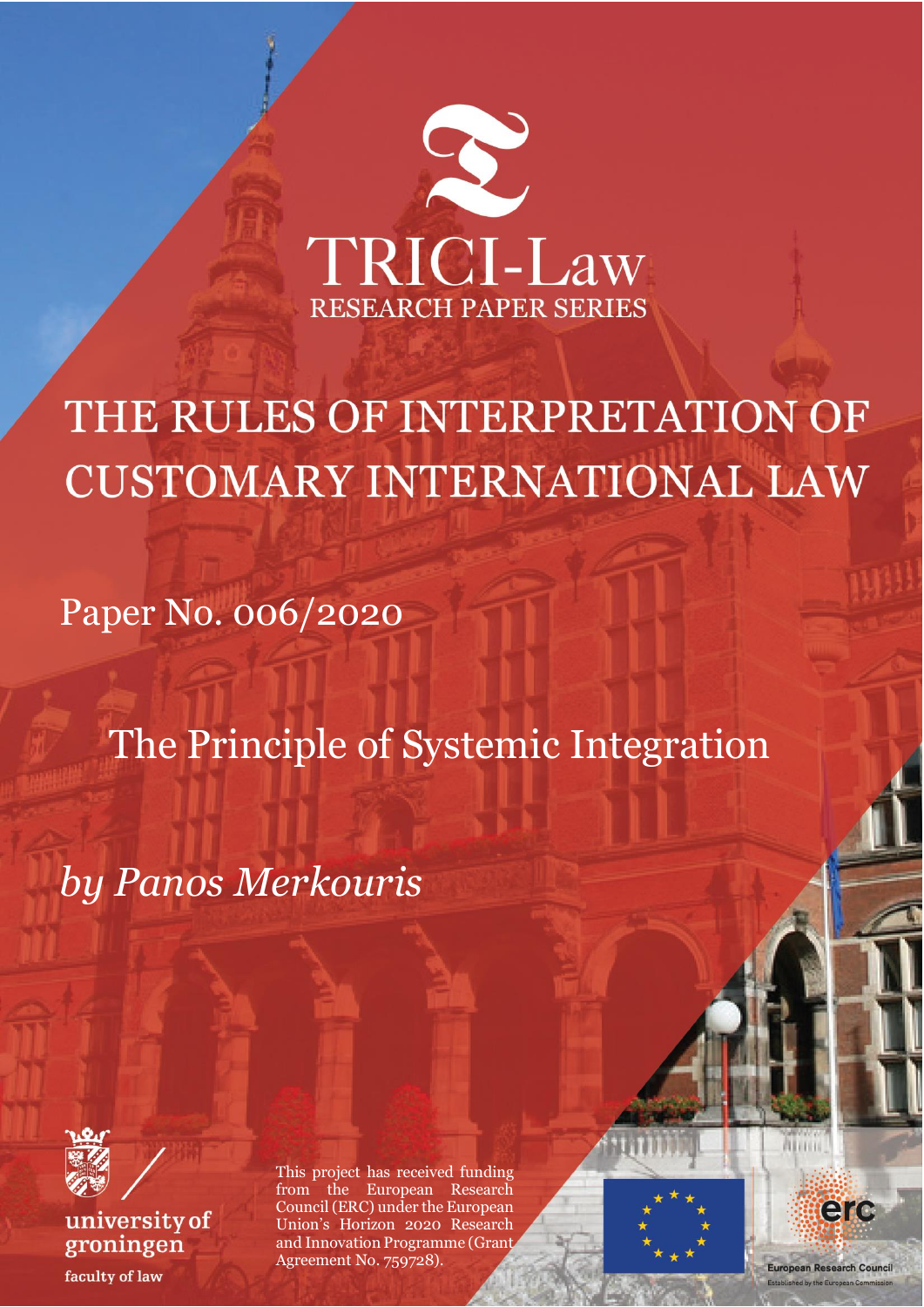

# **Reservations to Treaties**

*by Panos Merkouris*

published in:

P Merkouris, 'The Principle of Systemic Integration' (2021) *MPEiPro*  available here: http://www.mpi.lu/mpeipro/

The TRICI-Law project has received funding from the European Research Council (ERC) under the European Union's Horizon 2020 Research and Innovation Programme (Grant Agreement No. 759728).







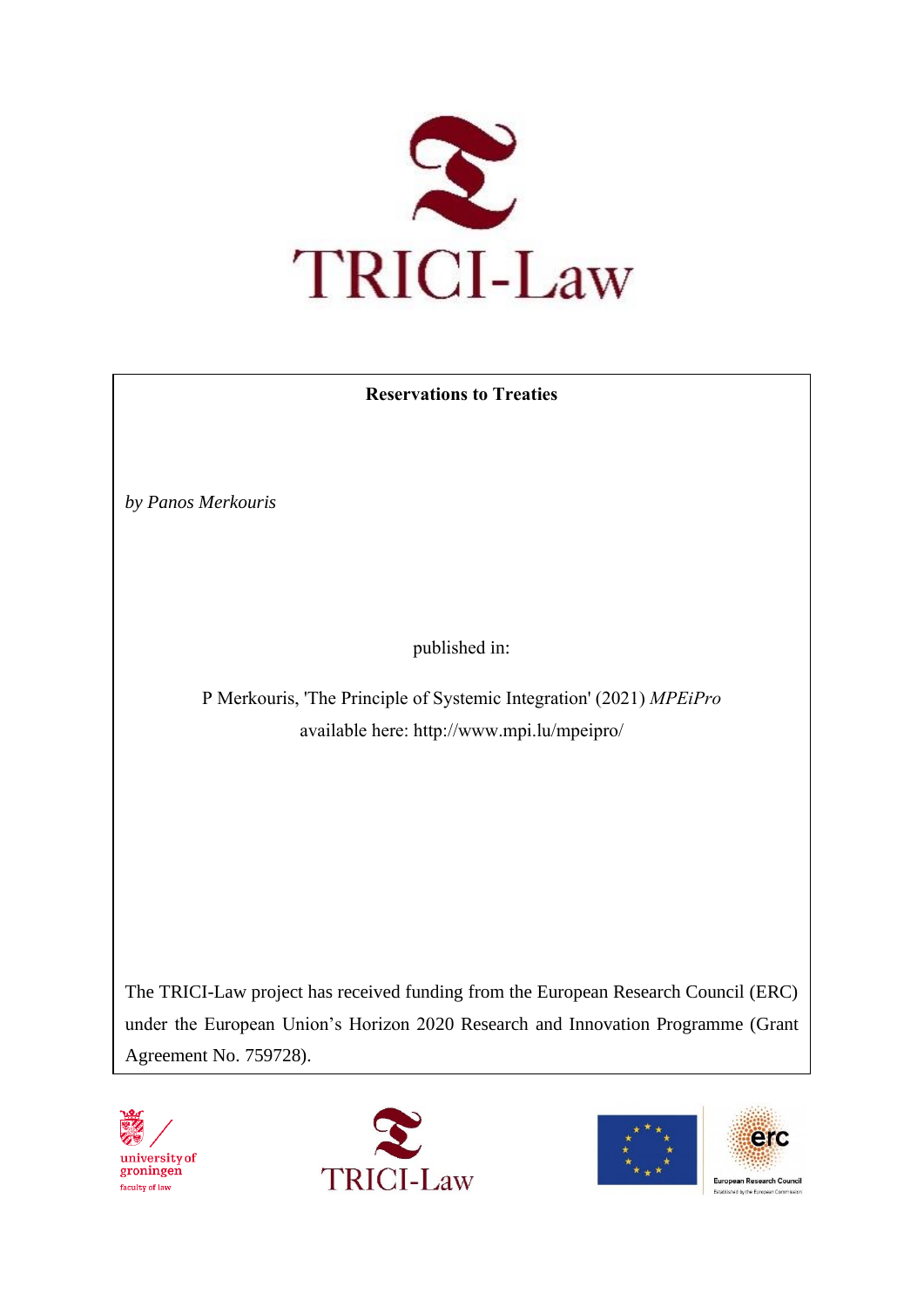# **The Principle of Systemic Integration**

**Author:** Panos Merkouris

# **Contents**

A. Introduction

- B. The Road to the Text of Article 31(3)(c) of the Vienna Convention on the Law of Treaties
	- 1. Institut de Droit International
	- $2 \text{~ILC}$
	- 3. Vienna Conference on the Law of Treaties

C. Systematizing the Principle of Systemic Integration

- 1. Rules
- 2. 'Applicable'
- 3. Parties
- 4. Relevant: The Proximity Criterion
- 5. At the time of the Conclusion or of the Application of the Treaty?

D. The Principle of Systemic Integration and its Connection with Other Interpretative Principles/Maxims

1. *In pari materia*

- 2. Principle of Contemporaneity and Evolutive Interpretation
- E. The Potential for Change

F. The Principle of Systemic Integration in the Interpretation of Customary International Law

- 1. Interpretability of Customary International Law
- 2. Interpretation of Customary International Law

3. The Manifestation of the Principle of Systemic Integration in the Interpretation of Customary International Law

- G. Concluding Remarks
- H. Acknowledgments

Cited Bibliography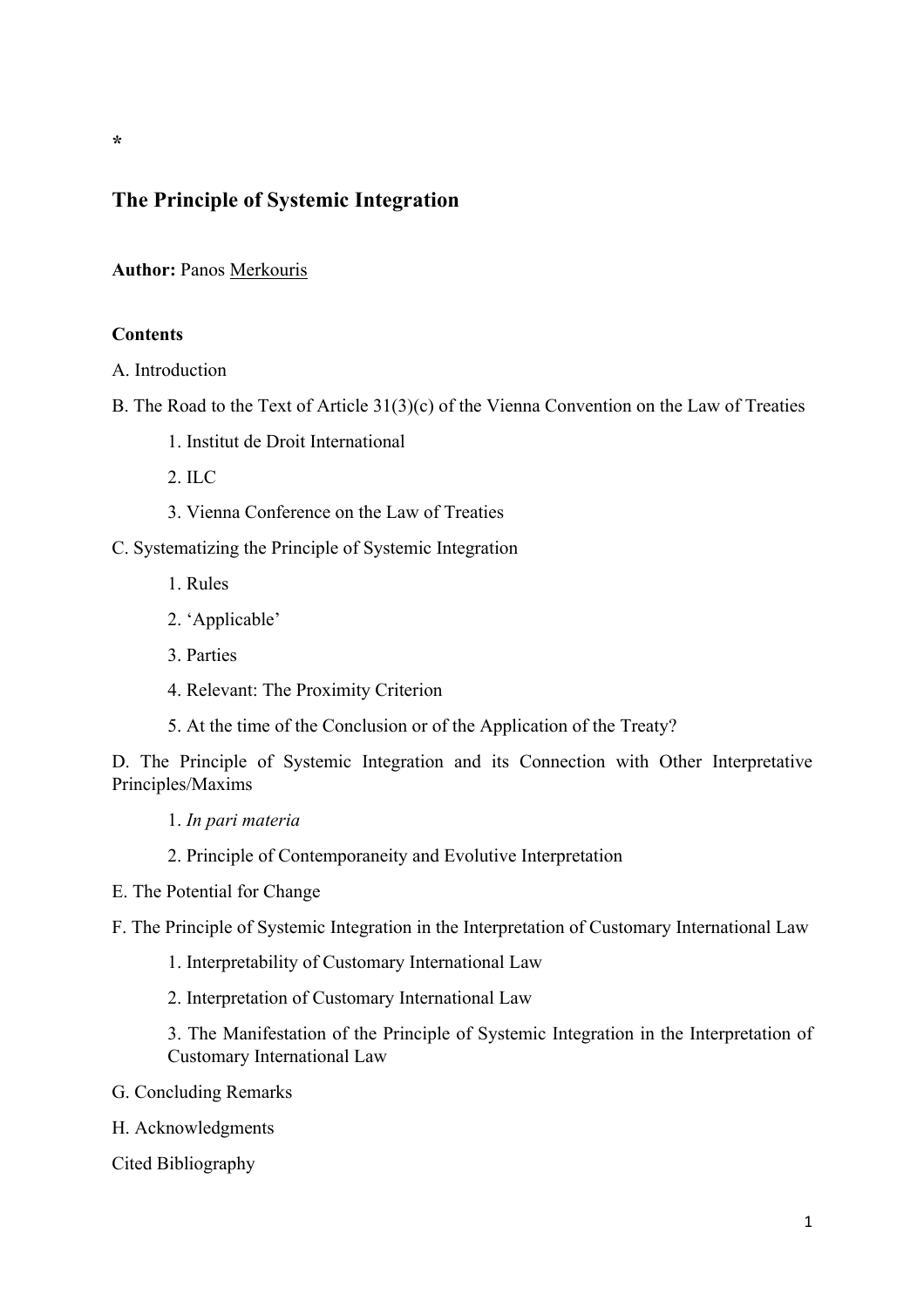# **A. Introduction**

1 The proliferation of treaties, international organisations and (quasi)-judicial bodies in the last few decades has ignited an interest in the phenomenon of fragmentation of international law (→ *Fragmentation of International Law* [MPEPIL]) and in addressing any potential pitfalls. In this context, the → *International Law Commission* [MPEPIL] ('ILC') established a Study Group to examine the topic of fragmentation or. as it was renamed, diversification of international law (ILC, Report on Fragmentation of International Law (2006), para 426). In the report, finalised by its Chairman Martti Koskenniemi in April 2006, one of the conclusions was that one of the ways in which fragmentation could be addressed was through interpretation and, in particular, Article 31(3)(c) of the  $\rightarrow$  *Vienna Convention on the Law of Treaties (1969)* [MPEPIL] ('VCLT'). According to this provision, in the process of interpretation '[t]here shall be taken into account, together with the context: …(*c*) any relevant rules of international law applicable in the relations between the parties'.

2 This provision, which reflects  $\rightarrow$  *customary international law* [MPEPIL], is more commonly known as the principle of systemic integration, a term popularised by McLachlan (2005, 279- 319). Other terms used to describe it have been:

- '*principe d'intégration*' (Combacau and Sur, 2004, 175);
- 'systemic interpretation' (*Ioan Micula and Others v Romania*, 2013, paras 307 and 310);
- 'systemic harmonisation' (*Al-Dulimi and Montana Management Inc v Switzerland*, Merits and Just Satisfaction, 2016, para 140 and (Concurring Opinion of Judge Sicilianos), para 9);
- 'systematic interpretation' (Bleckmann, 1977, 526; Verzijl, 1973, 324);
- 'principle of systematic integration' (*Hesham TM Al Warraq v Republic of Indonesia*, 2014, para 519; on why the term 'systemic' is preferable to 'systematic' see Distefano and Mavroidis, 2011, 743; Merkouris, 2015, 266); and
- 'harmonious interpretation' (*Vattenfall AB and Others v Germany*, 2018, paras 158 and 167), to name but a few. For the purposes of this entry, the term that will be used is 'principle of systemic integration' to refer both to the rule *qua* VCLT provision and *qua* customary international law, unless explicitly indicated otherwise.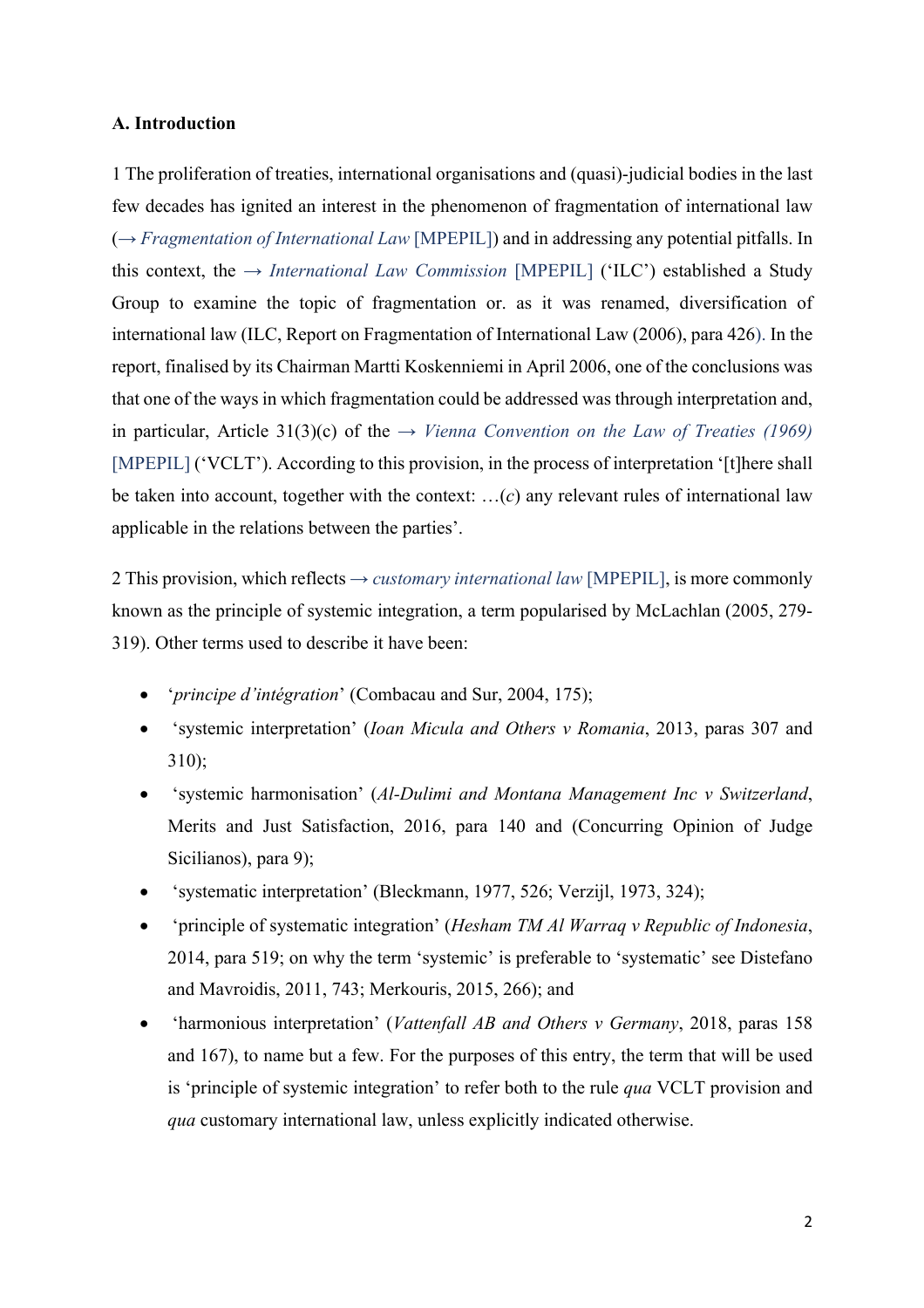3 Despite the fact that in recent years there has been a 'flowering of case law' referring to the principle of systemic integration (Gardiner, 2015, 290) as a consequence of the broader discussion on the fragmentation or diversification of international law (Tzevelekos, 2010, 621ff), this was not always the case. Thirlway, for instance, doubted 'whether this subparagraph will be of any assistance in the task of treaty interpretation' (Thirlway, 1991, 58). This may be partially due to the fact that almost every term in Article  $31(3)(c)$  either remains unclear or was at least at one point hotly contested. Weeramantry, rightly criticizing this vagueness of the text of Article 31(3)(c), noted in → *Gabčikovo-Nagymaros Case (Hungary/Slovakia)* [MPEPIL] that this provision 'scarcely covers this aspect with the degree of clarity requisite to so important a matter' (*Gabčíkovo-Nagymaros Project, Hungary/Slovakia*, Separate Opinion of Vice-President Weeramantry, 1997, 114).

4 That is not to say, of course, that the existence of the principle of systemic integration was a direct response to the modern-day fears of fragmentation. On the contrary, the principle in one form or another had found its way both in academic writings and debates (Section B) and in judgments long before the VCLT. One of the most well-known examples is the *George Pinson*  case of 1928, where the Tribunal in no uncertain terms held that '[e]very international convention must be deemed tacitly to refer to general principles of international law for all the questions which it does not itself resolve in express terms and in a different way' (*Georges Pinson v Mexico*, 1928, 422 para 50(4)). There is a plethora of similar pre-VCLT cases, where tribunals found that when interpreting a treaty account should be taken of its wider 'normative environment' (*Différend concernant l'accord Tardieu-Jaspar, Belgium v France, 1937, 1713*; *Affaires des forêts du Rhodope central (fond), Greece v Bulgaria*, 1933, 1426; analytically see Section B.1 and ILC, Report on Fragmentation of International Law (2006), paras 415ff).

5 In order to better grasp the debates surrounding the content of the principle of systemic integration and its role not only in the interpretative exercise but, more generally, in the international legal order, the analysis in the following Sections will resemble concentric circles; starting from the history and content of the rule, and moving outward to its connection with other rules and other  $\rightarrow$  *sources of international law* [MPEPIL]. More specifically the following Sections focus on: i) the drafting history *lato sensu* of Article 31(3)(c); ii) the main controversies regarding the content of the principle of systemic integration; iii) the links between this principle and other interpretative rules/maxims  $(\rightarrow$  *Interpretative Maxims*); iv) the potentiality of a content change of the principle; and finally, v) its relevance for the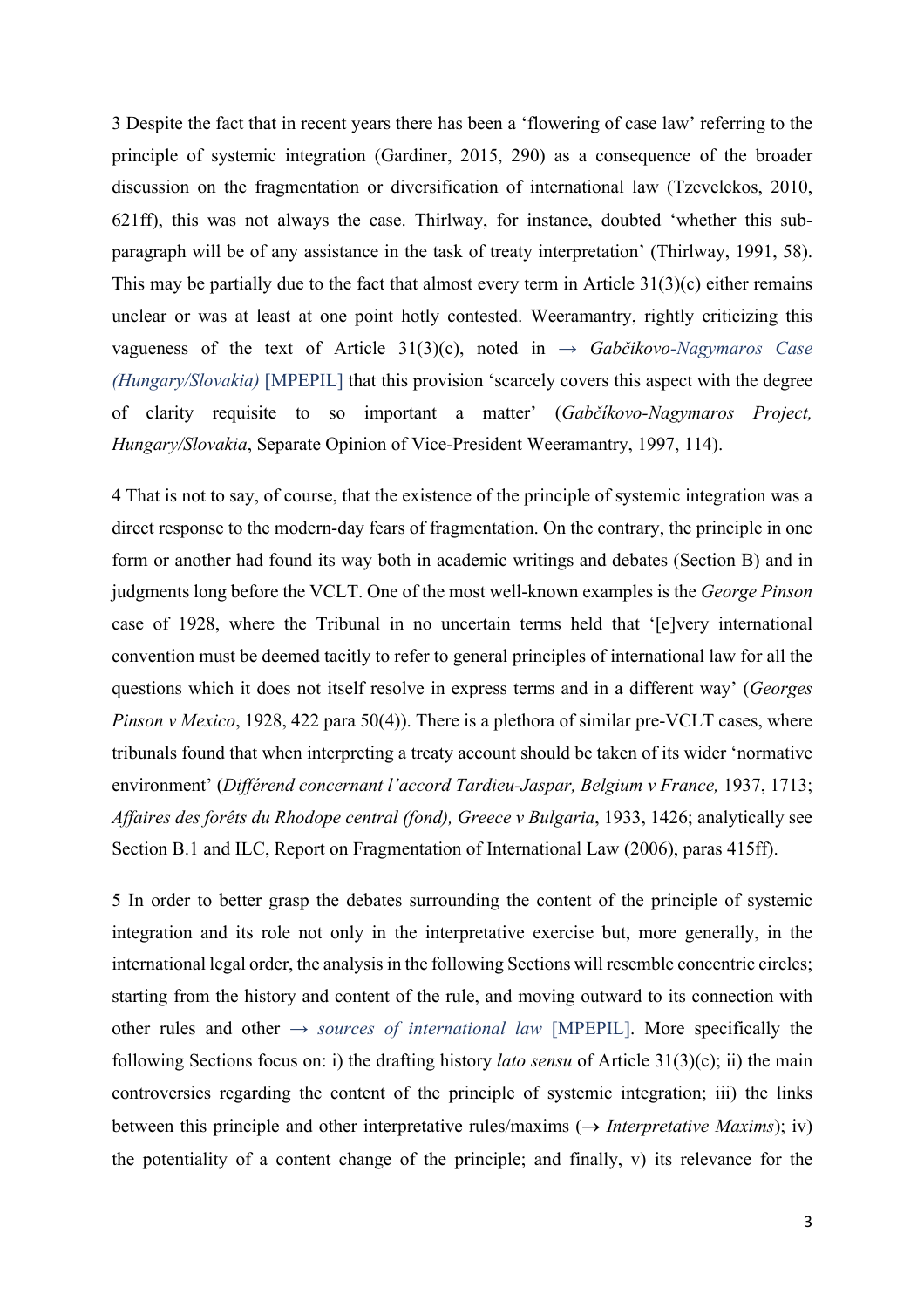interpretation of customary international law (→ *Interpretation in International Law* [MPEPIL]).

# **B. The Road to the Text of Article 31(3)(c) of the Vienna Convention on the Law of Treaties**

6 The seeds of what would become Article 31(3)(c) VCLT were sown as early as in the writings of Grotius and Vattel. Grotius, in *De jure belli ac pacis*, suggested recourse to the law of nations as a rule of interpretation (Grotius, as edited by Tuck and J Barbeyrac, 833). Vattel, in turn, in *The Law of Nations*, seemed to espouse a more expansive version akin to that of *in pari materia* interpretation when he suggested interpretation by reference to terms used 'either in the same treaty, or in some other of the like kind' (Vattel, as edited by Kapossy Whatmore, 420).

7 Although references to these ideas can also be found, albeit rather underdeveloped, in early codification attempts of the law of treaties, such as in the 1918 Fiore's Draft Code, the 1933 Interpretation of Treaties and the 1935 Harvard Research Draft Convention on the Law of Treaties (Garner, 1935,1219, 1226 and 661, Art 19), the main push forward in the doctrinal development of the principle of systemic integration, and of interpretation in general, occurred in three *fora*: the  $\rightarrow$  *Institut de Droit International* [MPEPIL] ('IDI'), the  $\rightarrow$  *International Law Commission* [MPEPIL] and the Vienna Conference on the Law of Treaties, which led to the adoption of the VCLT.

#### **1. Institut de Droit International**

8 Between 1950 and 1956, the *Institut de Droit International* devoted four sessions to interpretation. Verdross, was the first to observe that a fundamental rule of interpretation should be included, ie that any treaty provision should be interpreted 'under the light of general international law' (IDI, 1950, 455). This is not surprising as Verdross had expressed similar views in the course he had taught in the Hague Academy of International Law almost one and a half decades earlier (1935, at 191-251). According to him, this principle was supported by the jurisprudence of the  $\rightarrow$  *Permanent Court of International Justice* ('PCIJ') [MPEPIL], specifically in *Certain German Interests in Polish Upper Silesia* (*Germany v Poland*, 1925, 22) and *Factory at Chorzów* (*Germany v Poland*, 1927, 27). Verdross also suggested including two additional principles complementary to the first one: i) that interpretation must be based on the 'general principles of law', as enshrined in Article  $38(1)(c)$  of the  $\rightarrow$  *International Court of Justice* ('ICJ') [MPEPIL] Statute and ii) 'the principles underlying the matter to which the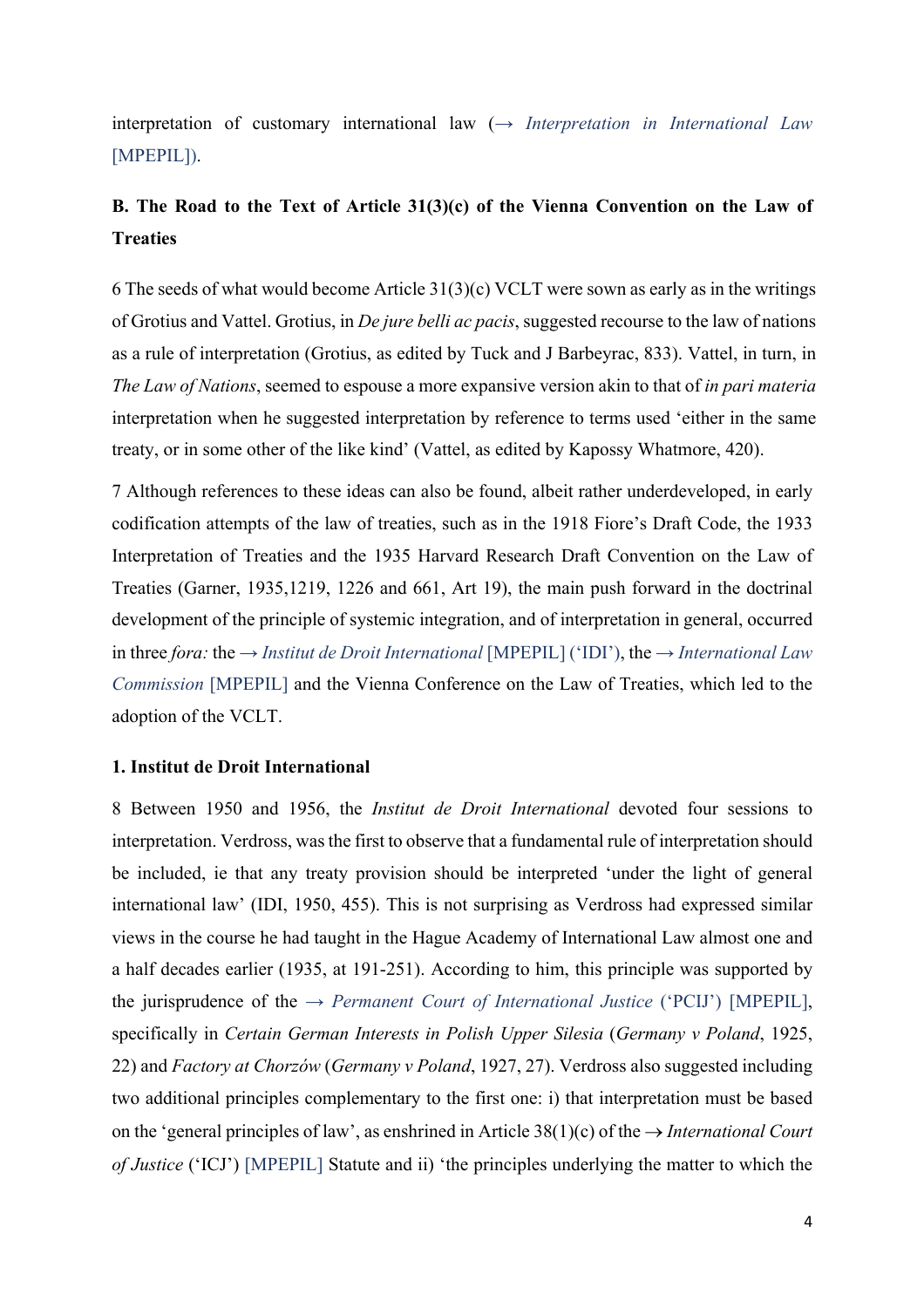text refers' (IDI, 1950, 456; *Territorial Jurisdiction of the International Commission of the River Oder*, *UK, Czechoslovakia, Denmark, Germany and Sweden v Poland*, 1929, at 26).

9 Along similar lines, Huber was of the view that the search for the 'true intention of the parties' was the fulcrum of the interpretative process, and this search resembled 'concentric circles', the centre being the intention of the parties, the next concentric circle being the text, then context, general principles of international law and finally general principles of law (IDI, 1952/1, 215).

10 Although, originally, the utility of such a rule was questioned as being redundant and a potential obstacle to the progressive development of international law, the Drafting Committee was open to the idea of including a rule that would provide that interpretation must occur 'with a background dominated by the principles of customary international law', a position that was in the end accepted even by some of the members that had previously been against it (IDI, 1952/2, 365, 378, 384-7, and 404-5).

11 The importance of this precursor of Article 31(3)(c) became more pronounced in the Grenada Session, where not only was the idea of 'general principles' as an interpretative background accepted but the proposal was also made that it should feature first, even before any reference to the text (IDI, 1956, 330-2). This proposed re-ordering raised objections that led the *Special Rapporteur* to initially remove any reference to 'general principles' from the proposed rule on interpretation. This move, however, also raised objections, which eventually led to the reinstatement of 'general principles of international law' in the rule, albeit placed as the final element of the first paragraph (IDI, 1956, 330-8 and 341-4). To sum up, in the end the members of the *Institut de Droit International* were in agreement that 'general principles of international law', understood both as general principles and as customary international law, were an essential part of the interpretative process (→ *General Principles of Law* [MPEPIL]; ® *General Principles of International Procedural Law*).

### **2. ILC**

12 In the 1960s when the ILC tackled the issue of the law of treaties, it built on the consensus that had been achieved among the members of the IDI and proceeded from that point forward. Since an agreement had been achieved on the issue of 'general principles', the ILC discussions shifted to whether this should be broadened, ie whether the interpretative background should not just be 'principles' but a broader set of 'rules'. Along these lines *Special Rapporteur* Waldock proposed that a treaty should be interpreted 'in the light of the rules of international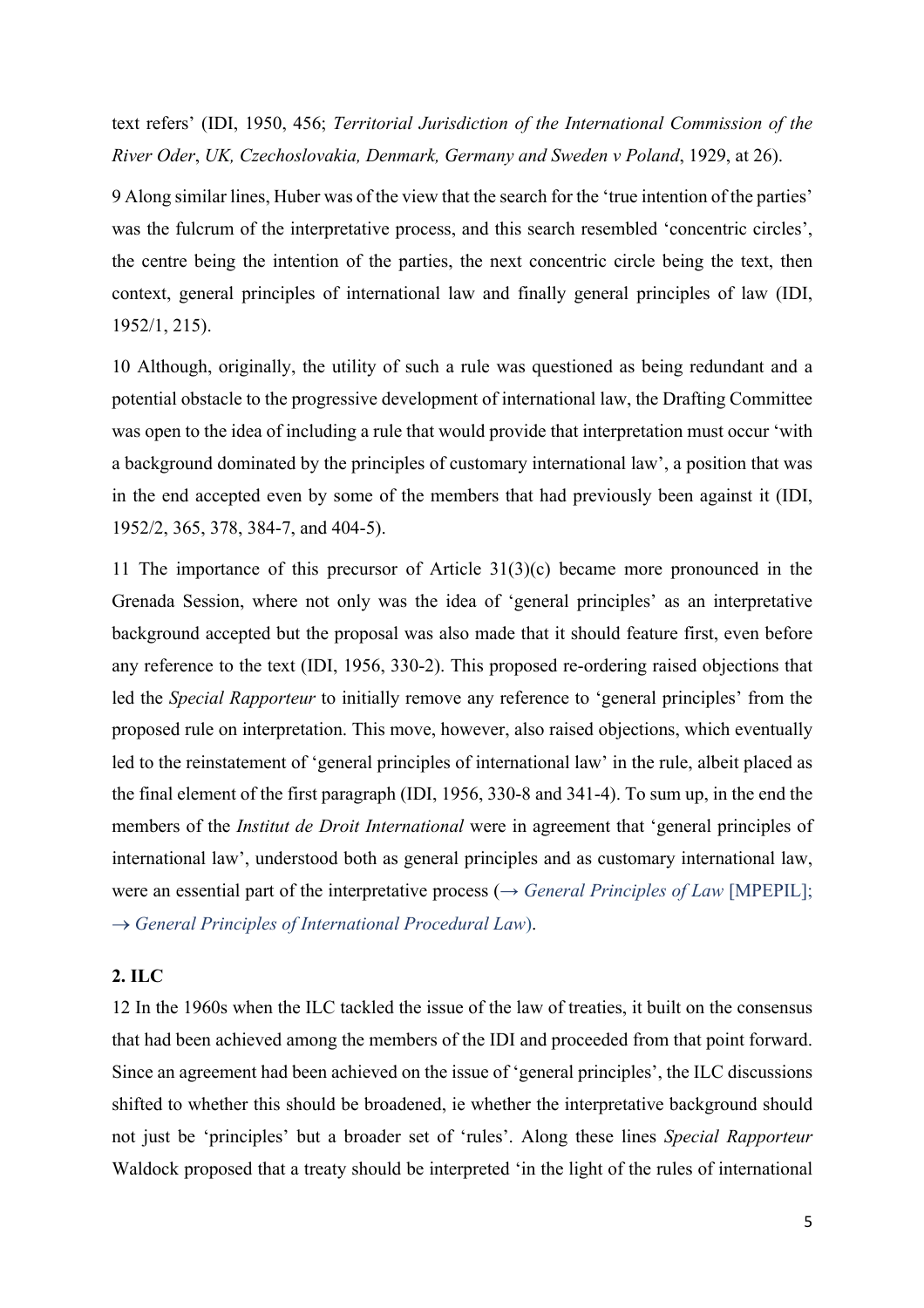law [in force at the time of its conclusion]' (ILC, 769<sup>th</sup> Meeting (1964), para 3). This version of Article 31(3)(c) is critical for two reasons. Firstly, for the introduction of the term 'rules' *in lieu* of 'principles'. Second, for the inclusion, albeit in 'drafting brackets', of the terms 'in force at the time of its conclusion' (→ *Treaties, Conclusion and Entry into Force* [MPEPIL]), which is a reflection of intertemporal considerations within this rule.

13 The substitution of 'principles' with 'rules' was met with voices both in favour and against. De Luna, in particular argued that regional customary law should also be taken into account (→ *Regional International Law* [MPEPIL]). In trying to achieve a compromise Waldock opted for stripping the proposed interpretative rule to its bare minimum and proposed the following wording: 'A treaty shall be interpreted … in the light of … (b) the rules of international law'. Although, this shift to vagueness did not go unopposed, the consensus was that the provision, in one form or another, should be retained as one of its main advantages was that it streamlined the interpretative process giving the terms being interpreted a 'univocal' rather than a 'multivocal' meaning (ILC,  $769<sup>th</sup>$  Meeting (1964), paras 8-13, 29, 32-3, and 38-9; ILC,  $770<sup>th</sup>$ Meeting (1964), para 12-15, 18, and 23; ILC, 869<sup>th</sup> Meeting (1966), para 59; ILC, 870<sup>th</sup> Meeting (1966), paras 33, 42-3, and 70; ILC, 871<sup>st</sup> Meeting (1966), paras 12, 22-3, and 51).

14 As far as the term 'rules' was concerned the *Special Rapporteur* was of the view that 'rules' should be understood irrespective of their source, ie not only general principles, but also customary law (both general and special/regional) and treaty-based rules, a position that was approved by the Drafting Committee and culminated in what we now know as Article 31(3)(c)(ILC, 871st Meeting, paras 51-2; ILC, 872nd Meeting (1966), para 10; ILC, 873rd Meeting (1966), para 90).

15 As for the intertemporal ramifications of Waldock's earlier proposal, this was the result of the ILC deciding to discard an article specifically devoted to intertemporal law  $(\rightarrow$ *Intertemporal Law* [MPEPIL]) (on Draft Art 56 see Merkouris, 2014, 121ff). The question was whether the rules contemporaneous to the conclusion of the treaty or those contemporaneous to the interpretation of the treaty should be taken into account (ILC,  $765<sup>th</sup>$  Meeting (1964), paras 49, 56, 62-4, 75, and 79-80). Eventually Waldock and de Luna suggested that the rule should not be a rigid one. The solution should on each occasion depend on the intention of the parties as manifested through the text, subsequent practice and other relevant documents (ILC, 770th Meeting, paras 29-34). This led to the stripped-down version of Article 31(3)(c), with no explicit mention of intertemporality. Although there were some proposals to either retain the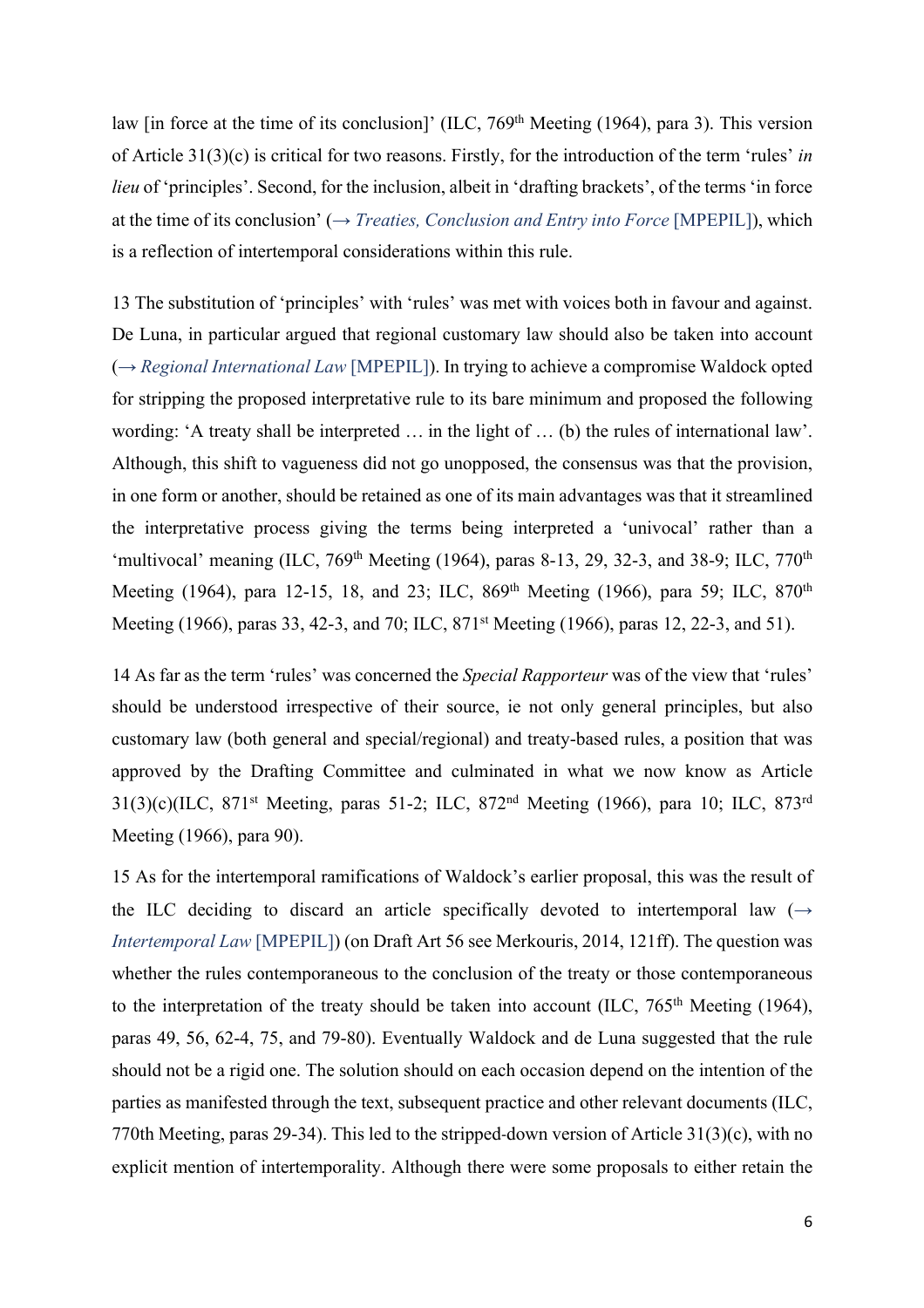wording 'in force at the time of its conclusion' or introduce a somewhat different wording that would establish the intention of the parties as the decisive criterion for resolving intertemporal conundra (ILC,  $870<sup>th</sup>$  Meeting, paras 58 and 92; ILC,  $871<sup>st</sup>$  Meeting, paras 31 and 53), the majority of the ILC members were happy to leave out any explicit reference to intertemporality (ILC,  $870<sup>th</sup>$  Meeting, paras 10-2, 21, and 50; ILC,  $871<sup>st</sup>$  Meeting, paras 23, 33, and 38; ILC, 872nd Meeting, para 9).

### *3. Vienna Conference on the Law of Treaties*

16 During the Vienna Conference on the Law of Treaties, the ILC Draft Articles were used as a template, and naturally this informed the scope and nature of the discussions. As far as the principle of systemic integration is concerned, three main points were raised. First, Czechoslovakia raised an objection that certain governments had already lodged in their comments to the Sixth Committee of the United Nations General Assembly ('UNGA'), ie that the relegation of systemic integration to paragraph 3 of Article 31 did not properly reflect the importance of that interpretative rule (UNGA Sixth Committee, 978<sup>th</sup> Meeting (1967), paras 18-9; UNGA Sixth Committee, 908th Meeting (1966), para 14).

17 Second, in response to an attempt to revive the intertemporality debate, Waldock replied that this issue was so complex that simply avoiding any explicit reference in Article  $31(3)(c)$ was the best strategy, a position that had also been taken and commented on by the governments in the Sixth Committee (UN Conference on the Law of Treaties, Committee of the Whole, 33rd Meeting, paras 53-4, and 74)M.

18 Third, the Federal Republic of Germany submitted an amendment that focused on clarifying the term 'parties'. This amendment consisted of adding to Article 31(3) VCLT a sub-paragraph (d) that would state that account should also be taken of 'any relevant international obligation of one or more of the parties'. This was meant to safeguard the unity of the legal order and avoid any 'unwarranted harm to at least one of the parties' (UN Conference on the Law of Treaties, Committee of the Whole, 32nd Meeting, para 10). Although the United Kingdom and Russia were of the view that the proposed amendment raised important issues that deserved attention, the amendment was not put to vote on procedural grounds as Germany considered this to be a drafting issue rather than a substantive one. Interestingly, however, Kenya had commented that the amendment was unnecessary, the implication potentially being that it was already part and parcel of Article 31(3)(c) as it stood (UN Conference on the Law of Treaties,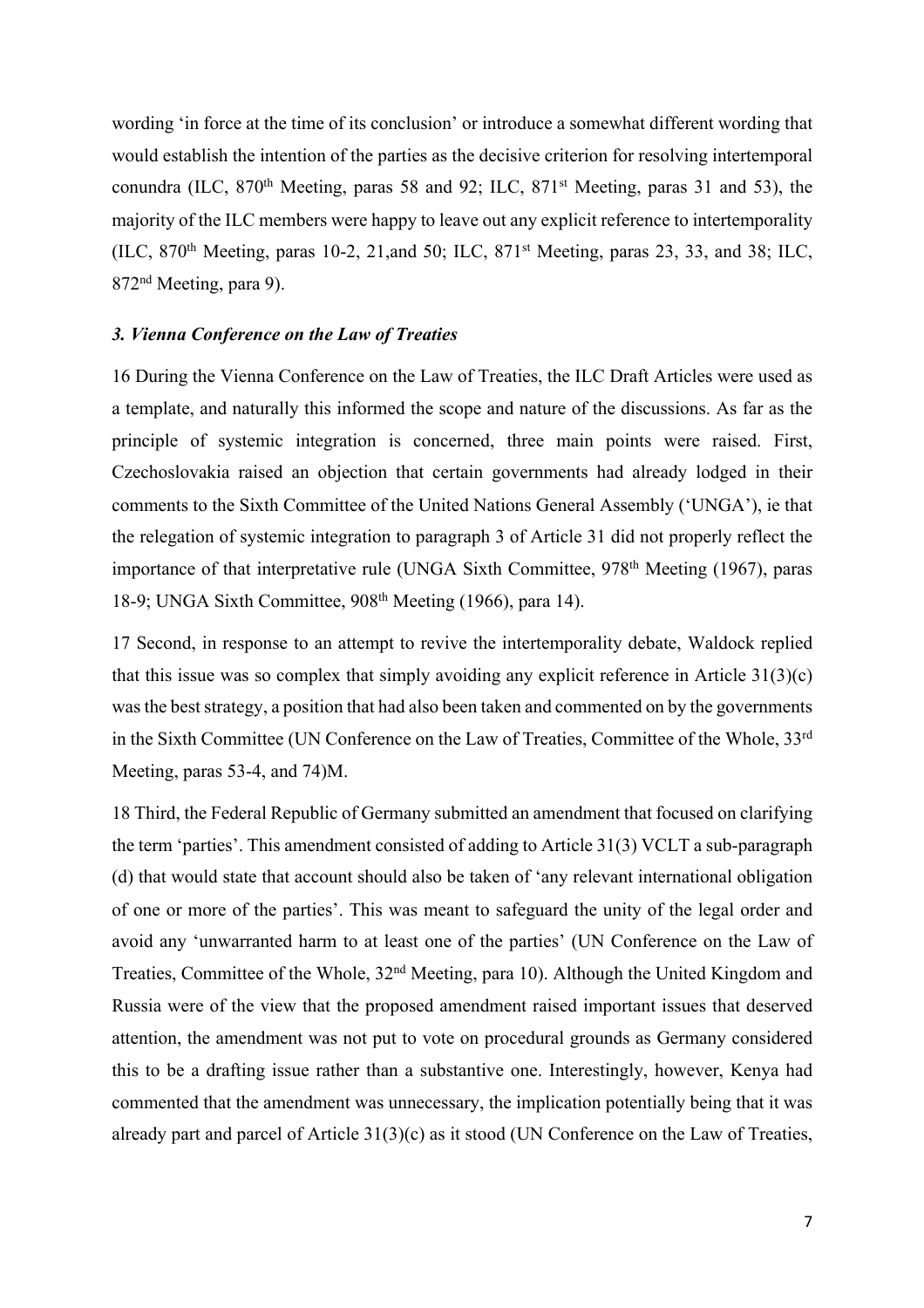Committee of the Whole, 33rd Meeting, paras 11, 31 and 80-1; for an alternate reading see Linderfalk, 2008, 361).

19 Although, Article 31(3)(c) eventually remained unchanged, the aforementioned points demonstrate that even at the very last minute, crucial terms of the principle of systemic integration remained couched in ambiguity. This was most likely, as also seen in the IDI and ILC discussions, a perceptive way of arriving at an agreed text at the cost of legal certainty.

### **C. Systematizing the Principle of Systemic Integration**

20 Although the drafting history of Article 31(3)(c) sheds light on the role and content of the principle of systemic integration, it also shows that a number of issues were intentionally left vague in order to allow for flexibility but also for the more practical consideration of achieving consensus. It is no surprise, therefore, that on several occasions the relevant jurisprudence has had to deal with the interpretation of almost every term or set of terms included in the text of Article 31(3)(c) VCLT. In order to make sense of this jurisprudence, those terms will now be discussed.

# **1. 'Rules'**

21 As seen in Section B, originally only general principles were considered to fall within the scope of the principle of systemic integration, this expanded to include customary law and then treaties. Although in doctrine, views have been expressed regarding the exclusion of international agreements (by virtue of them allegedly already falling under Art 31(3)(a); Schwarzenberger, 1968-9, 14), or even general principles (Sinclair, 1984, 139) from the ambit of the principle of systemic integration the all-inclusive approach is an overwhelming favourite (ILC, Report on Fragmentation of International Law (2006), para 426; McLachlan, 2005, 290; Villiger, 1985, 268).

22 This is supported by international jurisprudence. The following cases are just a very small selection of a much larger pool of cases, and are mentioned here to demonstrate that rules stemming from all three sources have been acknowledged as falling within Article 31(3)(c) VCLT by international courts and tribunals active in different areas of international law and with different structures. Recourse to:

• 'general principles' has occurred in *Golder v UK*, 1975, para 35; *Georges Pinson v Mexico*, 1928, 422 para 50(4); *Prosecutor v Furundžija*, Judgment (Declaration of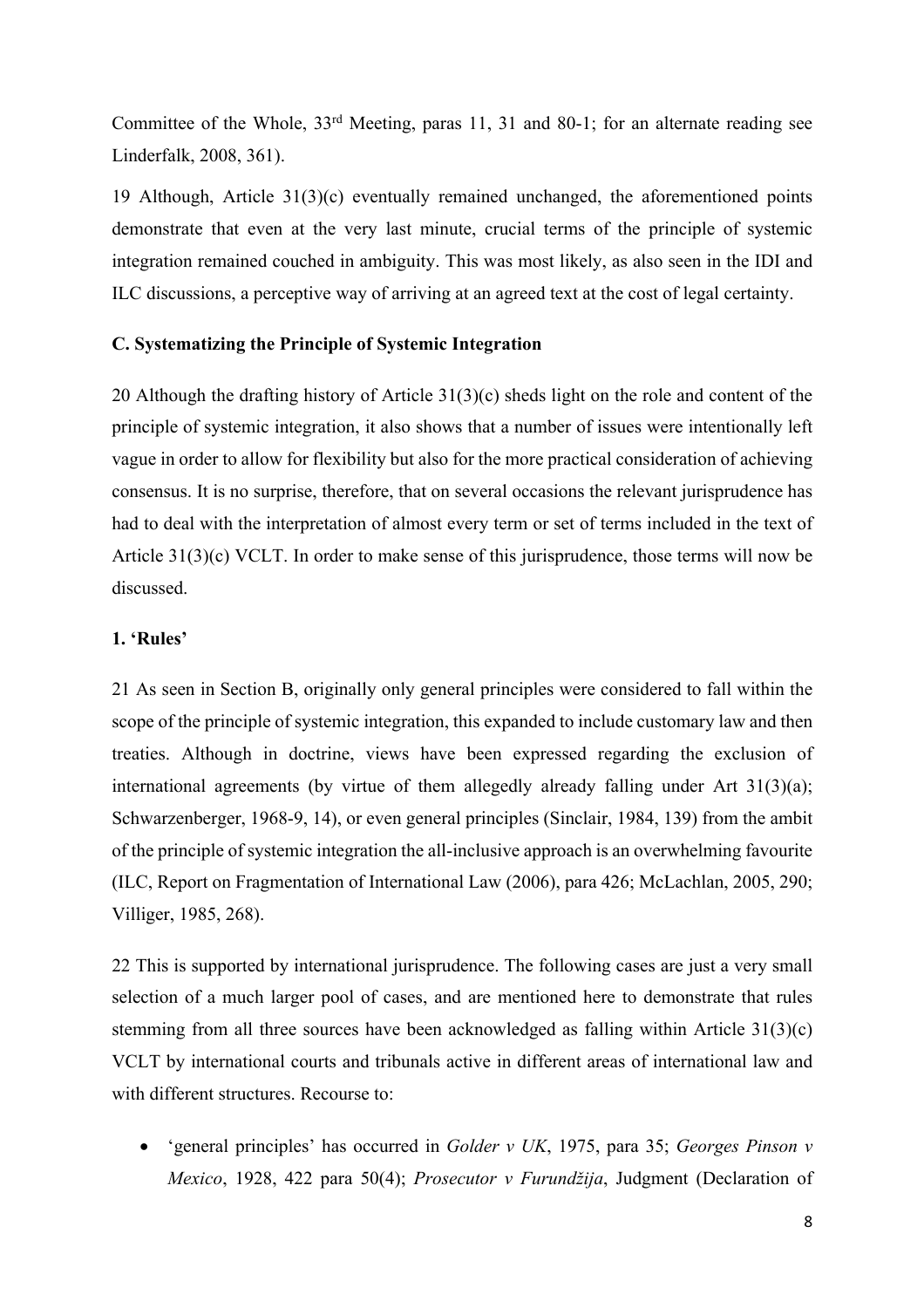Judge Patrick Robinson), 2000, para 283; and *Banković and Others v Belgium and Others*, 2001, para 57;

- 'customary international law' has occurred in *Oil Platforms*, *Iran v USA*, Preliminary Objections, 1996, para 41; *Council v Front Polisario*, Judgment, 2016, paras 86ff; *Al-Adsani v UK*, 2001, paras 55-6; the *Iron Rhine Arbitration,* 2005, para 59; *Ambiente Ufficio SpA and Others v Argentina*, 2013, paras 603-28; and *Saluka Investments BV v Czech Republic*, Partial Award, 2006, para 254; and
- 'treaties' has occurred in *Mutual Assistance in Criminal Matters, Djibouti v France*, 2008, paras 112-3; *Selmouni v France*, 1999, paras 97-8; and *Prosecutor v Slobodan Milošević*, 2004, para A.5 and note 52. The Tribunal in the *Iron Rhine Arbitration* has even considered secondary legislation of regional organisations, such as European Union ('EU') Directives and Regulations, to fall within Article 31(3)(c) (para 58).

23 A final question is whether or not non-binding instruments (→ *Non-Binding Agreements*  $[MPE PIL]$ ,  $\rightarrow$  *Soft Law* [MPEPIL]) can qualify as 'rules'. However, since this is also connected to the term 'applicable' it will be discussed in the next sub-Section.

# **2. 'Applicable'**

24 The term 'applicable' received little attention during the negotiating history of Article 31(3)(c) VCLT and this pattern seems to continue today. Perhaps one reason for this is that the term 'applicable' alludes to whether or not the effect of the relevant instrument is binding, but this is then inextricably connected with the term 'rules', which by definition presupposes a degree of legal normativity. Villiger suggests that the ordinary meaning of the term 'applicable' excludes non-binding rules from the scope of Article 31(3)(c) (Villiger, 2009, 433), a view that found support in the *OSPAR Arbitration*, where the Tribunal did not consider a principle invoked by the parties as it was still in *statu nascendi* (*Ireland v UK*, 2003, paras 99-105). The tendency seems to be to consider only binding rules as 'applicable', thus relegating non-binding instruments to being considered as 'supplementary means'. This notwithstanding, there have been cases where judges considered non-binding instruments as falling under Article 31(3)(c) (*OSPAR Arbitration*, Final Award (Dissenting Opinion of Judge Griffith), 2003, paras 7-19; *Southern Bluefin Tuna cases, New Zealand and Australia v Japan,* (Separate Opinion of Judge Treves), 1999, para 10; Dörr, 2018, 608-9, para 100; Arato and Kulick, 2018).

#### **3. 'Parties'**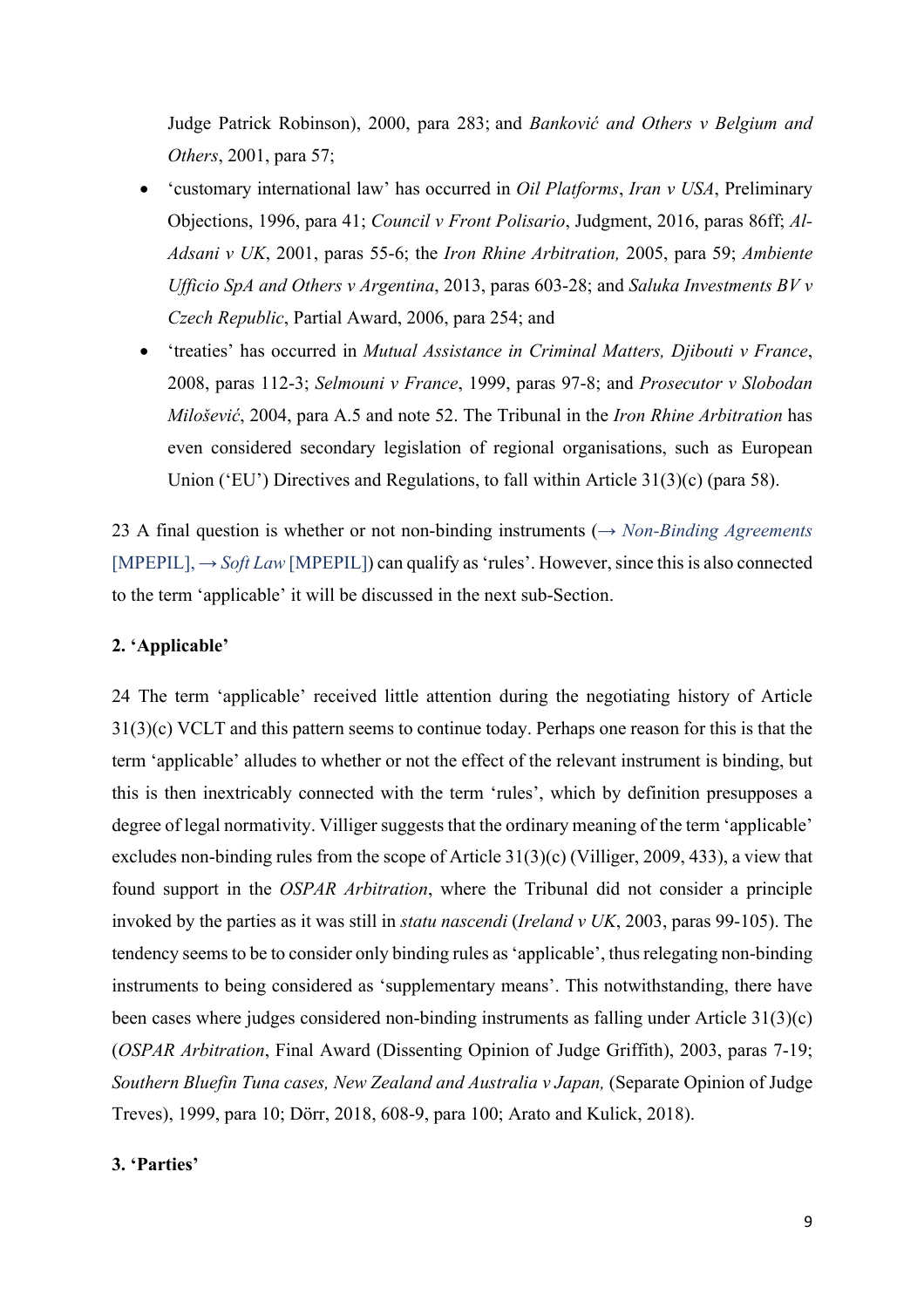25 One of the main areas of contention with respect to the principle of systemic integration, is the term 'parties'. Is it supposed to be understood restrictively as 'parties to the treaty being interpreted' or more expansively as 'parties to the dispute' or something in between? (McLachlan, 2005, 314-5; van Damme, 2009, 372). The former is restrictive in the sense that it allows for a significantly smaller number of rules to pass the 'parties' threshold, especially in the case of multilateral treaties, compared to the latter, when more treaties would be examinable by the interpreter as to their relevance, hence the characterization of the interpretation 'parties to the dispute' as an expansive one.

26 In academic writings, both views supporting the restrictive interpretation (Linderfalk, 2007, 178; Yasseen, 1976, 63) and those arguing in favour of a more expansive one (Gardiner, 2015, 303-4; Marceau, 2002, 782; Dörr, 2018, 610-1, para 104; Palmeter and Mavroidis, 2007, 914- 8; French, 2006, 307) have been put forward. The use of the term 'parties' in the VCLT is also not of any real assistance as the term seems to be used in a variety of different manners, and sometimes even inconsistently with the definition provided in Article 2 VCLT (Merkouris, 2015, 23-4).

27 No clear pattern seems to emerge in international jurisprudence either, with some tribunals opting for the restrictive interpretation while others opting for varying degrees of an expansive interpretation. For the most part investment tribunals, since they deal mainly with Bilateral Investment Treaties ('BITs') (→ *Investments, Bilateral Treaties* [MPEPIL]) have not had to face any such issues, since the 'parties to the dispute' will be identical to the 'parties to the treaty'. However, there are situations when a multilateral treaty may be in play. In a recent string of cases dealing with the interpretation of the Energy Charter Treaty ('ECT'), some investment tribunals have seemed to lean towards the interpretation of 'parties to the treaty' (*Vattenfall AB and Others v Germany*, 2018, paras 151-68), a point that will be re-visited at the end of this Section. It has to be noted though, that although the Tribunal in *Vattenfall AB and Others v Germany* elaborated on the term 'parties', it also alluded to a lack of linguistic and subject-matter proximity (para 162), and more importantly, there was an even more fundamental issue as to whether a 'rule' was even at play (paras 159-61).

28 The Dispute Settlement Body of the World Trade Organization ( 'DSB' 'WTO') (→ *World Trade Organization* [MPEPIL]; → *World Trade Organization, Dispute Settlement* [MPEPIL]) has in different cases adopted stances as to how 'parties' should be understood that cover the entire spectrum (compare, for instance, *EC-Biotech*, 2006, paras 7.68-7.72; *US – Shrimp (AB)*,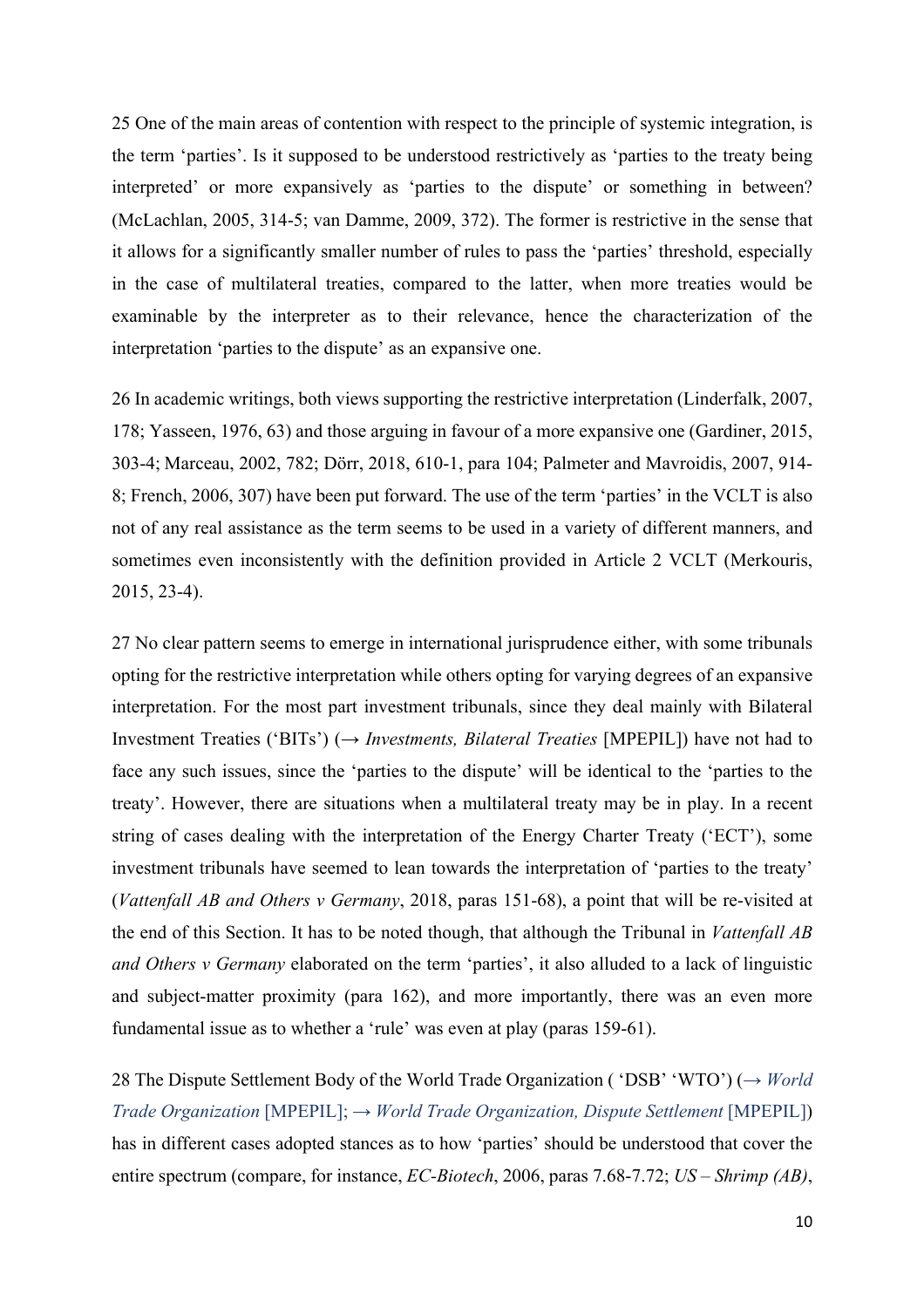1998, para 130 and notes 110-3; *US – Shrimp (Article 21.5 – Malaysia*), 2001, para 5.57). In *EC – Biotech*, for instance, the Panel although recognising that the treaties invoked were not binding on the parties to the dispute, hence, they failed the 'rules' requirement, nonetheless seemed to lean towards a a restrictive interpretation of the term 'parties', ie parties to the treaty (*EC – Biotech*, paras 7.68-7.72; for an analysis of why *EC – Biotech* is an example of interpretation of customary law, where the interpretative method rejected is the one actually employed see Merkouris, 2017, 148-50). More recently, however, the WTO Appellate Body in *EC – Large Civil Aircraft* chose not to take a position on the 'correct' interpretation of 'parties' but rather referred to the ILC Study Group's Report on the Fragmentation of International Law focused on whether the rules were indeed 'relevant' (*EC – Large Civil Aircraft*, , 2011, paras 844-6; *Peru — Certain Agricultural Products*, 2015, paras 5.101ff; also Ruiz Fabri and Trachtman, 2018).

29 Human rights courts, on the other hand, arguably due to the nature of the instruments they interpret, seem to have embraced a more integrative approach, interpreting their key instruments 'in the light of' other relevant human rights instruments irrespective of whether all the parties to the treaty being interpreted are parties to the treaty being examined as relevant under Article 31(3)(c). The  $\rightarrow$  *European Court of Human Rights* ('ECtHR') [MPEPIL], for instance, has on multiple occasions interpreted the → *European Convention for the Protection of Human Rights and Fundamental Freedoms (1950)* [MPEPIL] ('ECHR') 'in the light of relevant international treaties that are applicable in the particular sphere' (*Demir and Baykara v Turkey*, 2008, para 67), despite the fact that one or more of the ECHR parties were not parties to those treaties. Below, an indicative list of treaties 'in the light of' which the ECtHR has interpreted the ECHR, despite the fact that some of the ECHR parties had not signed and/or ratified these treaties (for a detailed list see ECtHR Research Division, 2011):

- 1984 International Labour Organization ('ILO') Convention No 87 (*RMT v UK*, Merits and Just Satisfaction, 2014, para 76);
- 1930 ILO Convention No 29 (*Van der Mussele v Belgium*, 1983, para 32; *Graziani-Weiss v Austria*, 2011, para 36);
- 1980 Hague Convention on the Civil Aspects of International Child Abduction (*X v Latvia*, 2013, para 93; *Iglesias Gil and AUI v Spain*, 2003, para 51);
- 1964 European Code of Social Security (*Carson and Others v UK*, 2010, paras 49 and 85);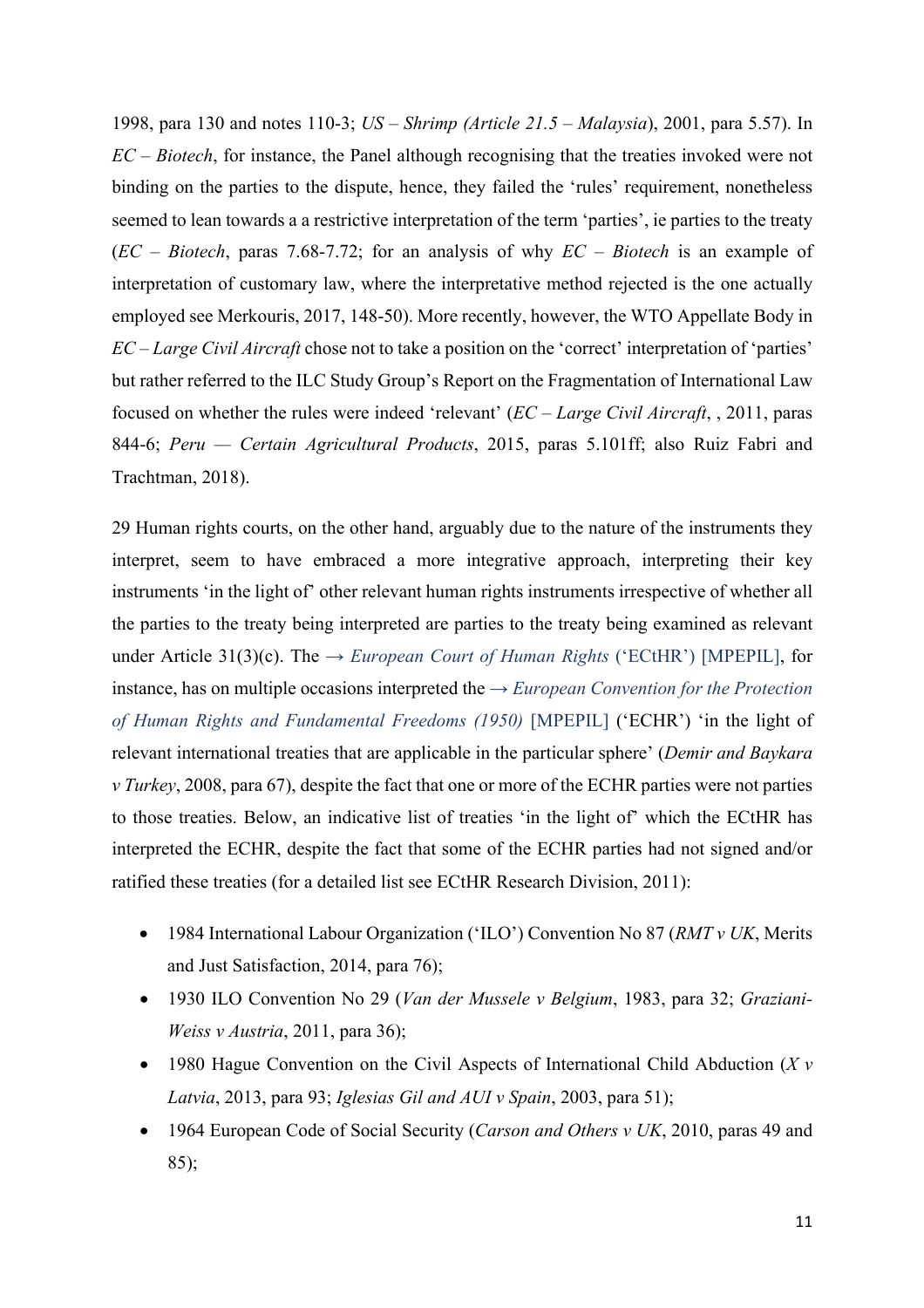- 1967 European Convention on the Adoption of Children (*Pini and Others v Romania*, 2004, paras 139-42; *Emonet and Others v Switzerland*, 2007, para 65);
- 1975 European Convention on the Legal Status of Children Born out of Wedlock (*Mazurek v France*, 2000, para 49);
- 1989 European Convention on Transfrontier Television (*Autronic AG v Switzerland*, 1990, para 62);

30 Similarly, the → *Inter-American Court of Human Rights* ('IACtHR') [MPEPIL] has also referred to a wide range of legal instruments, of varying degrees of 'actor proximity' (Section C.4). This is usually referred to as a *corpus juris* of international human rights, in the light of which the → *American Convention on Human Rights (1969)* [MPEPIL] ('ACHR') must be interpreted (*Ituango Massacres v Colombia*, 2006, para 157; *The Right to Information on Consular Assistance*, Advisory Opinion, paras 112-5; Burgorgue-Larsen, 2017).

31 Irrespective of whether different courts and tribunals may lean towards a more integrative approach than others, the *Vattenfall* decision raises a critical point in the context of the whole debate on how 'parties' should be understood. The issue was whether European Union (EU) law (→ *European Community and Union Law and International Law* [MPEPIL]) could be considered a 'relevant rule' when interpreting the ECT. Since not all ECT parties were EU Member States, the *Vattenfall* Tribunal was of the opinion that EU law was not a 'relevant' rule. The reason was that 'the same words in the same treaty provision [cannot] have a different meaning depending on … the parties to a particular dispute' and that coherence and a single unified interpretation of each treaty provision mandated opting for a 'parties to the treaty' reading of Article 31(3)(c) (paras 155-6). In the Tribunal's view the 'parties to the dispute' interpretation 'would bring uncertainty and entail the fragmentation of the meaning and application of treaty provisions' (para 158). The crux of the argument is that a single unified interpretation of each treaty provision can be secured only through a restrictive interpretation, ie 'parties to the treaty'.

32 However, this line of reasoning, as also evinced from the jurisprudence of courts and tribunals that have gone for the expansive interpretation of 'parties to the dispute', makes certain questionable assumptions. Firstly, that an expansive reading of the term 'parties' would lead to different interpretations of the same provision depending on the parties to the dispute. This assumes that the principle of systemic integration does not have any other safety valve, and that once the 'parties' requirement is met, the rule would be immediately taken into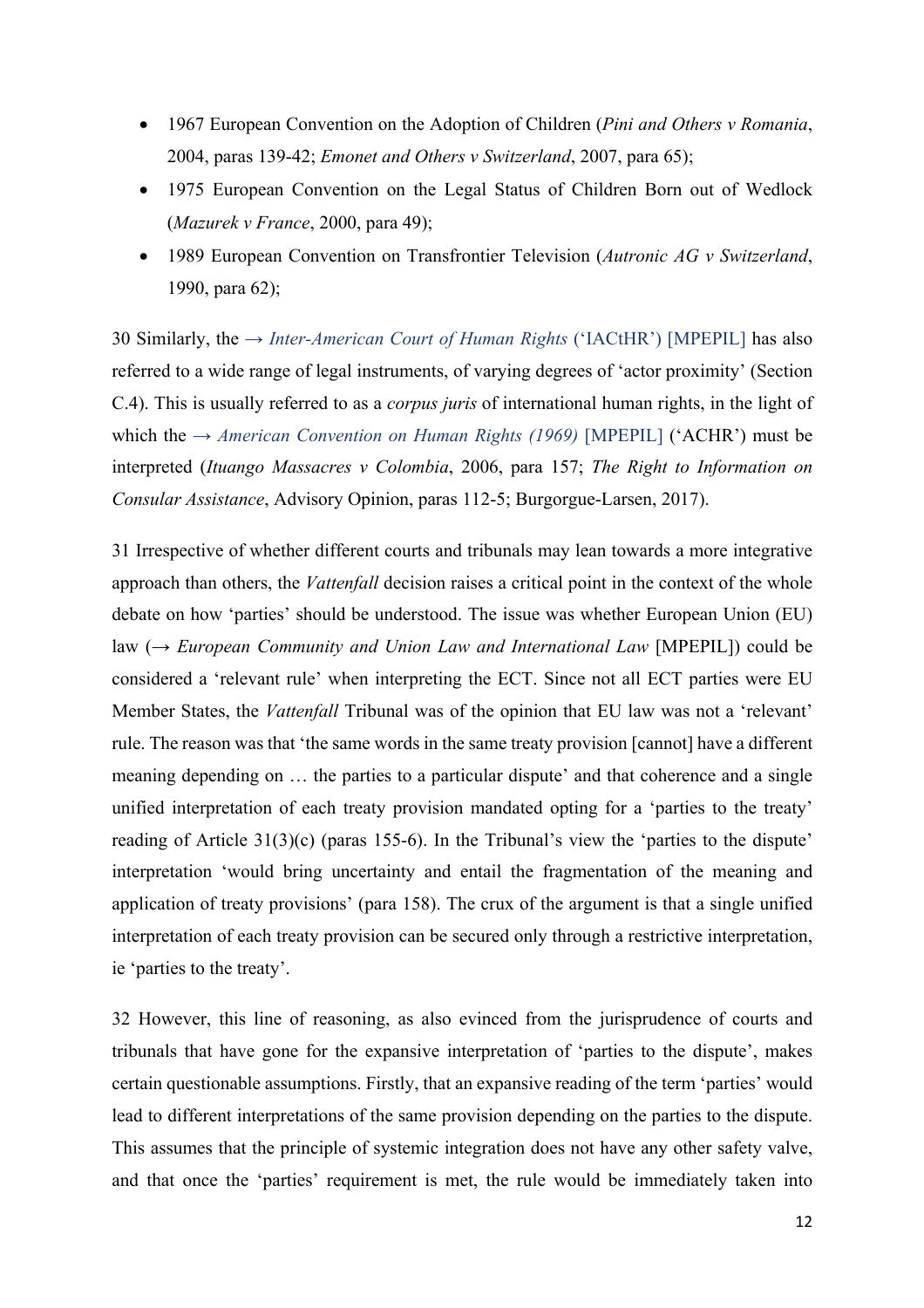account. That is not the case. This is precisely, what the term 'relevant' is designed for; to allocate the appropriate interpretative *gravitas* to a rule, by considering a number of factors that offer insight as to the intention of the parties. Not every rule would be automatically considered 'relevant'. In fact, 'actor proximity' together with other forms of proximity (Section C.4) would be taken into account to determine relevance.

33 Second, the claim about incoherence is equally applicable, if not more so, in the case of a 'parties to the treaty' reading of Article 31(3)(c). Every time a State accedes to or withdraws from the treaty being interpreted, the set of potential 'relevant rules' would also change. To make matters even worse, this would also be true for any accession to or withdrawal from any other treaty of any of the State parties as this would also affect whether that treaty could be considered 'relevant'. Contrarily, an expansive reading of 'parties', where the focus is more on determining actual 'relevance', may *prima facie* increase the pool of potential 'relevant rules' but ensures greater stability and coherence as the 'actor proximity' is not the only decisive criterion, but needs to be supplemented by other forms of proximity to a degree that would satisfy the interpreter. Thus, somewhat paradoxically the expansive interpretation, ie 'parties to the dispute', ensures the same or perhaps an even higher level of systemic coherence than 'parties to the treaty' (in more detail, Section C.4).

### **4. 'Relevant': The Proximity Criterion**

34 This brings us to the key feature of the utility of the principle of systemic integration, ie which rules are to be considered 'relevant'. Despite its importance, it was not thoroughly discussed during the VCLT negotiations. There were no objections to its inclusion, as it is a very reasonable term that allows the interpreter the required flexibility to determine which other rules are of interpretative value. Looking at jurisprudence is quite revealing but not without its hurdles. Firstly, different courts and tribunals focus on different elements that reveal relevance, depending on the particularities of each case. Furthermore, it is not always explicitly stated in the judgment when reference to other rules is based on an application of the principle of systemic integration or of a different interpretative element. This is even more pronounced in the case of the pre-VCLT courts and tribunals. In those cases since linguistic expression of the principle of systemic integration (as it now stands in Article 31(3)(c)) did not exist, it is even more unclear whether or not they were at that time applying the contemporary form of the principle of systemic integration (for the potential of rules of interpretation changing through time see Section E).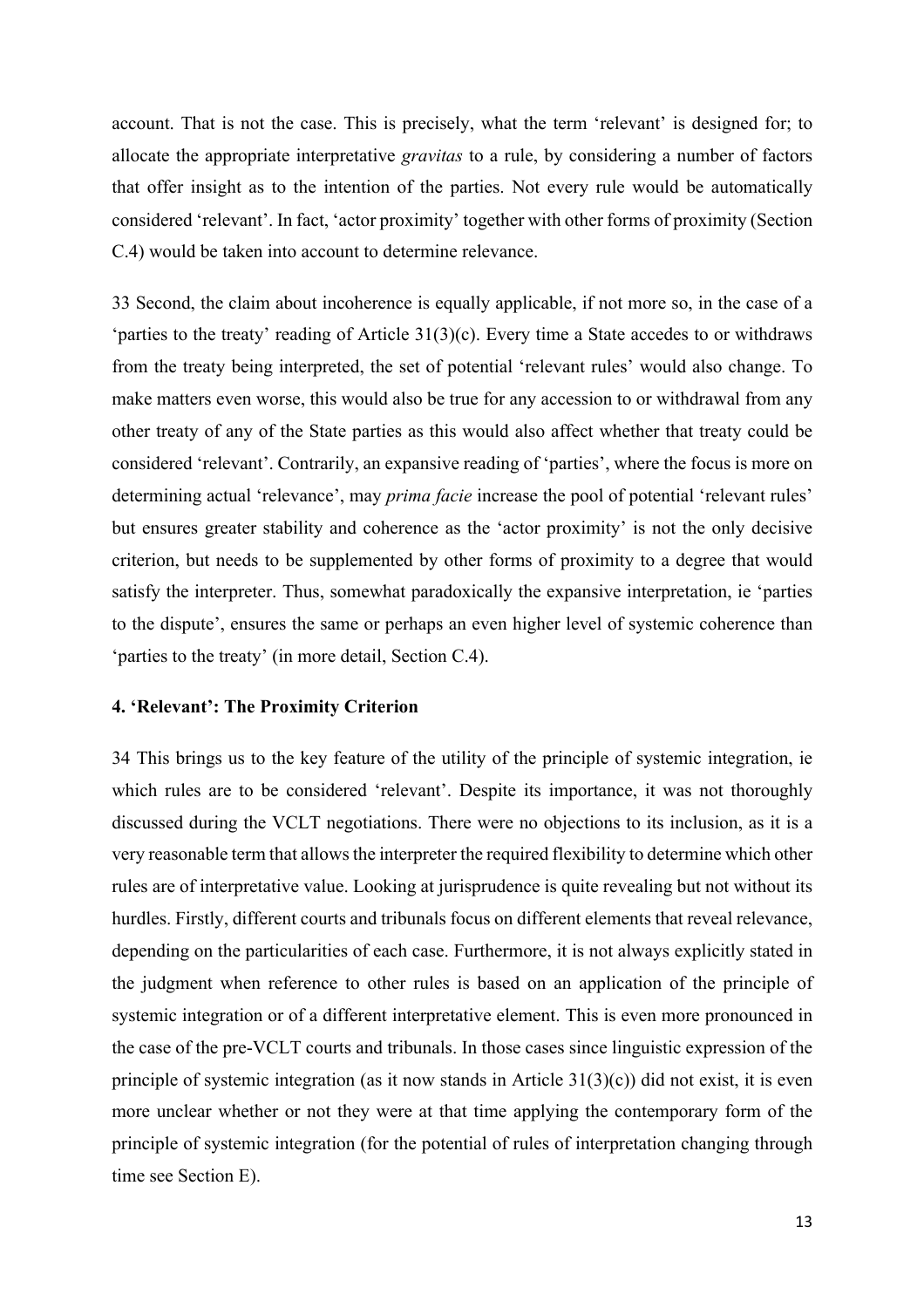35 That is not to say, however, that repeated patterns and lines of judicial reasoning cannot be seen across the jurisprudence of international courts and tribunals. On the contrary, a study of the relevant case-law reveals some 'attractors', points of convergence in this somewhat chaotic system, which all share the common theme of 'proximity', ie how close the rule referred to is to the rule being interpreted (Merkouris, 2015, chs 1 and 2). Because these attractors are manifestations of proximity, they are collectively referred to as the *proximity criterion*. There are four main manifestations of proximity on which courts and tribunals tend to converge:

- *Linguistic proximity*. This refers to how similar the wording used in the rule being interpreted and the rule being considered as 'relevant' is. One of the early clear-cut examples of reference to this 'linguistic proximity' can be found in the *Warsaw Electricity Company* case, where the arbiter was stunned by the 'terminological identity' ('*terminologie identique*') and 'near identity' ('*presque identité*') of certain provisions of the relevant instruments (*Compagnie d'Electricité de la Ville de Varsovie*, *France v Poland*, 1929, 1675). A more recent example comes from the ICJ, where in *Maritime Delimitation in the Indian Ocean* (*Somalia v Kenya*, Preliminary Objections, 2017, para 91), the Court emphasized the 'similarity in wording' between a paragraph of a Memorandum of an Understanding ('MOU') between Somalia and Kenya and Article 83(1) of the United Nations Convention on the Law of the Sea ('UNCLOS').
- *Subject-matter proximity*. This focuses on whether the alleged 'relevant' rule deals with the same issue as the provision being interpreted (*Oil Platforms*, Merits, (Separate Opinion of Judge Higgins), 2003, para 46; *EC – Large Civil Aircraft*, 2011, para 846; *RosInvest Co UK Ltd v Russia*, 2007, para 39; Gardiner, 2015, 299; Uibopuu, 1970, 4). This type of proximity is where systemic integration bears a strong resemblance to *in pari materia* interpretation (see Section D.1). Considerations of object and purpose also fall within what courts take into account when examining the 'subject-matter', as one will affect the determination of the other (*Interpretation of the Agreement of 25 March 1951 between the WHO and Egypt*, Advisory Opinion (Separate Opinion of Judge Mosler), 1980, 126).
- *Actor proximity*. In this form of proximity courts examine how many of the parties to the treaty being interpreted are parties to the treaty/rule under consideration for the purposes of the principle of systemic integration. 'Actor proximity' is not only closely connected to the whole discussion about 'parties' in Article 31(3)(c), but is consistent with the object and purpose of the principle and accounts for the great diversity in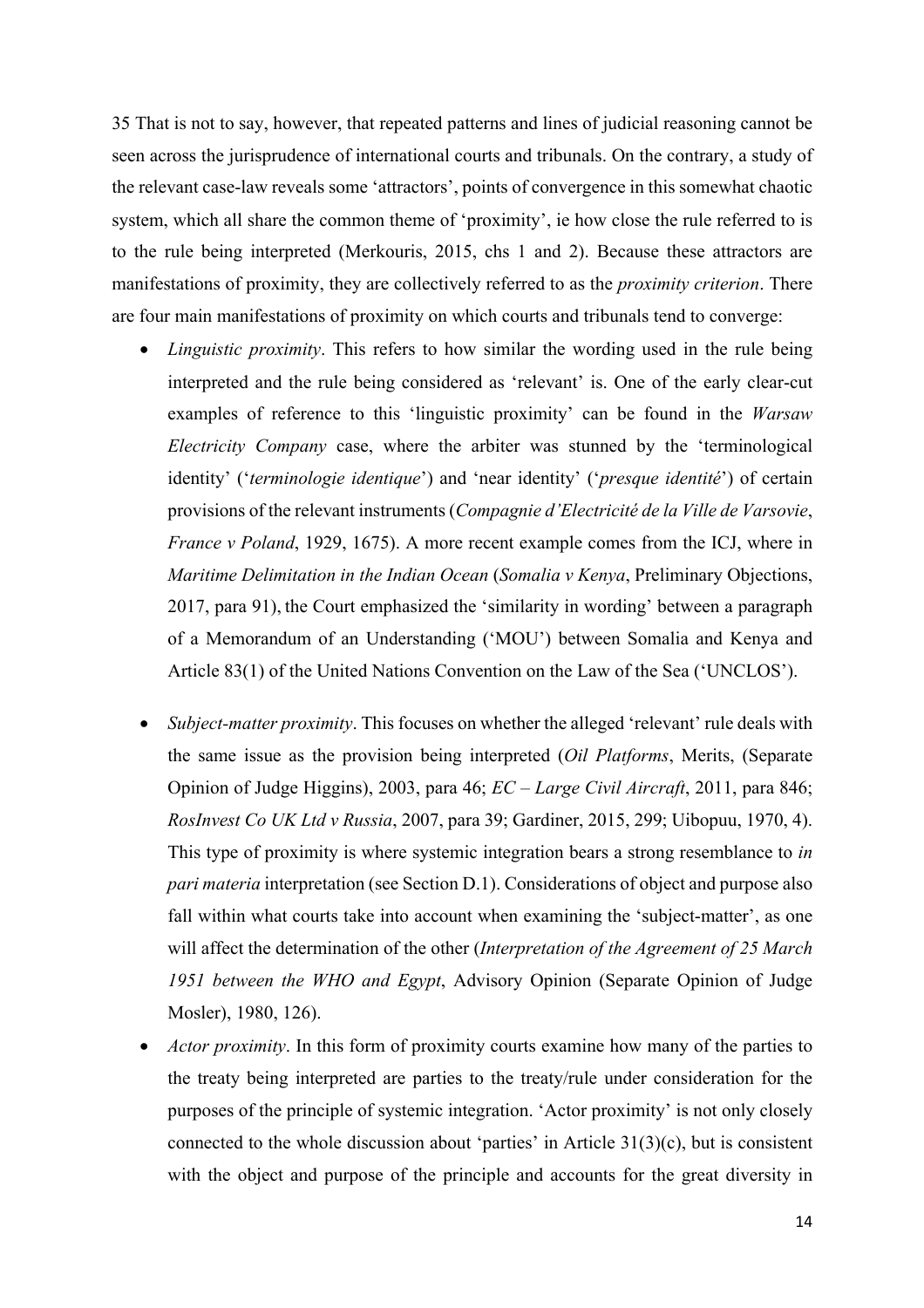approaches to 'actor proximity' of courts and tribunals (see cases in Section C.3). In sum, an expansive reading of the term 'parties' is not the end of the discussion. How many parties are shared between the two instruments remains a factor that is considered for the purpose of determining 'relevance'. The term 'parties' delineates the set of rules that can be examined for 'relevance'. But in the context of 'relevance' actor-proximity is not a *sine qua non*, but one of many factors to be taken into account. This way 'actor proximity' is given proper weight, but not to the detriment of other forms of proximity, as would happen if 'parties' was read restrictively.

• *Temporal proximity*. Finally, one more factor taken into account is how temporally close the two instruments are (*Compagnie d'Electricité de la Ville de Varsovie*, 1675; *Affaire des boutres de Mascate, France v UK,* 1905, 83ff). The reason for this is that 'temporal proximity' may be an indication that the treaty/rule referred to be may be more relevant as it would be a reasonable assumption that the intention of the parties (and the language used) would not have changed so dramatically in a short time span.

36 An important feature of the *proximity criterion*, is that the various manifestations of proximity are in a constant interactive relationship. Relevance is thus also determined through a combination of one or more of the manifestations of proximity, but also and perhaps more importantly the complete or partial lack of one of the forms of proximity may be compensated for if other forms of proximity are met to a great degree (*Compagnie d'Electricité de la Ville de Varsovie*, 1675; *RMT v UK*, Merits and Just Satisfaction (Concurring Opinion of Judge Wojtyczek), 2014; *Arone Kahane Successor v Francesco Parisi and the Austrian State, Romania v Austria,* 1929, 960). The reverse can also be true, ie one factor of proximity may not be enough to establish 'relevance' if other forms of proximity are completely lacking. In the *Ungarische Erdgas AG contre Etat Roumain* (*Hungary v Romania*, 1928, 454ff), for instance, the 1919 Treaty of Versailles was not considered relevant due to insufficient 'actor proximity' and 'subject-matter proximity' despite the existence of 'linguistic proximity'.

37 The *proximity criterion* and the principle of systemic integration as a whole is a microcosmic reflection of the entire interpretative process. It answers the same questions (how, what, who, when) that help the interpreter in identifying the intention of the parties. Although it is an important interpretative tool, one must always bear in mind that it is not without its limits. In the application of the principle of systemic integration the interpreter must always be mindful that it is meant to reveal the meaning of the provision as intended by the parties, and not to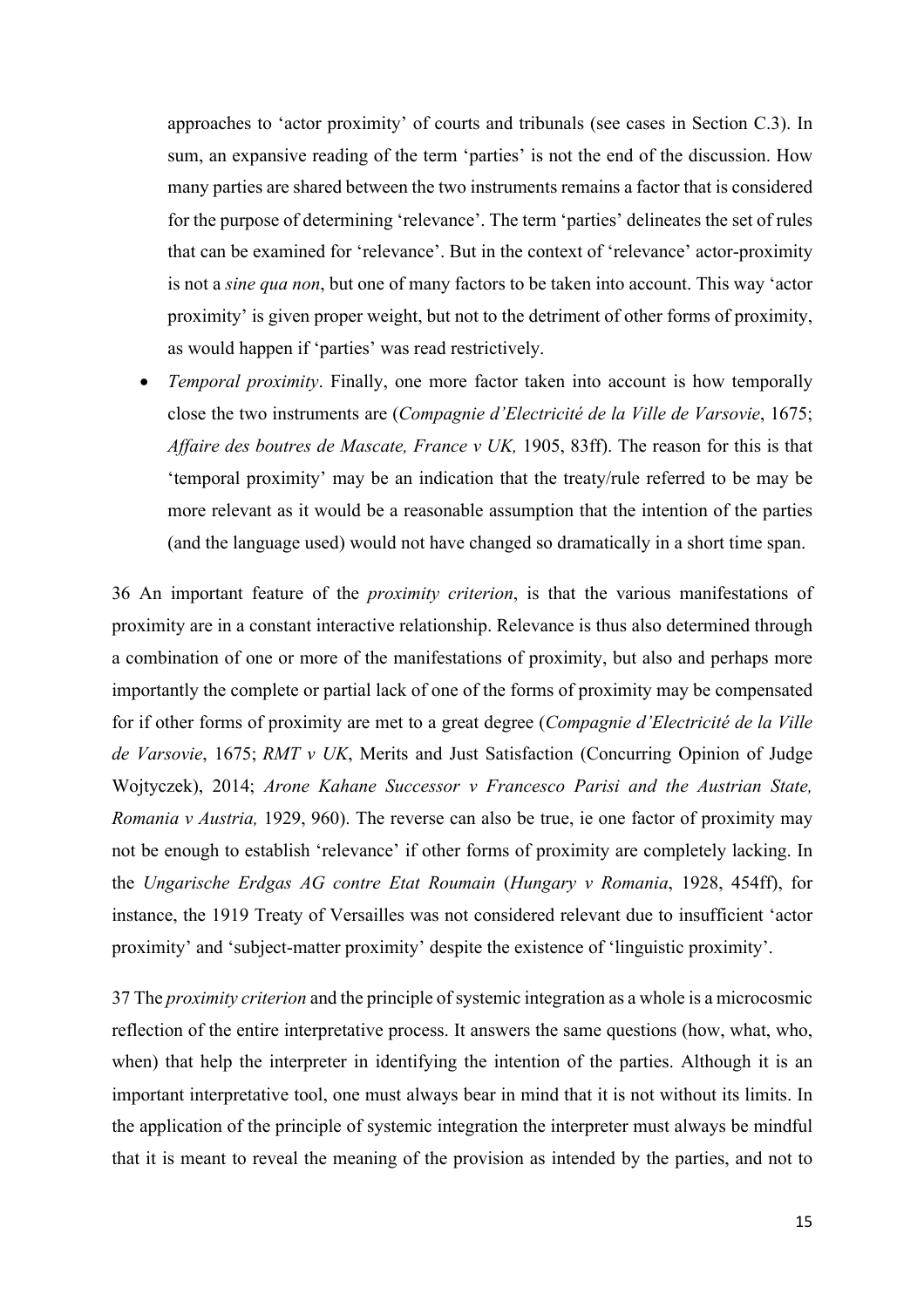rewrite or substitute it (*Maritime Delimitation in the Indian Ocean*, Preliminary Objections, (Dissenting Opinion of Judge Bennouna), 2017; *Eskosol SpA v Italy*, 2019, paras 124-5; *South American Silver Limited v Plurinational State of Bolivia*, 2018, para 214; Simma, 2011, 584).

### *5. At the time of the Conclusion or of the Application of the Treaty?*

38 In Section B, we saw the heated debate that ensued after the inclusion of the terms 'at the time of the conclusion of the treaty' at the end the provision. Although this language did not survive in the end, that is not to say that what prompted it, ie intertemporal considerations, is not relevant for the purposes of the principle of systemic integration. On the contrary, they are part not only of this principle, but the interpretative process as a whole. The implicit intertemporal considerations that still imbue Article 31(3)(c) and how these can be addressed through the lens of the principle of contemporaneity and evolutive interpretation will be addressed below, in Section D.2.

39 However, these intertemporal considerations should not be conflated with the temporal proximity of the 'proximity criterion'. Although both relate to the concept of time, they deal with different aspects of the principle of systemic integration. Intertemporality outlines the set of rules (either those that existed at the time of the conclusion of the treaty or those at the time of the application of the treaty), that could potentially be *prima facie* considered under Article  $31(3)(c)$ . From that set of rules, the interpreter will then determine which ones (if any) are 'relevant'. This will be done by applying one or more of the manifestations of the proximity criterion, including 'temporal proximity'. Thus, although both 'temporal proximity' and intertemporality serve as means of giving effect to the intention of the parties, they fulfil different roles in the application of the principle of systemic integration.

# **D. The Principle of Systemic Integration and its Connection with Other Interpretative Principles/Maxims**

40 As shown above, the principle of systemic integration can on occasion overlap with other principles/canons/maxims of interpretation. This is to be expected in a 'holistic exercise' like that of interpretation. A detailed analysis of all potential links and overlaps is beyond the scope of this entry, but the connection with, on the one hand, *in pari materia* interpretation, and, on the other hand, the principle of contemporaneity and evolutive interpretation merit attention.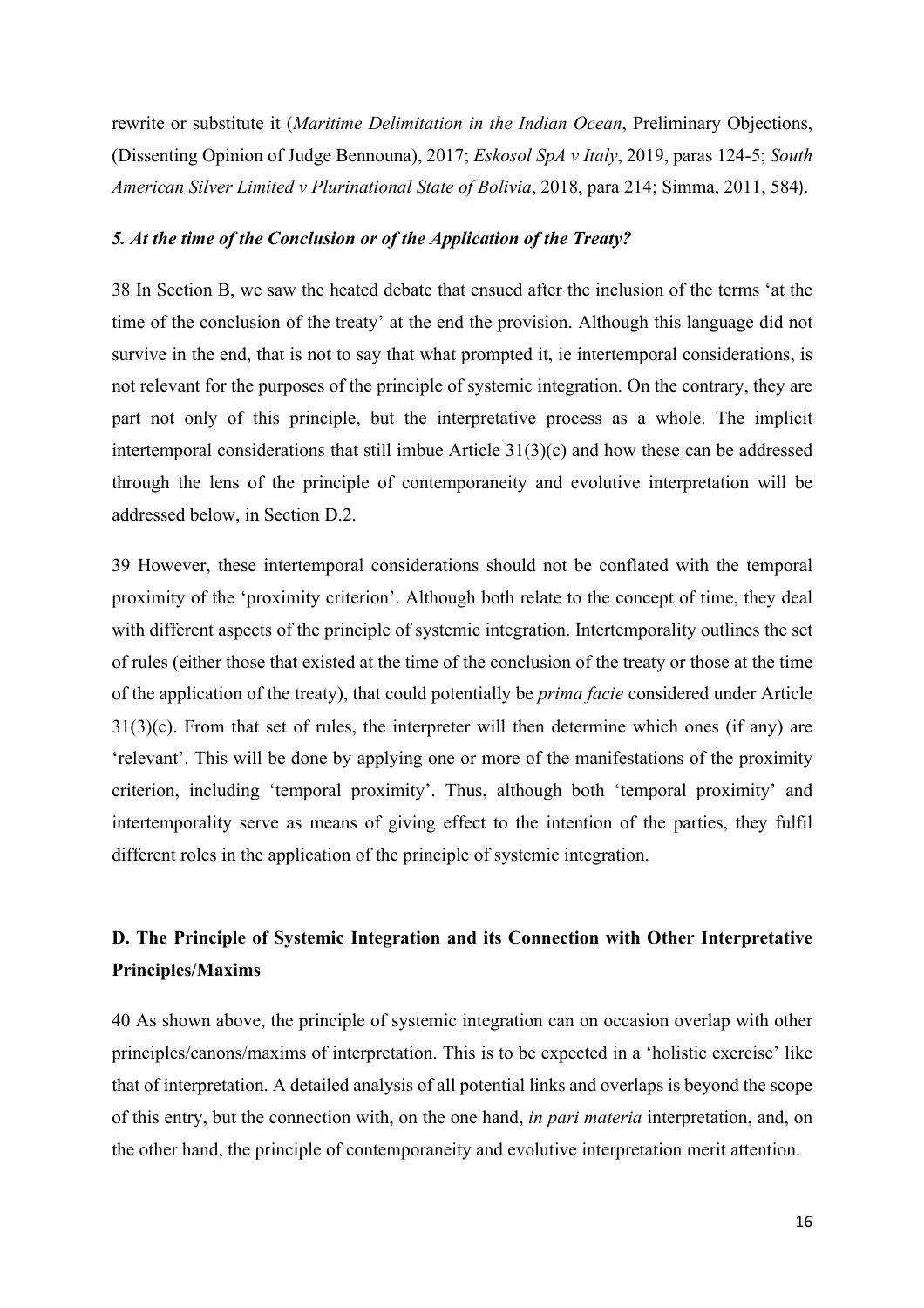### **1.** *In pari materia*

41 *In pari materia* interpretation has received fairly little attention in international scholarship. Yet, as shown in Section B, the connection and partial overlap between the principle of systemic integration and *in pari materia* interpretation has been hinted at on multiple occasions (eg by Vattel, in the codification attempts, by ILC members, and through the German amendment).

42 *In pari materia* is a canon of construction stemming from domestic legal systems, according to which 'statutes that are *in pari materia* may be construed together, so that inconsistencies in one statute may be resolved by looking at another statute on the same subject' (Garner, 2014, 911). In a domestic setting *in pari materia* interpretation makes sense, as itis useful in avoiding conflict, but it is based on the premise of how domestic legal systems function, i.e., that the relevant statutes are binding on all. This is not the case in international law.

43 As Henin, Wittich and Schill note (Henin, 2018, 219-24; Wittich, 2013, 97-8; Schill, 2009, 303-12), in international case-law and literature *in pari materia* interpretation has been utilised both in the classical sense, ie that of two instruments having the 'same subject matter' (*Metal-Tech Ltd v Uzbekistan*, 2013, para 159), and in a more flexible manner of 'similarity of subject matters' (*Genie Lantman Elton (USA) v United Mexican States*, 1929, 533; *Asian Agricultural Products Ltd v Sri Lanka*, 1990, para 40).

44 The tendency, however, is to avoid offering any clear explanation as to how the subjectmatter is determined (Paparinskis, 2012, 113). When *in pari materia* interpretation is resorted to this includes earlier and later instruments (*Kronprins Gustaf Adolf, Sweden v USA*, 1932, 1258-61; *Asian Agricultural Products Ltd v Sri Lanka*, para 40), although interestingly Judge van Wyk in his Separate Opinion in the *South West Africa* cases was of the view that in the context of *in pari materia* interpretation it was 'clearly untenable' to consult a later treaty in an attempt to 'throw … light on the intentions of the authors[of an earlier legal instrument]' (*South West Africa Cases, Ethiopia v South Africa; Liberia v South Africa,* Second Phase, (Separate Opinion of Judge van Wyk), 1966, para 49).

45 There is great uncertainty not only as to the normative status of *in pari materia*  interpretation, but also regarding its place within Articles 31-33 VCLT. This is exacerbated by the fact that 'courts and tribunals do not generally particularize the peg on which they hang their use in interpreting one treaty of terms in other treaties' (Gardiner, 2015, 324). If *in pari*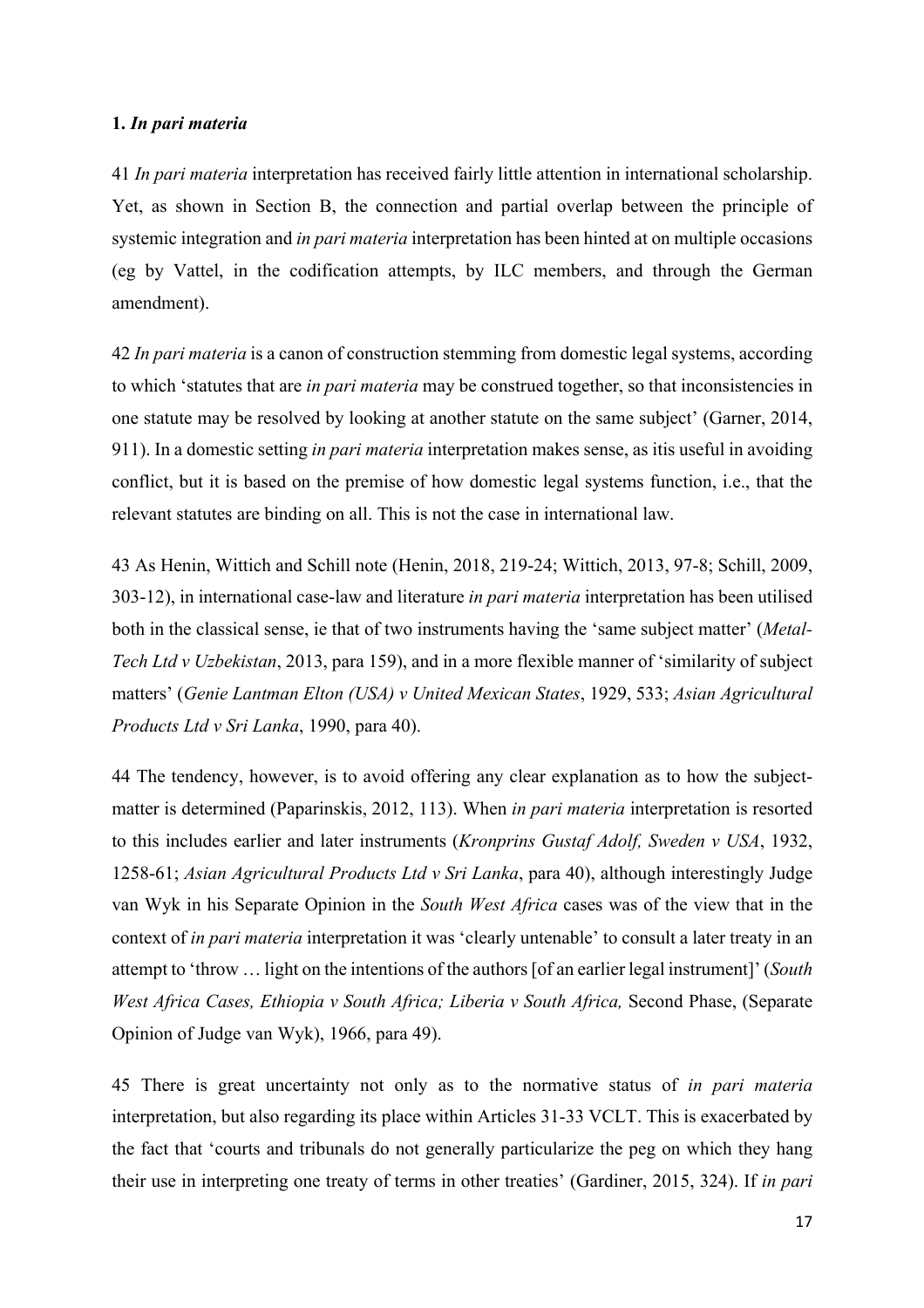*materia* interpretation is a *praeter-*VCLT interpretative rule then 'all the *in pari materia* treaties would fall indirectly under Article 31(3)(c) by virtue of the customary rule of *in pari materia* interpretation [being a relevant rule]'. However, most authors do not consider it as an autonomous principle of interpretation (Merkouris, 2015, 78-9).

46 If the *pari materia* treaty satisfies the requirements of Article 31(3)(c), then there is an *ad hoc* overlap between *in pari materia* interpretation and the principle of systemic integration. Despite this, it should be emphasized that whereas *in pari materia* focuses entirely on the '*subject-matter proximity*', the principle of systemic integration requires consideration of other forms of proximity as well (linguistic, actor and temporal). Consequently, although there might be overlap in certain situations, that will not always be the case. In all other instances not falling under Article 31(3)(c), it would seem that recourse to *in pari materia* treaties would fall under 'other supplementary means' of Article 32 VCLT (*Churchill Mining PLC and Planet Mining Pty Ltd v Indonesia,* 2014, para 195; *Orascom TMT Investments Sàrl v Algeria*, 2017, para 303; Henin, 2018, 227-35; Berman, 2004, 317-22), or under certain conditions act as a tool for identifying the ordinary meaning under Article 31(1) VCLT (Schill, 2009, 312).

47 Consequently, although there is an undeniable link between *in pari materia* interpretation and the principle of systemic integration, a link that depending on the treaty may lead to the exact same result, they remain distinct methods by virtue of the fact that the principle of systemic integration requires more elements to be satisfied in order for another rule to be considered as 'relevant'.

#### **2. Principle of Contemporaneity and Evolutive Interpretation**

48 One of the principles of interpretation identified by Fitzmaurice was that of contemporaneity, according to which '[t]he terms of a treaty must be interpreted according to the meaning which they possessed, or which would have been attributed to them, and in the light of current linguistic usage, at the time when the treaty was originally concluded' (Fitzmaurice, 1957, 212). This was qualified by Thirlway, who added '[p]rovided that, where it can be established that it was the intention of the parties that the meaning or scope of a term or expression used in the treaty should follow the development of the law, *the treaty must be interpreted so as to give effect to that intention*' (Thirlway, 1991, 57).

49 Within the context of treaty interpretation the principle of contemporaneity, and by implication evolutive interpretation, is a 'particular application of the doctrine of inter-temporal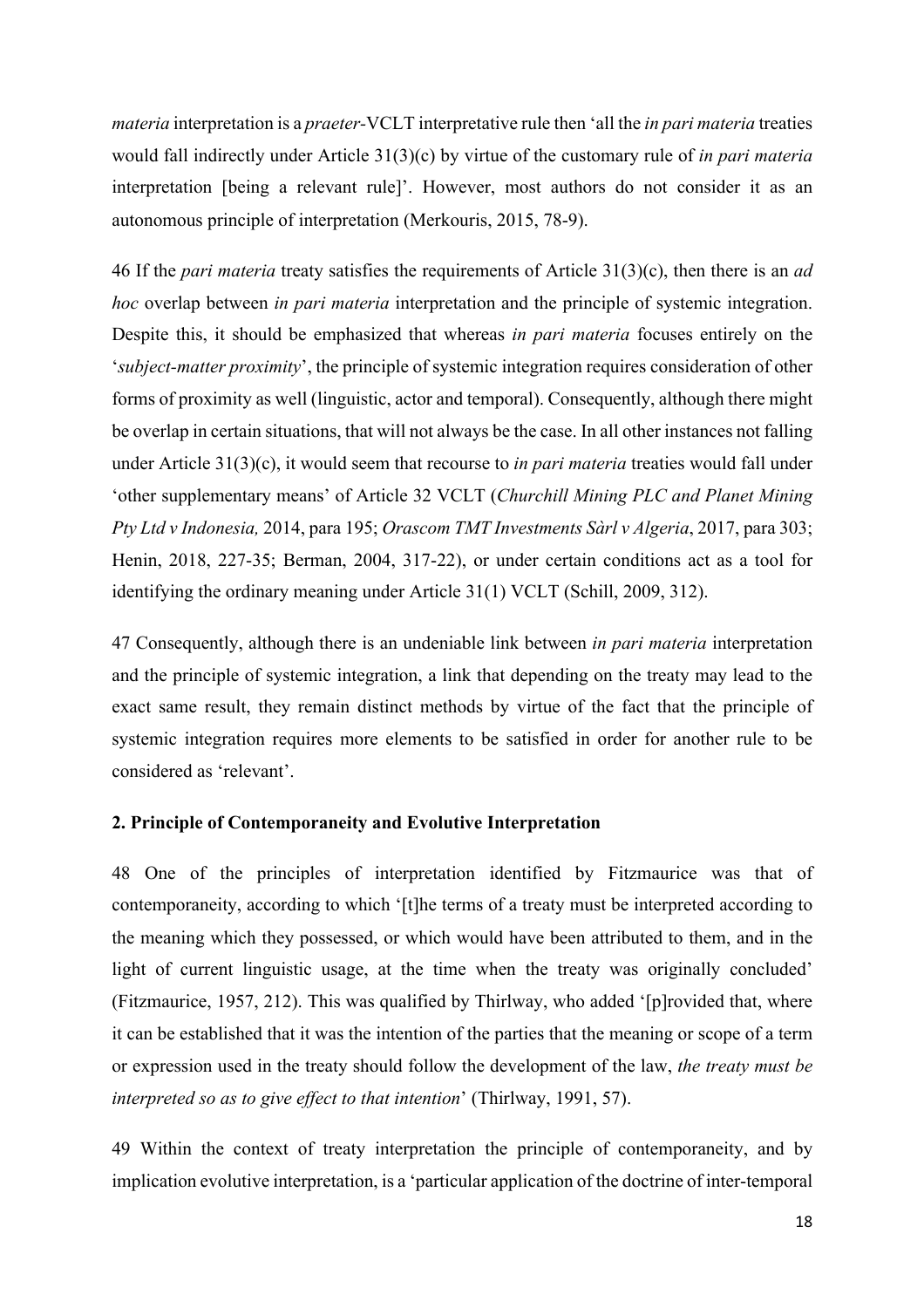law' (Fitzmaurice, 1957, 225). This particular feature informs the connection with the principle of systemic integration, which runs along two main tracks.

50 An evolutive interpretation is prompted either by an evolution of fact or evolution of law (Georgopoulos, 2004, 123ff; Bjorge, 2014) ( $\rightarrow$  *Evolutionary Interpretation*). It is in the latter case that a connection can be made with the principle of systemic integration. Evolution of law covers not only customary international law (*Mondev International Ltd v USA*, 2002, paras 116-25) but also treaties (*Mayagna (Sumo) Awas Tingni Community v Nicaragua*, 2001, paras 148-9), and domestic law (*Dudgeon v UK*, 1981, para 60). The evolution of law could potentially fall under many elements of Article 31 VCLT and its customary law counterpart, but as long as the requirements of Article 31(3)(c) are met, evolutive interpretation prompted by the evolution of law (treaties and customary law, not domestic law) can also be linked to the principle of systemic integration.

51 The second track along which a connection between evolutive interpretation and the principle of systemic integration runs was already seen in the drafting history of Article 31(3)(c). One of the early drafts included at the end the terms 'at the time of the conclusion of the treaty'. Although this language was removed, intertemporality still plays a crucial role in the functioning of Article 31(3)(c). Bearing in mind the definition of the principle of contemporaneity, and the extensive jurisprudence and literature on the matter (Bjorge, 2014; Merkouris, 2015, ch 2;), it seems, as was suggested by several ILC members, that the decisive criterion should be the intention of the parties. If the parties intended the treaty and its provisions to evolve, then similarly the 'relevant rules' should be those contemporaneous to the application of the treaty. If not, then the principle of contemporaneity also informs the pool of 'relevant rules', which should be those existing at the time of the conclusion of the treaty. This way the intention of the parties, which decides whether a contemporaneous or evolutive interpretation should be opted for, also colours our understanding of the content of the principle of systemic integration.

### **E. The Potential for Change**

52 When discussing the content of the principle of systemic integration, or any legal rule for that matter, one must always bear in mind the effect that the passage of time may have on it. There is sometimes the tendency to view certain legal rules as an immutable variant. Although doctrines such as that of intertemporal law and its interpretative manifestation assist in this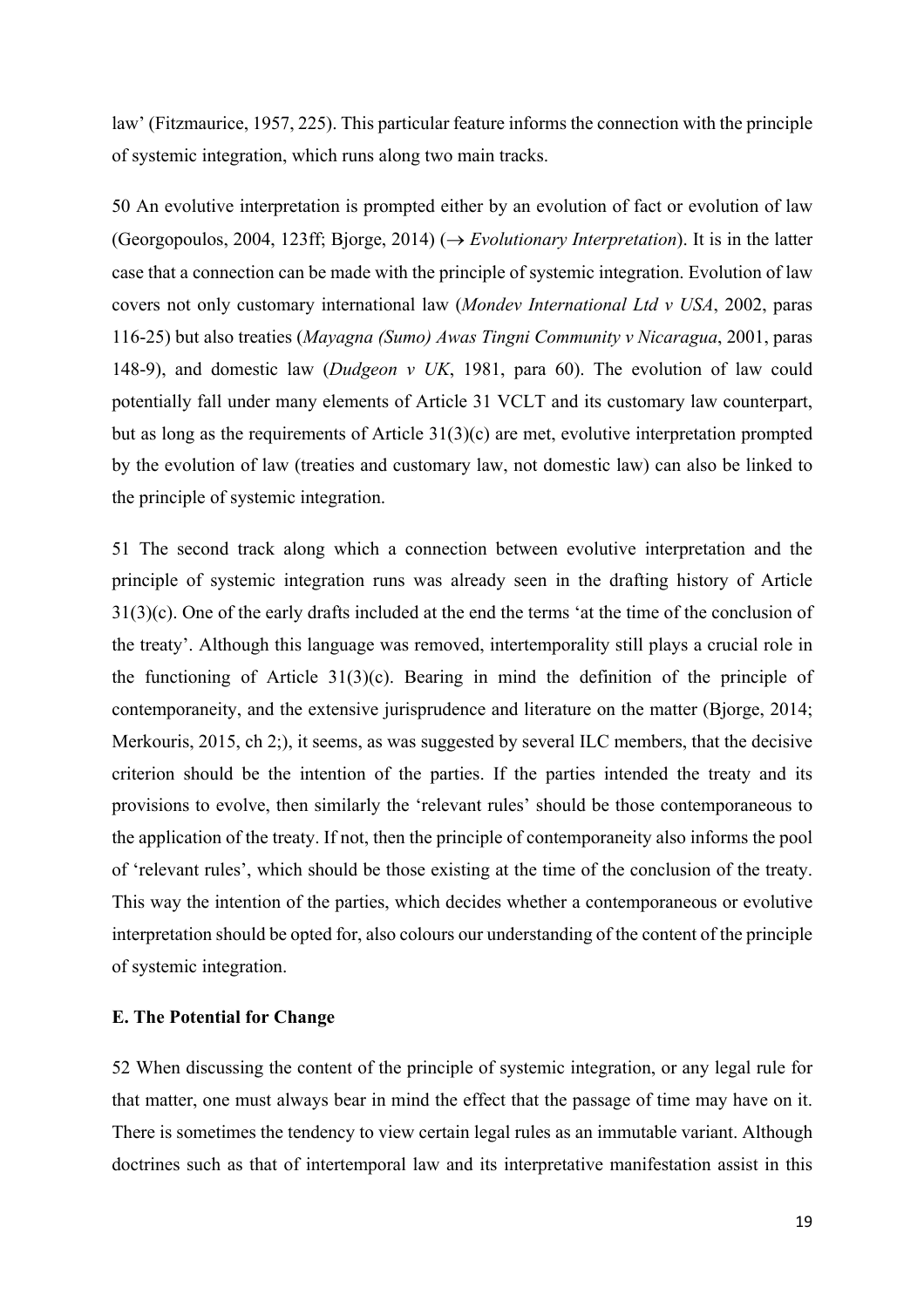temporal content course-correcting, there are instances where this temporal solipsism still creeps in. Such an example is the rules of interpretation, and this, naturally also includes the principle of systemic integration.

53 International courts and tribunals often repeat that Articles 31-33 VCLT reflect customary international law (*Arbitral Award of 31 July 1989, Guinea-Bissau v Senegal,* 1991, para 48; *Japan — Taxes on Alcoholic Beverages*, 1996, Section D)). They do so even when the treaties interpreted pre-date the VCLT, sometimes by several decades (for an overview see Fitzmaurice and Merkouris, 2020, ch 5). This is representative of the underlying premises that either the rules of interpretation are immutable or have not undergone any significant changes in the last few centuries.

54 However, as shown above the very existence or not of the principle of systemic integration was debated pre-VCLT. This is also true for the rules of interpretation, in general. In pre-VCLT writings, authors such as Taylor (1901, 394), Hyde (1909, 47), Westlake (1910, 293), Yü (1927, 72), Oppenheim (1928, 759) and Brierly (1928, 168) questioned the very existence and utility of any set of interpretative rules. Similar doubts were expressed both during the IDI and the ILC discussions on the law of treaties. Waldock, for instance, in his 'Third Report on the Law of Treaties' was very open about the fact that 'even the existence of rules of international law governing the interpretation of treaties are questions which are not free from controversy' while Briggs considered them as 'working hypotheses' (IDI, 1950, 336ff; Third Report on the Law of Treaties, 1964, para 1; ILC, 765<sup>th</sup> Meeting, para 9). Even today, more than 60 years after the adoption of the VCLT, the existence of binding 'rules' of interpretation is still debated (d'Aspremont, 2013, 103ff; d'Aspremont, 2015; Kammerhofer, 2011; Gardiner, 2018, 335- 62).

55 Even if we disregard this history of gradual evolution of the rules of interpretation, the premise of their immutability is still problematic with respect to customary law. As is generally accepted Articles 31-33 VCLT reflect customary international law. However, a customary rule emerges as a result of State practice and *opinio juris*. It would logically follow then, that if States started to conduct the interpretative exercise in a manner different than hereto, and such practice was combined with the requisite *opinio juris* this would eventually lead to the modification of the customary rule on interpretation or the emergence of an entirely new one. After all, the residual nature of the interpretative rules was recognised by the ILC members (ILC,  $765<sup>th</sup> Meeting, paras 61 and 78$ ). Consequently, the customary rules on interpretation are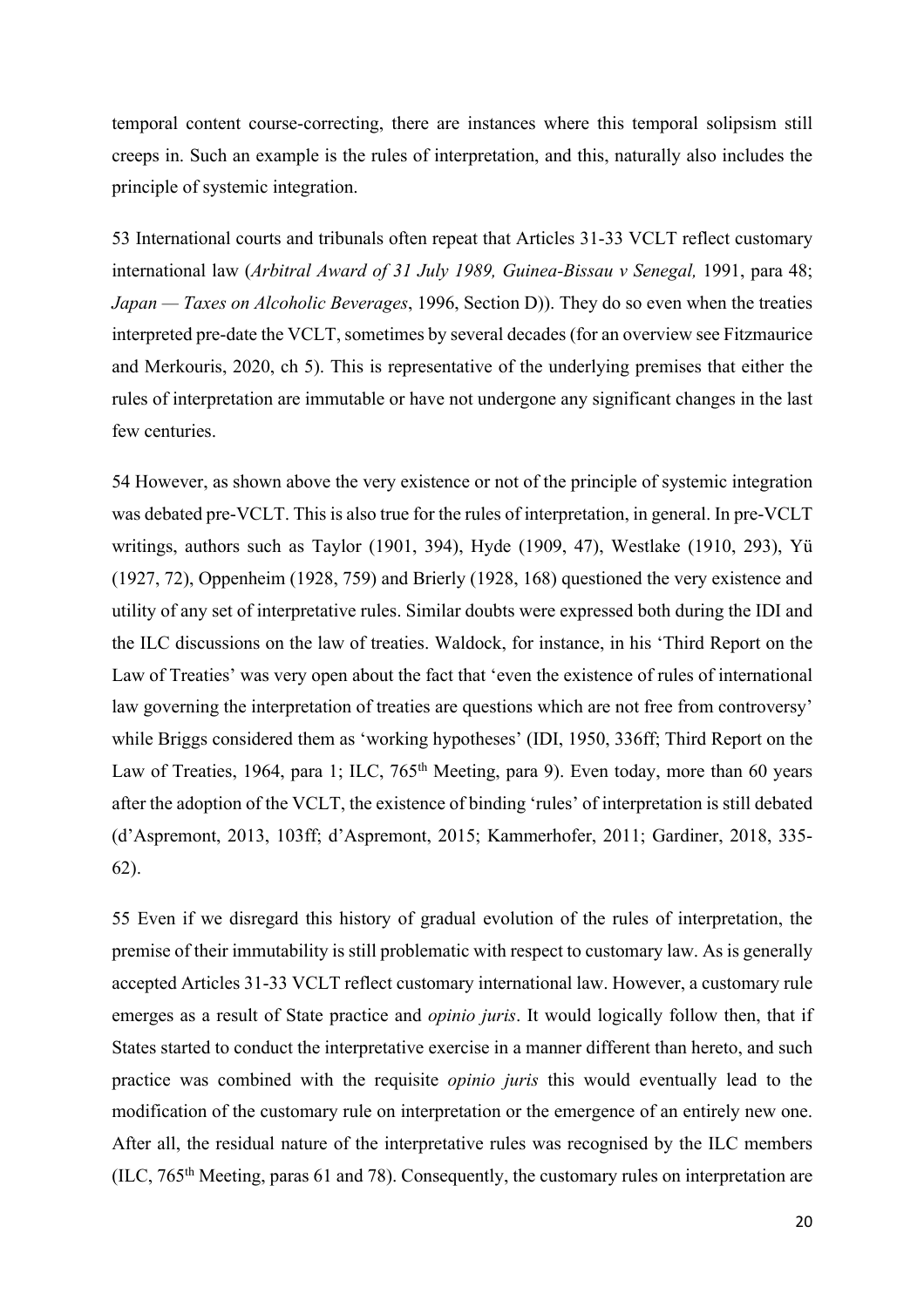in principle mutable, and this in turn would also affect the content of the VCLT provisions (the customary rules on interpretation being 'relevant rules').

56 The drafting history of the rules of interpretation and the practice of international courts and tribunals are further evidence of this. In Section B, for example, we saw the many and vastly different versions that the principle of systemic integration went through, on its way to reaching the text that finally became Article 31(3)(c) VCLT. The situation is no different if one considers all the interpretative rules. An overview of the various codification attempts of the interpretative rules, demonstrates a veritable *smörgåsbord* of proposed rules, some of them eventually being featured in the VCLT, but many others not, and the gravitas of each element different depending on the codification attempt (Fitzmaurice and Merkouris, 2020, ch 5). Even post- VCLT, maxims such as, for instance,  $\rightarrow$  *In Dubio Mitius*,  $\rightarrow$  *Expressio Unius (Est) Exclusio Alterius, ejusdem generis, contra proferentem, and*  $\rightarrow$  *<i>Exceptiones Sunt Strictae Interpretationis*, are still invoked before and used by international courts and tribunals (Merkouris, 2018, 259ff; Klinger, 2018, 73ff; Baetens, 2018, 133ff; d'Argent, 2018, 241ff; Solomou, 2018, 359ff). This then, logically raises the question of whether these maxims are an implicit part of the VCLT, or of only customary law. Do they exist *intra*-, *praeter*- or *contra*-VCLT, and how do they complement or conflict with the VCLT rules?

57 But one does not have to look to other maxims. Even the interpretative elements included in the VCLT and their customary counterparts are not immune to change and interpretation. Section C showed the interpretation and gradual clarification of elements of the principle of systemic integration. The same is true for other elements included in Articles 31-33 VCLT. By way of example, the ILC undertook the study of subsequent agreements and practice. Its recent 'Draft Conclusions with Commentaries' perfectly describe the mosaic of the conflicting or, on occasion, increasingly refined approaches in international jurisprudence on the topic (ILC, Draft Conclusions on Subsequent Agreements and Subsequent Practice in Relation to the Interpretation of Treaties, with Commentaries (2018)).

58 Another revealing example is  $\rightarrow$  *Travaux Préparatoires*. The content of *travaux préparatoires*, eg whether subsequent agreements and practice or the ILC discussions can be categorised as preparatory work (ILC, Draft Conclusions on Subsequent Agreements and Subsequent Practice, Commentary to Conclusion 2(4), para 8; ILC, 873rd Meeting, paras 25-8 and 34); whether preparatory work can also have a corrective function and if and under what conditions it can be used against States that had not participated in the treaty negotiations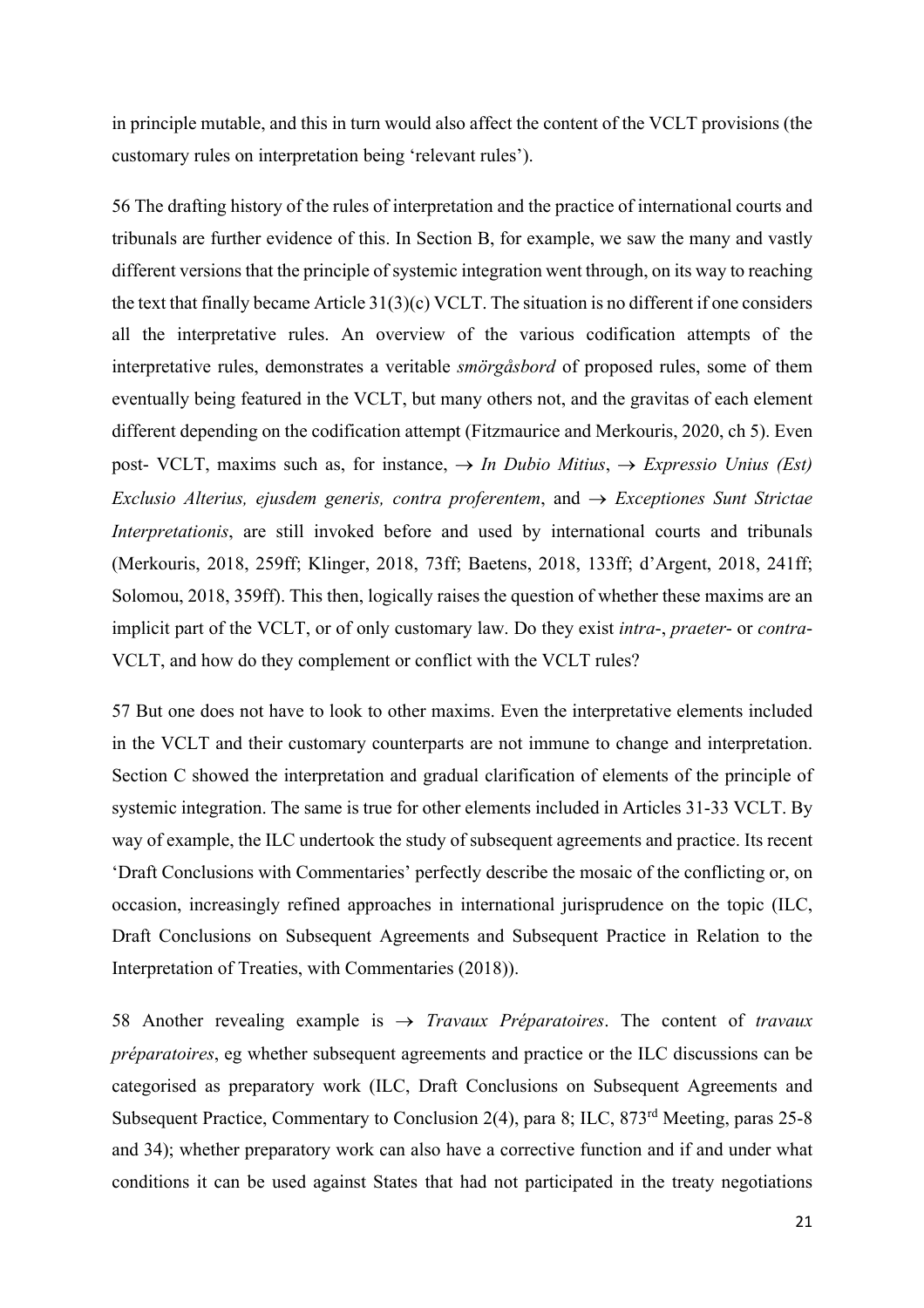(Schwebel, 1996, 541-7; Merkouris, 2010, 75-98); all these are but a few instances where interpretation of the rules of interpretation occurred and in some instances even changed the content of these rules.

59 These examples illustrate that the rules of interpretation both as VCLT and as customary rules are open to change and interpretation, as is any legal rule. This phenomenon is currently being examined by the International Law Association ('ILA') Study Group on the Content and Evolution of the Rules of Interpretation (ILA, Preliminary Report of the Study Group on the Content and Evolution of the Rules of Interpretation, 2016), but for the purposes of this entry it suffices to say that the content of the principle of systemic integration is not set in stone, but open to interpretation, and continuously refined and re-evaluated through the practice of States and of all other relevant actors on the international scene.

# **F. The Principle of Systemic Integration in the Interpretation of Customary International Law**

60 In the previous Sections, the focus was on the content of the principle of systemic integration both *qua* VCLT rule and *qua* customary rule for the purpose of interpreting treaty provisions. One final issue is whether the principle of systemic integration has any role to play in the interpretation of rules emerging from other sources of international law, and in particular customary international law.

# **1. Interpretability of Customary International Law**

61 In order to answer this, however, what has to be first determined is whether customary international law is amenable to interpretation. Barile in several of his writings identified lacunae in the process of detection of customary law; lacunae that in his view could be filled through a process that was inherently interpretative in nature (Barile, 1953, 141 ff; Barile 1978, 61-2 and 85-7; Barile, 1989, 21-4). In doctrine, opinions accepting and rejecting the interpretability of customary international law in a form that may bear certain similarities to treaty interpretation have been expressed. (for: Merkouris, 2015, ch 5; Alland, 2014, 82-88; Sur, 2012, 294-5; Kolb, 2006, 219ff; Orahkelashvili, 2008, ch 15; Bleckmann, 1977, 504ff, Bentivoglio, 1965, 35; against: Treves, 2006, para 2; Bos, 1984, 109; Degan, 1963, 162).

62 The purpose of interpretation, is to lift the vagueness surrounding the content of a particular rule. In essence, its role is a content-determinative one. Every legal term has as Hart poignantly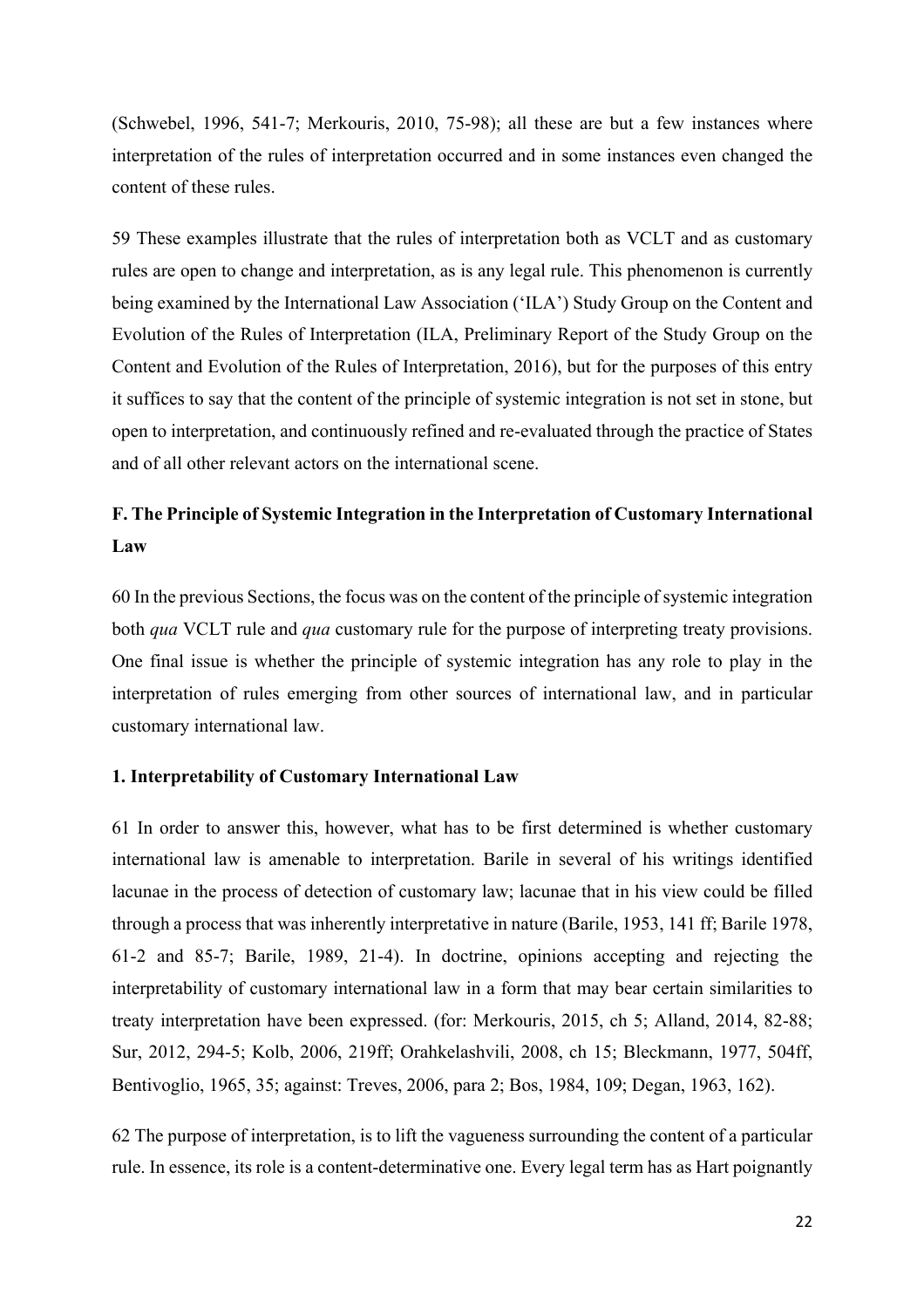described 'a core of certainty and a penumbra of doubt' (Hart, 2012, 123). If customary rules are not open to interpretation, one must hold two conflicting statements at the same time. Customary rules are vaguer than treaty rules (ILA, 2000, 713; Wolfke, 1998, 36), yet that vagueness cannot be alleviated through the process of interpretation. This means that in order for the customary rule to be applied, its content would have to satisfy a degree of certainty that is significantly higher than that required of treaty rules. Consequently, treaty rules would be allowed a degree of vagueness that can be resolved through interpretation, but customary rules must in all instances meet an extremely high threshold of content-determination, which is not even required by a written rule. This is an untenable conclusion that calls into question the argument on non-interpretability of customary law on the basis of its vagueness.

63 A corollary to this type of reasoning is that treaty rules are written, whereas customary rules are not. This irrelevance of linguistic expression is, according to this line of thought, the reason for the non-interpretability of customary international law (Treves, 2006, para 2). However, not only can a rule of customary international law find a linguistic manifestation in various texts (eg treaties, soft law documents etc) and in judgments of courts and tribunals, but also the unwritten nature of customary law cannot *eo ipso* be a ground for denying its interpretability. There is a plethora of examples where the international community has accepted the interpretability of unwritten instruments or acts.

64 Verbal treaties, for instance, are covered by the customary law of treaties. This includes the customary rules of interpretation *mutatis mutandis* in order to account for the lack of written text (Verzijl, 1968, 32; Bos, 1980, 6-10; *contra* see Degan, 1963, 162). Additionally, the ILC has also acknowledged the interpretability of non-written acts. Both the ICJ in the *Nuclear Tests* cases and the ILC have come to the conclusion that 'oral declarations may be formulated orally or in writing' and '[w]hether a statement is made orally or in writing makes no essential difference … Thus the question of form is not decisive'(*Nuclear Tests, Australia v France*, 1974, para 45; *Nuclear Tests, New Zealand v France*, 1974, para 48; ILC, Guiding Principles Applicable to Unilateral Declarations of States Capable of Creating Legal Obligations (2006), Guiding Principle 5). The ILC has also adopted Guiding Principle 7 that sets out the rules of interpretation applicable to unilateral declarations of States creating international obligations. Guiding Principle 7 and its commentary do not make any distinction between written and unwritten unilateral acts of States; thus, both would be open to interpretation.

### **2. Interpretation of Customary International Law**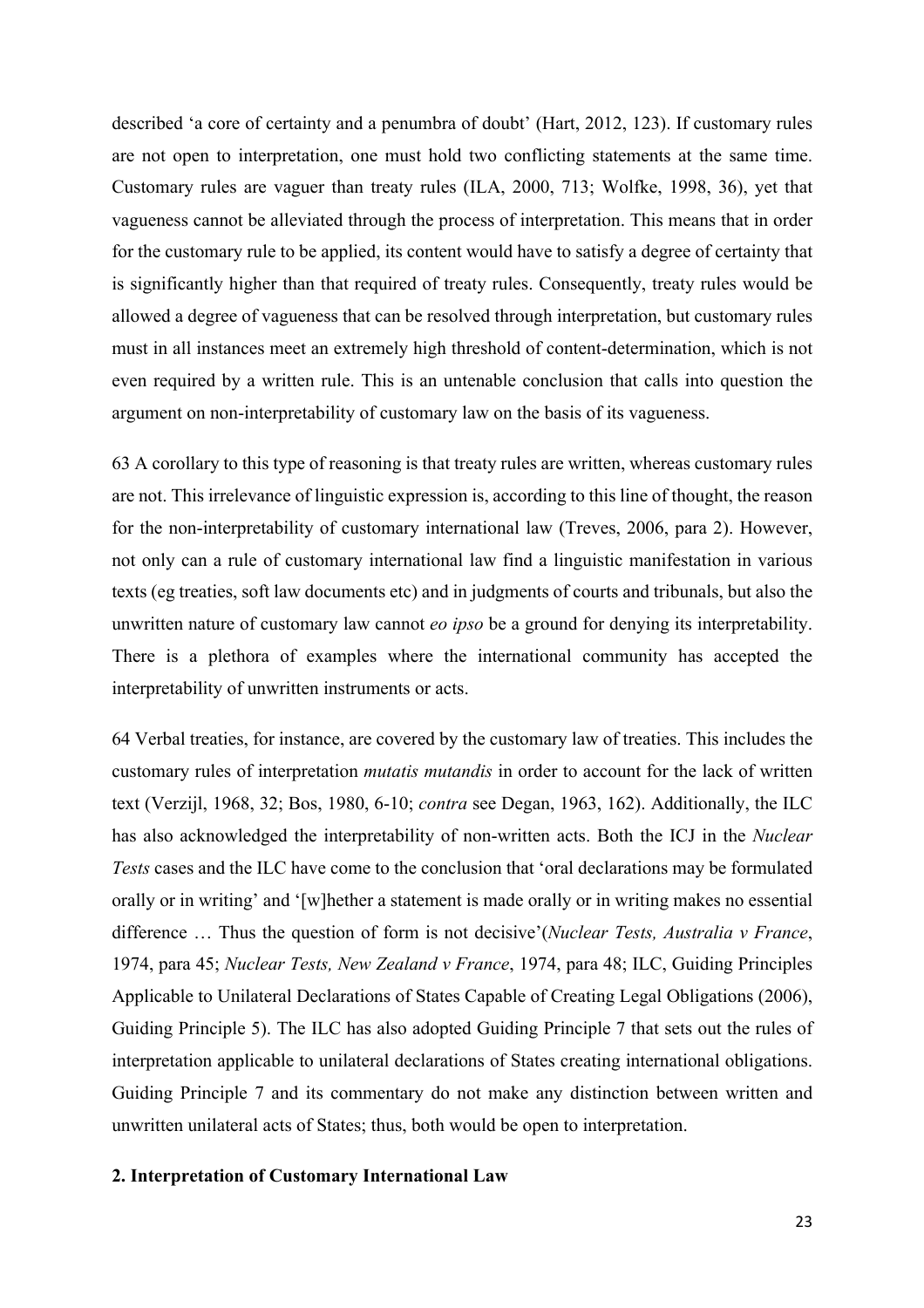65 In addition to the aforementioned, examples of interpretation can be found not only in international jurisprudence but also the Statutes of international courts. A few notable examples will be mentioned here for the purpose of demonstration. Both the Rome Statute for the  $\rightarrow$ *International Criminal Court* ('ICC') [MPEPIL] (1998) and the PCIJ/ICJ Statute and its preparatory work lend support to the interpretability of customary international law. Article 21 of the Rome Statute of the ICC ('Rome Statute') in paragraph 2 and 3 refers to the interpretation of principles and rules, which include customary law. Not only that, but paragraph 3, which states that '[t]he application and *interpretation of law* pursuant to this article *must be consistent with internationally recognized human rights*' (emphasis added), seems to suggest an interpretation akin to the principle of systemic integration. The preparatory work of the PCIJ Statute is also quite revealing. Article 36, referring to jurisdiction (reproduced *verbatim* in the ICJ Statute) states '... the jurisdiction of the Court in all or any of the classes of legal disputes concerning: a. the interpretation of a treaty; b. any question of international law'. With respect to sub-paragraph (b), Ricci-Busatti had proposed an amendment with the following form: '*the interpretation or application of a general rule of international law*' (Advisory Committee of Jurists, Procès-Verbaux, 275). Although the members of the Advisory Committee were of the view that this was a better and more precise wording than 'question of international law', the latter was adopted simply in order to ensure linguistic consistency (Advisory Committee of Jurists, Procès-Verbaux, 264-5 and 283-4), as this wording was the one used in other treaties, including Article 13 of the Covenant of the League of Nations (1919).

66 Additionally, the interpretability of customary international law is *nihil novum sub sole*. This is confirmed by international jurisprudence, which is replete with examples of customary rules being interpreted (Merkouris, 2015, ch 4; Merkouris, 2017; Fortuna, 2020). This has happened, for instance in:

- → *North Sea Continental Shelf Cases* [MPEPIL] (*North Sea Continental Shelf, Germany/Denmark and the Netherlands* Judgment (Dissenting Opinion of Judge Tanaka), 1969, 181);
- → *Gulf of Maine Case* [MPEPIL] (*Delimitation of the Maritime Boundary in the Gulf of Maine, Canada/USA*, 1984, paras 83 and 112);
- *Qatar v Bahrain* (*Maritime Delimitation and Territorial Questions between Qatar and Bahrain, Qatar v Bahrain*, Jurisdiction and Admissibility (Dissenting Opinion of Vice-President Schwebel), 1995, 27-39);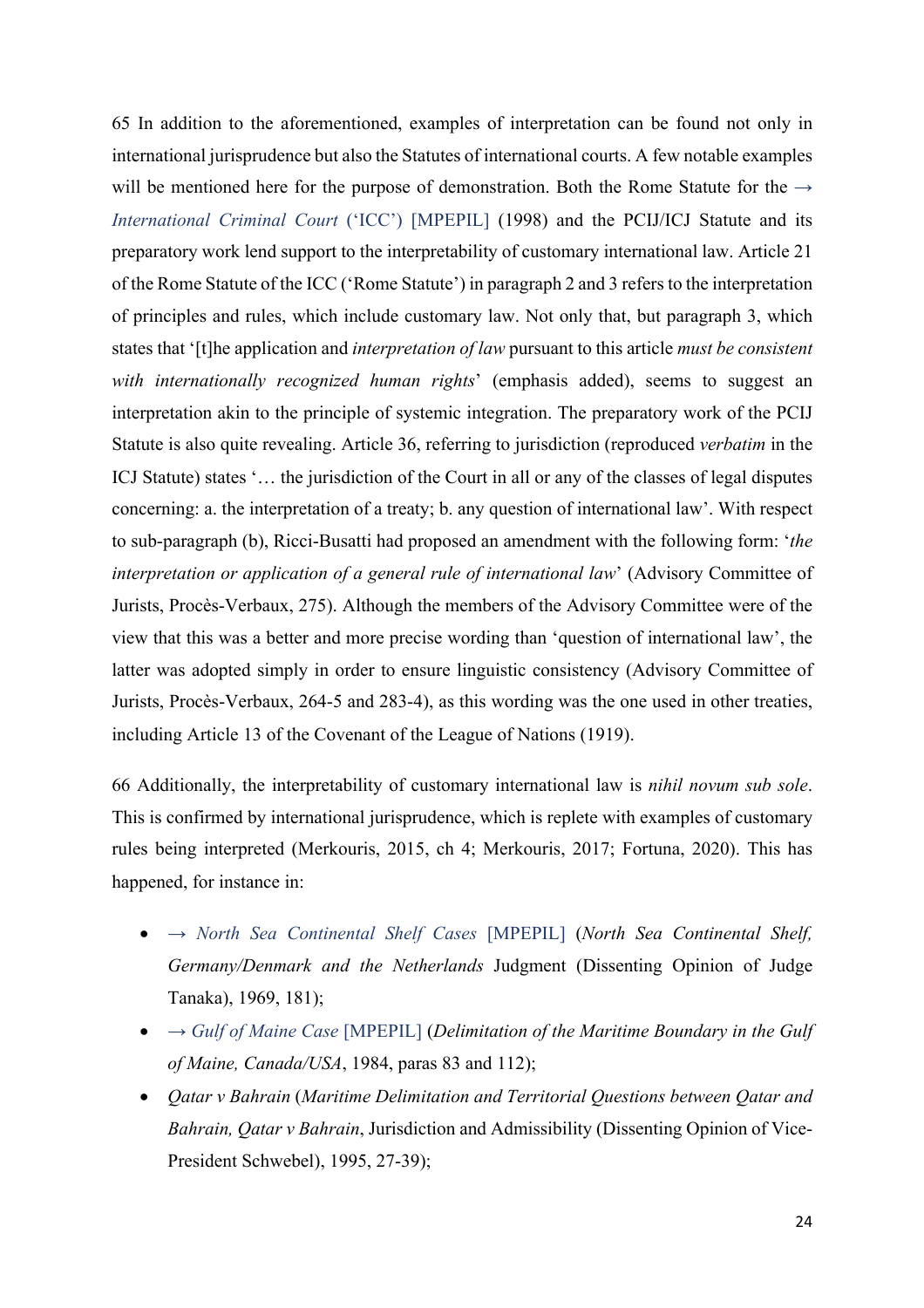- *Arrest Warrant* (*Arrest Warrant of 11 April 2000, Democratic Republic of the Congo v Belgium*, 2002, paras 53-4);
- *Hadžihasanović* (*Prosecutor v Enver Hadžihasanović, Mehmed Alagić and Amir Kubura*, Decision on Interlocutory Appeal Challenging Jurisdiction in Relation to Command Responsibility (Partial Dissenting Opinion of Judge Shahabuddeen), 2003, paras 9-10).

67 It is not only international courts but also domestic courts that have on occasion interpreted international customary law (Ryngaert 2019, Mileva, 2019). Indicatively, in:

- *Institute of Cetacean Research and ors v Sea Shepherd Conservation Society and Watson* (2013, para 6);
- *A v Swiss Federal Public Prosecutor and ors* (2012, para 5.4.3);
- *'Abu Omar' case, General Prosecutor at the Court of Appeals of Milan v Adler and ors* (2012, para 23.7); and
- *Public Committee against Torture in Israel and Palestinian Society for the Protection of Human Rights and the Environment v Israel and ors* (2006, paras 19-26).

# **3. The Manifestation of the Principle of Systemic Integration in the Interpretation of Customary International Law**

68 What then is the role of the principle of systemic integration in this interpretative scheme? Quite a significant one. There are three main 'points of entry' through which the principle of systemic integration is utilised in the interpretative process of customary rules.

69 The first is the function of the principle of systemic integration that has been described throughout this entry. A customary rule is being interpreted by taking account of other relevant rules. Article 21 of the Rome Statute, as mentioned above, provides that '[t]he application and *interpretation of law* pursuant to this article *must be consistent with internationally recognized human rights*' (emphasis added), which depending on the rule may be an application of the principle of systemic integration or *in pari materia* interpretation or both (depending on whether one considers that the principle of systemic integration in the case of interpretation of customary law is akin to or identical to *in pari materia* interpretation). Another example can be found in Judge Tanaka's reference to logical interpretation in the → *North Sea Continental Shelf Cases* [MPEPIL] (*North Sea Continental Shelf, Germany/Denmark and the Netherlands* Judgment (Dissenting Opinion of Judge Tanaka), 1969, 181). This is also a reference to the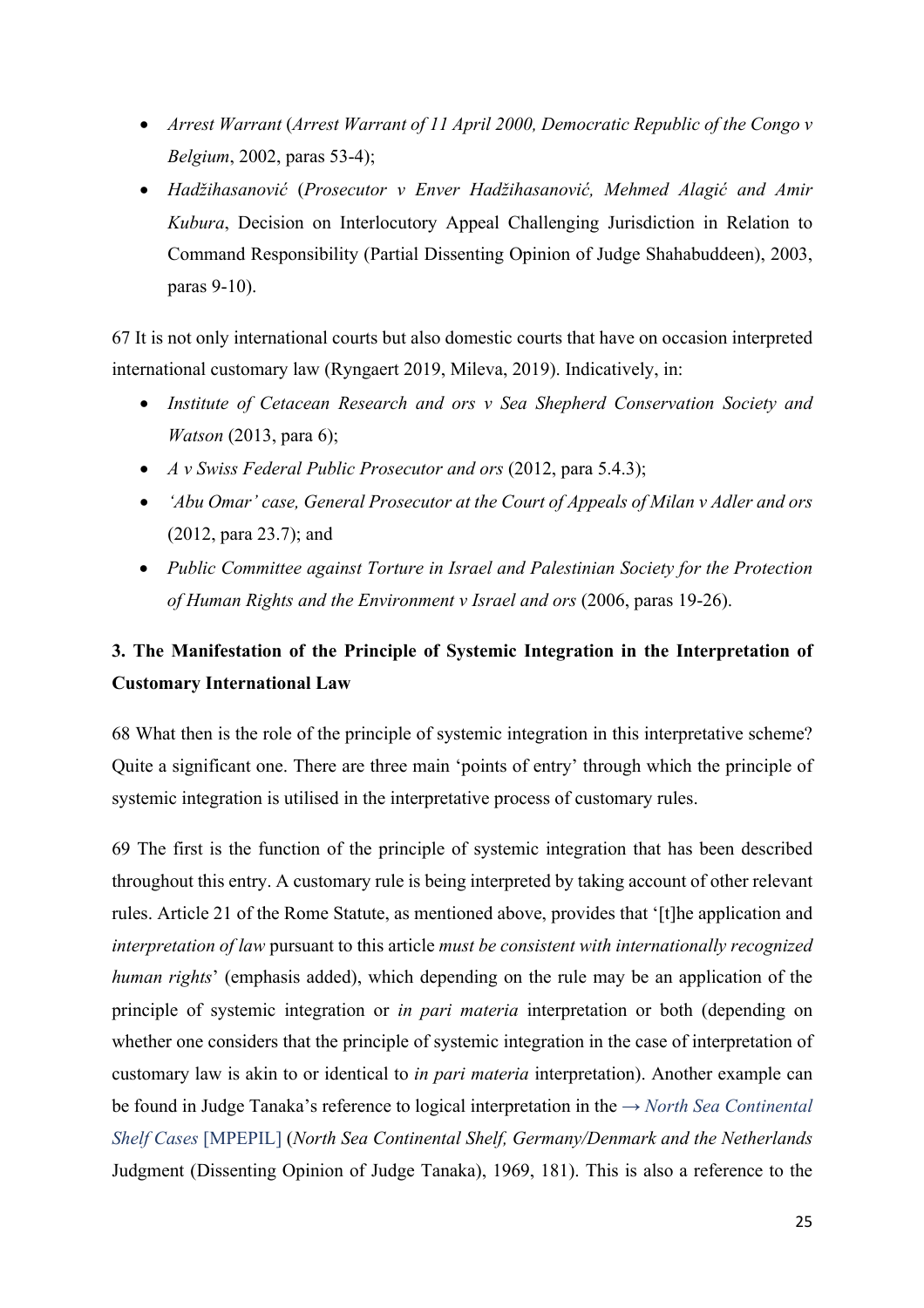principle of systemic integration. One need only recall Fiore's Draft Code (Garner, 1935, 807- 14) where the reference to other 'relevant rules' was categorised as a rule of logical interpretation. Similar applications of the principle of systemic integration to interpret customary rules can be found in  $\rightarrow$  *Gulf of Maine Case* [MPEPIL] (*Delimitation of the Maritime Boundary in the Gulf of Maine, Canada/USA*, 1984, paras 83 and 112), *Tunisia/Libya Continental Shelf* (*Continental Shelf, Tunisia v Libya*, 1982, paras 38 and 70), and *Mondev* (*Mondev International Ltd v USA*, 2002, para 127) to name but a few.

70 The lack of a written provision, does not automatically exclude the consideration of any written legal provisions during the interpretative process of customary law. This is the second 'point of entry'. Although a *stricto sensu*  $\rightarrow$  *textual interpretation* is not possible in the case of customary rules, international courts and tribunals often rely on the expression and language of a customary rule as expressed in a codification treaty (*EC – Large Civil Aircraft*, 2011, para 845; *Gulf of Maine*, para 845; Bleckmann, 1977, 526; Orakhelashvili, 2008, 498). In this scenario, textual interpretation is substituted by the principle of systemic integration as these treaties are to all intents and purposes 'relevant rules' for the interpretation of customary international law. Of course, the version of the principle of systemic integration in this case is somewhat more expansive than for treaties, as a general customary rule would be binding on all States (unless they are persistent objectors), whereas the treaty being referred to usually will not. However, this is not an issue as the 'proximity criterion' allows for such an application (an alternative explanation could also be that the principle of systemic integration is of a different/wider content in the case of customary international law). In the case of this 'point of entry' the principle of systemic integration assumes a role similar to that of textual interpretation.

71 The third 'point of entry' is through  $\rightarrow$  *teleological interpretation*. In the case of interpretation of customary international law, courts and tribunals have referred not only to the object and purpose of the rule, but also the object and purpose of an entire area of international law (*Prosecutor v Tadić*, 1999, para 124; *Fisheries, UK v Norway,* 1951, 133). This expanded version of a teleological interpretation overlaps somewhat with the principle of systemic integration as other 'relevant rules' and their respective objects and purposes need to be taken into account.

# **G. Concluding Remarks**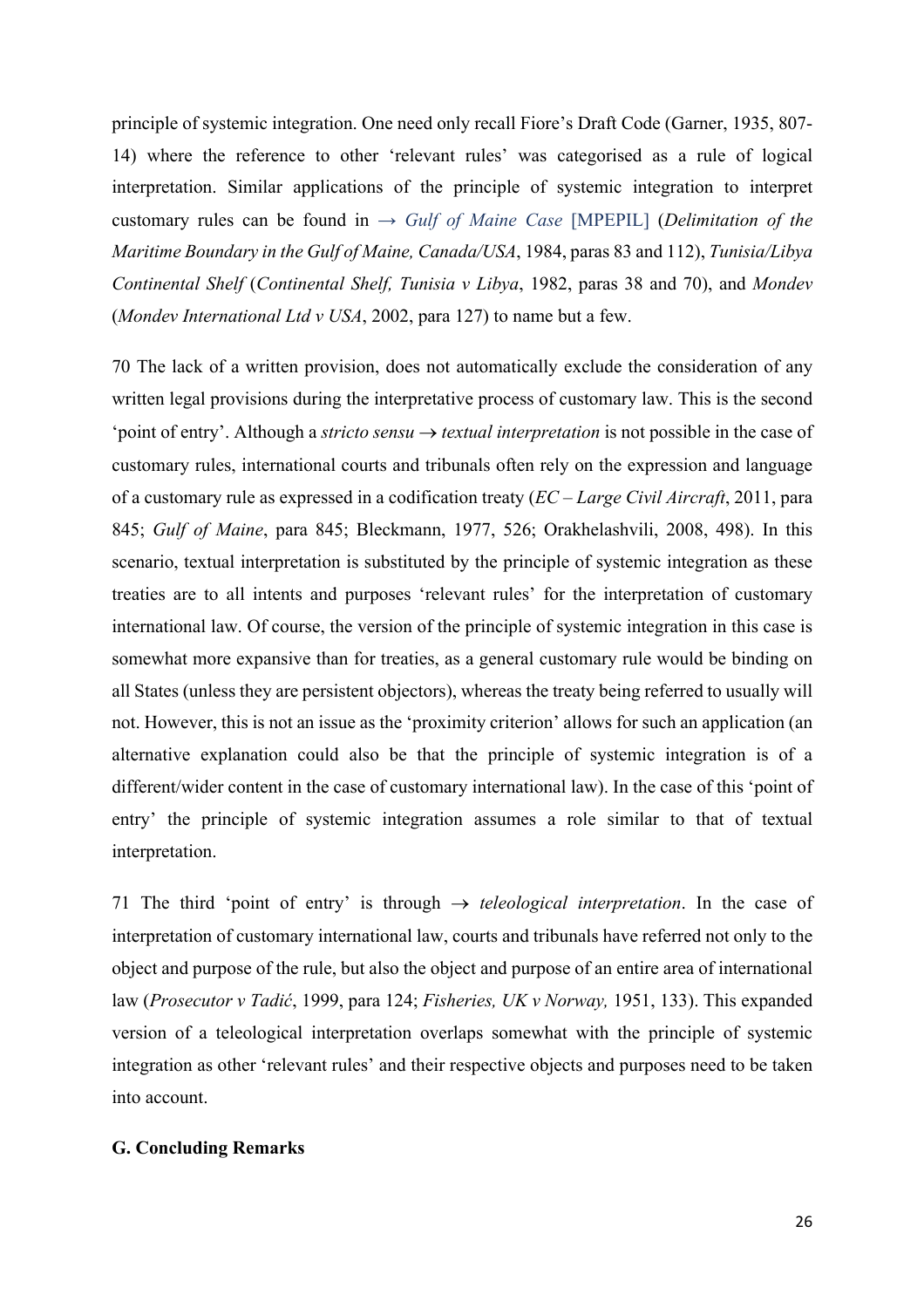72 The aim of the present entry is to showcase the complexity and multifariousness of the principle of systemic integration, both as to the determination of its content and as to the link it has with other principles and other sources of international law. Moving in gradually wider concentric circles, our analysis started from a historical overview of the complex drafting history of what became Article 31(3)(c). We then examined international jurisprudence with respect to all the debated terms of the principle of systemic integration, with a particular focus on 'parties' and 'relevant', and the 'proximity criterion' connected to the latter. In Section D, the link of the principle systemic integration to other interpretative principles/maxims demonstrated that interpretative elements cannot be compartmentalised, but interact and overlap with one another. After all, this is to be expected since we are dealing with interpretation, which is a 'holistic exercise'. To complicate matters further the content of any rule of interpretation is open to refinement and change, and, thus, we need to constantly reevaluate our understanding of these rules. Such a re-evaluation was also demonstrated in Section F, where it was firstly shown that interpretation is not only restricted to written rules but covers also customary ones, and secondly that the principle of systemic integration has a very important role to play in this process as well, where once again different interpretative elements and approaches overlap with each other.

73 The increased regulation and judicialization of international law has led, as Cançado Trindade put it, '[t]he systemic outlook [to be] flourishing in recent years' (*Whaling in the Antarctic, Australia v Japan: New Zealand intervening,* Judgment (Separate Opinion of Judge Cançado Trindade), 2014, para 26) and the principle of systemic integration to continue to gain in prominence in international jurisprudence (Gardiner, 2015, 290). This trend does not seem likely to slow down, on the contrary it seems to be accelerating. This is to be expected as the principle of systemic integration is an extremely versatile tool in the interpreter's arsenal that allows promoting a 'univocal' meaning of the treaty provisions being interpreted, without sacrificing their uniqueness, and enhances the unity and stability of the international legal system.

### **H. Acknowledgments**

74 This contribution is based on research conducted in the context of the project 'The Rules of Interpretation of Customary International Law' ('TRICI-Law'). This project received funding from the European Research Council ('ERC') under the European Union's Horizon 2020 Research and Innovation Programme (Grant Agreement No. 759728).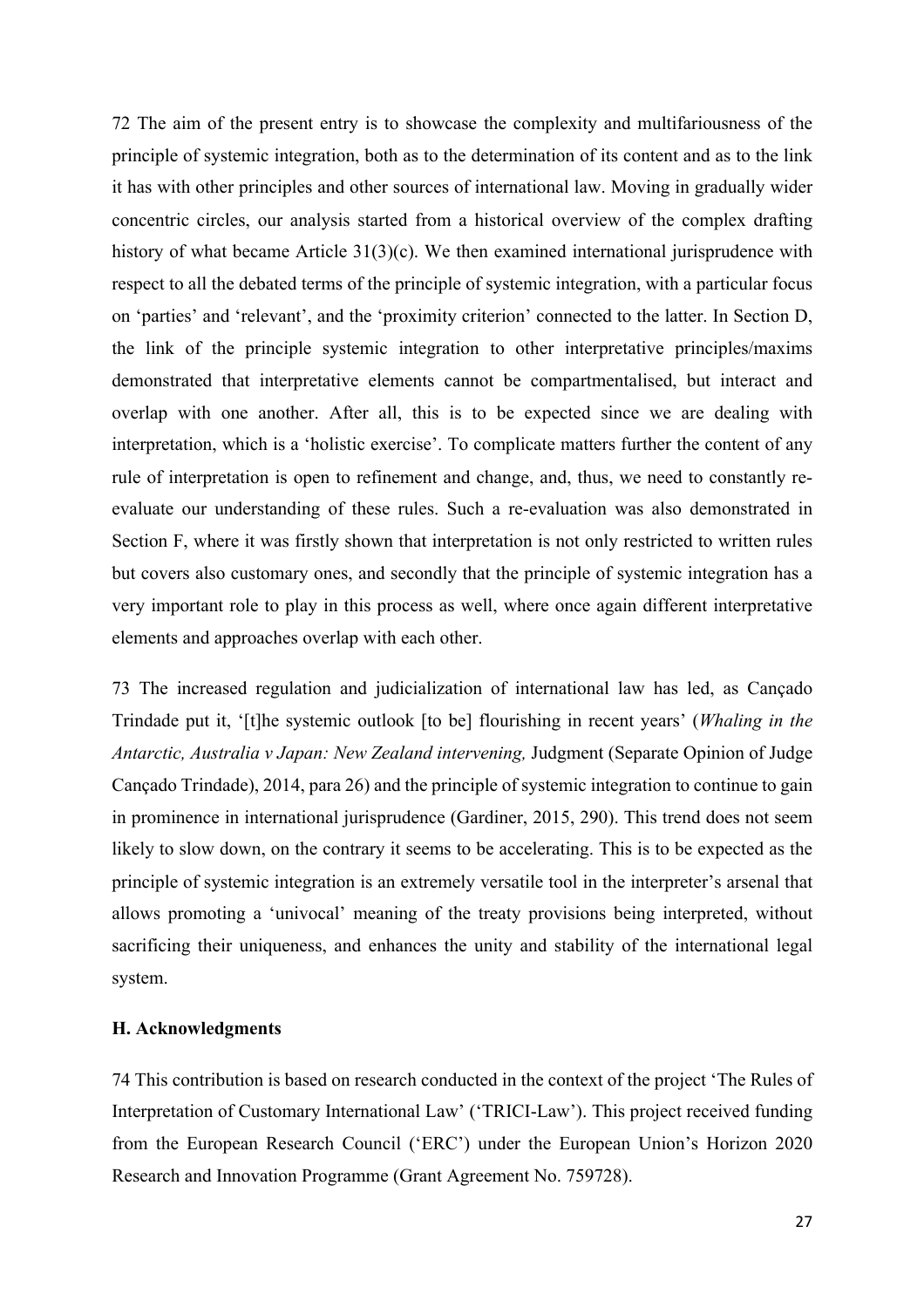# **Cited Bibliography**

H Taylor, *A Treatise on Public International Law* (Callaghan Chicago 1901)

CC Hyde, 'Concerning the Interpretation of Treaties' (1909) 3 AJIL 46

J Westlake, *International Law* vol 1 (2nd ed University Press Cambridge 1910)

T-Ch Yü, *The Interpretation of Treaties* (Columbia University Press New York 1927)

JL Brierly, *The Law of Nations: An Introduction to the International Law of Peace* (Clarendon Press Oxford 1928)

L Oppenheim, *International Law – Vol 1: Peace* (4<sup>th</sup> ed Longmans London 1928)

JW Garner, 'Codification of International Law: Part III—Law of Treaties' (1935) 29 AJIL Supp 653

Institut de Droit International (IDI), 'De l'interprétation des traités' (1950) 43/1 AIDI 367

--- 'De l' interprétation des traités' (1952) 44/1 AIDI 196

--- 'De l' interprétation des traités' (1952) 44/2 AIDI 359

--- 'De l' interprétation des traités' (1956) 46 AIDI 317

G Barile, 'La rilevazione e l'integrazione del diritto internazionale non scritto e la libertà di apprezzamento del giudice' (1953) 5 Comunicazioni e studi 141

G Fitzmaurice, 'The Law and Procedure of the International Court of Justice 1951-54: Treaty Interpretation and Other Points' (1957) 33 BYIL 203

VD Degan, *L'interprétation des accords en droit international* (Nijhoff The Hague 1963)

LM Bentivoglio, 'Per una interpretazione funzionale del diritto internazionale' (1965) Annuario di diritto internazionale 32

G Schwarzenberger, 'Myths and Realities of Treaty Interpretation: Article 27-29 of the Vienna Convention on the Law of Treaties' (1968-9) 9 VaJIntL 1

JHW Verzijl, *International Law in a Historical Perspective* vol I (Sijthoff Leyden 1968)

H-J Uibopuu, 'Interpretation of Treaties in the Light of International Law: Art 31, para. 3 (c) of the Vienna Convention on the Law of Treaties' (1970) 40 AAAA 1

JHW Verzijl, *International Law in a Historical Perspective* vol VI (Sijthoff Leyden 1973)

MK Yasseen, 'L'interprétation des traités d'après la convention de Vienne sur le droit des traités' (1976/III) 151 RdC 1

A Bleckmann, 'Zur Feststellung und Auslegung von Völkergewohnheitsrecht' (1977) 37 ZaöRV 504

G Barile, 'La structure de l' ordre juridique international: règles générales et règles conventionnelles' (1978/III) 161 RdC 9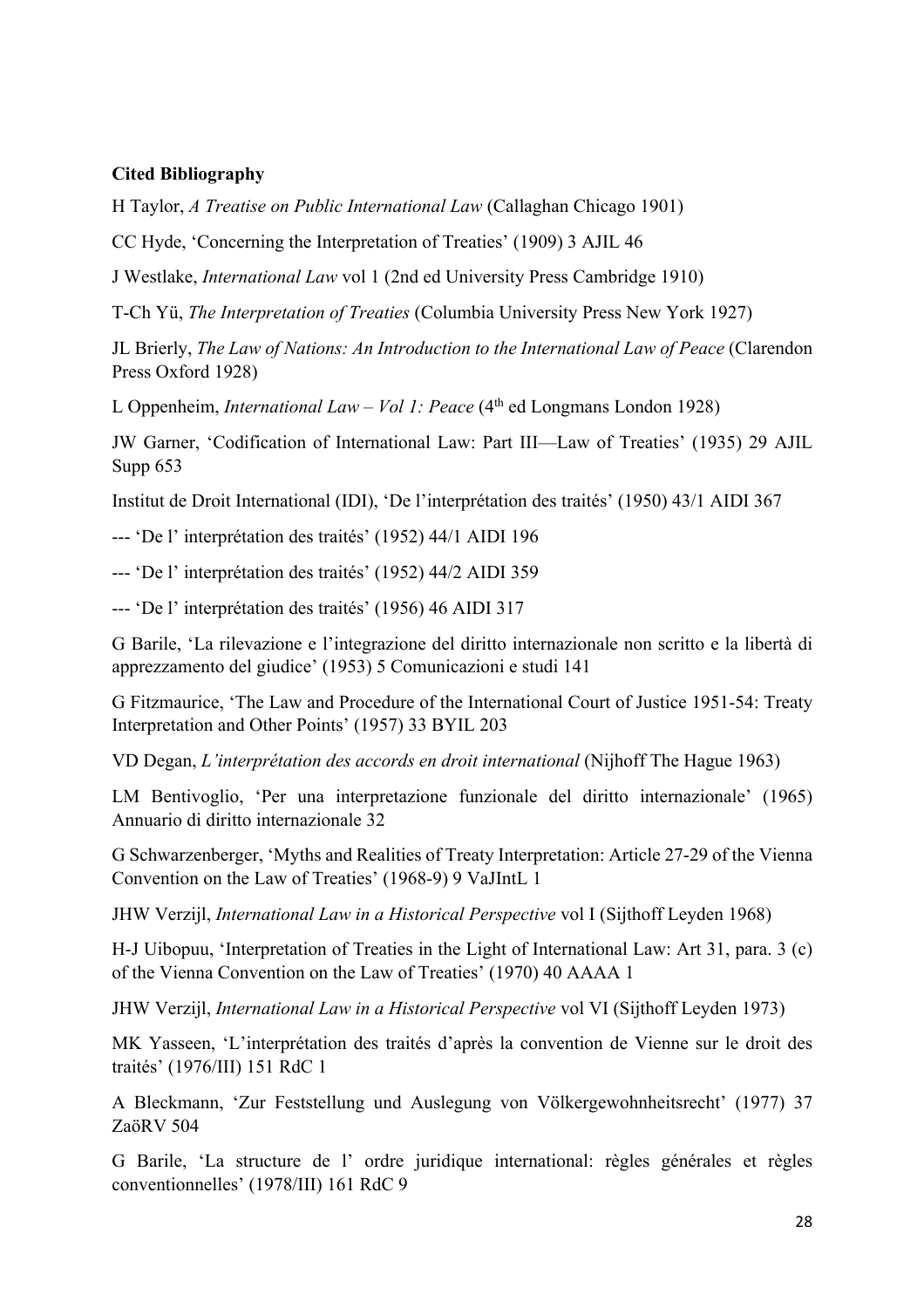M Bos, 'Theory and Practice of Treaty Interpretation' (1980) 27 NILR 3

M Bos, *A Methodology of International Law* (North-Holland Amsterdam 1984)

I Sinclair, *The Vienna Convention on the Law of Treaties* (MUP Manchester 1984)

ME Villiger, *Customary International Law and Treaties: A Study of their Interactions and Interrelations with Special Consideration of the 1969 Vienna Convention on the Law of Treaties* (Nijhoff Dordrecht 1985)

G Barile, 'Il metodo logico-storico di rilevazione del diritto internazionale non scritto e le sue radici giusnaturalistiche' (1989) 72 Rivista di diritto internazionale 7H Thirlway, 'The Law and Procedure of the International Court of Justice 1960 – 1989: Part Three' (1991) 62 BYIL 1

S Schwebel, 'May Preparatory Work be Used to Correct rather than Confirm the "Clear" Meaning of a Treaty Provision?' in J Makarczyk and K Skubiszewski (eds), *Theory of International Law at the Threshold of the 21st Century* (Kluwer Law International 1996) 541- 7

D Palmeter and P Mavroidis, 'The WTO Legal System: System of Law' (1998) 92/3 AJIL 398

K Wolfke, 'Treaties and Custom: Aspects of Interrelation' in J Klabbers and R Lefeber (eds), *Essays on the Law of Treaties: A Collection of Essays in Honour of Bert Vierdag* (Nijhoff The Hague 1998) 31-9

International Law Association (ILA), 'Final Report of the Committee – Statement of Principles Applicable to the Formation of General Customary International Law' (2000) 69 ILARC 712

G Marceau, 'WTO Dispute Settlement and Human Rights' (2002) 13/4 EJIL 753

F Berman, 'Treaty "Interpretation" in a Judicial Context' (2004) 29/2 YJIL 315

J Combacau and S Sur, *Droit International Public* (Montchrestien 2004)

T Georgopoulos, 'Le droit intertemporel et les dispositions conventionnelles évolutives – quelle thérapie contre la vieillesse des traités?' (2004) 108 RGDIP 123

H Grotius, *The Rights of War and Peace* vol II (R Tuck and J Barbeyrac eds, Liberty Fund Indianapolis 2005)

C McLachlan, 'The Principle of Systemic Integration and Article 31(3)(c) of the Vienna Convention' (2005) 54/2 ICLQ 279

D French, 'Treaty Interpretation And The Incorporation Of Extraneous Legal Rules' (2006) 55/2 ICLQ 281

R Kolb, *Interprétation et création du droit international: esquisses d' une herméneutique juridique moderne pour le droit international public (Bruvlant Bruxelles 2006)* 

T Treves, 'Customary International Law' in R Wolfrum (ed), The Max Planck Encyclopedia of Public International Law (OUP 2006) <www.mpepil.com> (accessed 24 January 2020)

U Linderfalk, *On the Interpretation of Treaties* (Springer Dordrecht 2007)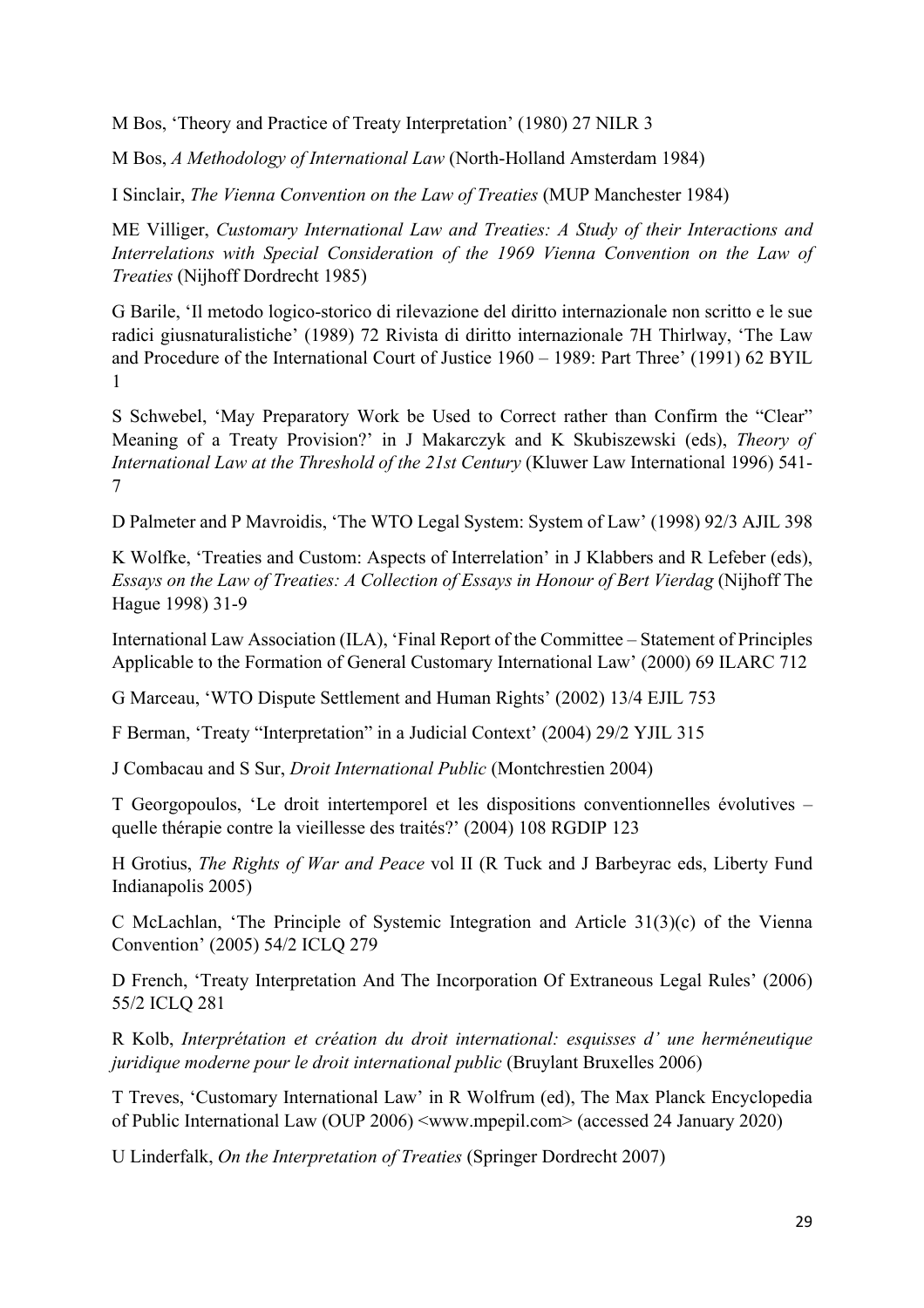MA Young, 'The WTO's Use of Relevant Rules of International Law: An Analysis of the Biotech Case' (2007) 56/4 ICLQ 907

E de Vattel, *The Law of Nations or Principles on the Law of Nature Applied to the Conduct and Affairs of Nations and Sovereigns, with Three Early Essays on the Origin and Nature of Natural Law and on Luxury* Book II (B Kapossy and R Whatmore eds, Liberty Fund Indianapolis 2008)

U Linderfalk, 'Who are the "Parties"?: Article 31 Paragraph 3 (c) of the 1969 Vienna Convention and the "Principle of Systemic Integration" Revisited' (2008) 55/3 NILR 343

A Orakhelashvili, *The Interpretation of Acts and Rules in Public International Law* (OUP Oxford 2008)

S Schill, *The Multilateralization of International Investment Law* (CUP Cambridge 2009)

I van Damme, *Treaty Interpretation by the WTO Appellate Body* (OUP Oxford 2009)

ME Villiger, *Commentary on the 1969 Vienna Convention on the Law of Treaties* (Nijhoff Leiden 2009)

P Merkouris, '"Third Party" Considerations and "Corrective Interpretation" in the Interpretative Use of *Travaux Préparatoires* − Is It Fahrenheit 451 for Preparatory Work?' in M Fitzmaurice, O Elias and P Merkouris (eds), *Treaty Interpretation and the Vienna Convention on the Law of Treaties: 30 Years on* (Nijhoff Leiden 2010) 75–98

V Tzevelekos, 'The Use of Article 31(3)(c) of the VCLT in the Case Law of the ECtHR: An Effective Anti-Fragmentation Tool or a Selective Loophole for the Reinforcement of Human Rights Teleology? Between Evolution and Systemic Integration' (2010) 31/3 MJIL 621

G Distefano and PC Mavroidis, 'L'interprétation systémique: le liant de l'ordre international' in O Guillod and C Müller (eds), *Pour un droit équitable , engage et chaleureux: Mélanges en l' honeur de Pierre Wessner* (Helbing Lichtenhah Bâle 2011) 743-59

J Kammerhofer, *Uncertainty in International Law: A Kelsenian Perspective* (Routledge London 2011)

B Simma, 'Foreign Investment Arbitration: A Place for Human Rights?' (2011) 60 ICLQ 573HLA Hart, *The Concept of Law* (L Green ed, 3rd ed OUP Oxford 2012)

M Paparinskis, 'Sources of Law and Arbitral Interpretations of *Pari Materia* Investment Protection Rules', in OK Fauchald and A Nollkaemper (eds), *The Practice of International and National Courts and the (De-)Fragmentation of International Law* (Hart Oxford 2012) 87-115

S Sur, 'La créativité du droit international' (2012) 363 RdC 9

J d'Aspremont, 'The Idea of "Rules" in the Sources of International Law' (2013) 84 BYIL 103

S Wittich, 'The PCIJ and the Modern International Law of Treaties' in CJ Tams and M Fitzmaurice (eds), *Legacies of the Permanent Court of International Justice* (Brill/Nijhoff Leiden 2013) 87-121

D Alland, 'L' interprétation du droit international public' (2014) 362 RdC 1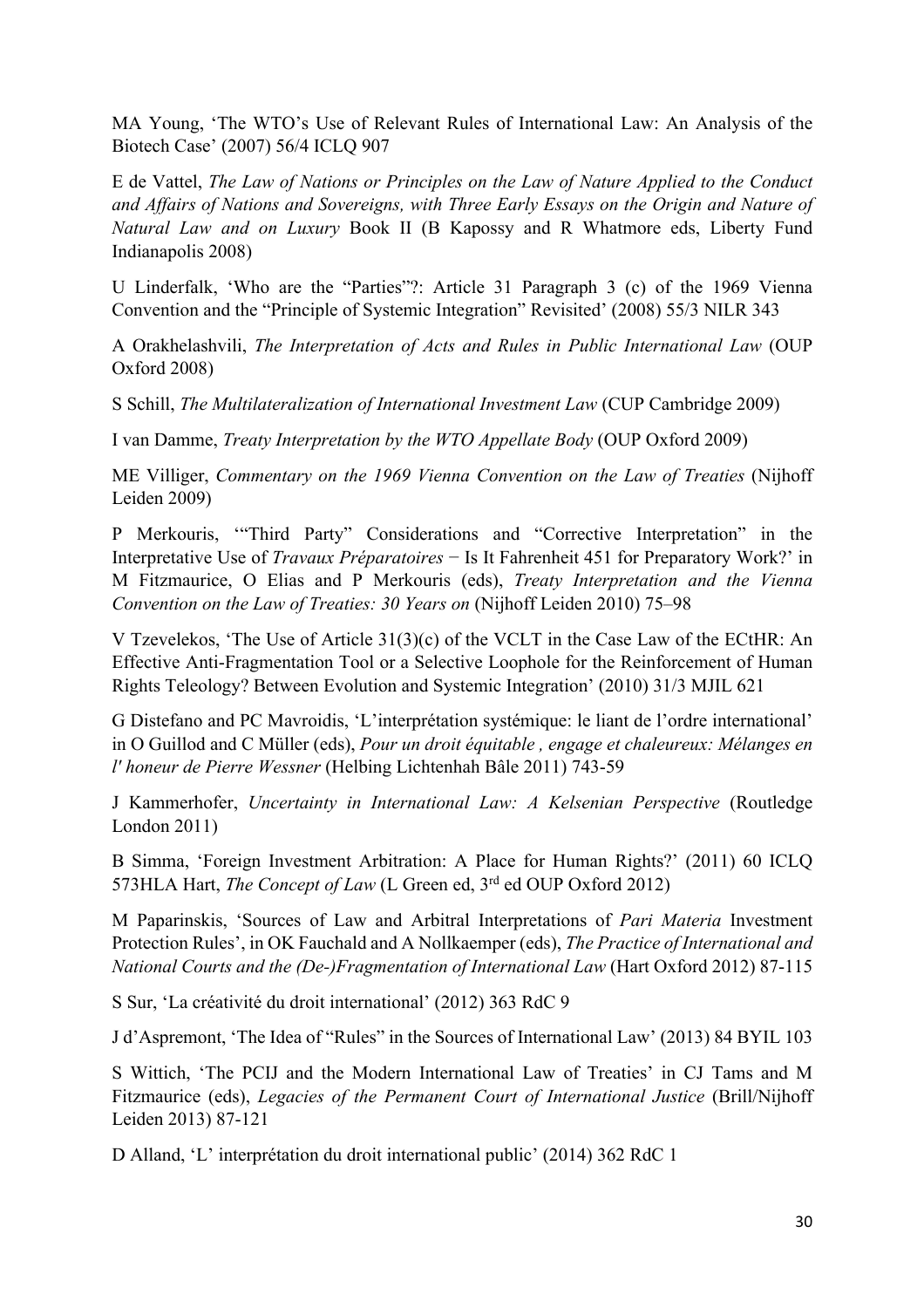E Bjorge, *The Evolutionary Interpretation of Treaties* (OUP Oxford 2014)

BA Garner (ed), *Black's Law Dictionary* (10th ed Thomson West St Paul, MN 2014)

P Merkouris, '(Inter)temporal Considerations in the Interpretative Process of the VCLT: Do Treaties Endure, Perdure or Exdure?' (2014) 45 NYIL 121

J d'Aspremont, 'The Mutli-dimensional Process of Interpretation: Content-Determination and Law Ascertainment Distinguished' in A Bianchi, D Peat and M Windsor (eds), *Interpretation in International Law* (OUP Oxford 2015) 111-29

R Gardiner, *Treaty Interpretation* (2nd ed OUP Oxford 2015)

P Merkouris, *Article 31(3)(c) and the Principle of Systemic Integration: Normative Shadows in Plato's Cave* (Brill/Nijhoff Leiden 2015)

International Law Association (ILA), 'Preliminary Report of the Study Group on the Content and Evolution of the Rules of Interpretation' (2016) 77 ILARC 977

L Burgorgue-Larsen, 'Preliminary Report on the InterAmerican Commission of Human Rights and the Inter-American Court of Human Rights' (ILA, 2017) <https://ila.vettoreweb.com/Storage/Download.aspx?DbStorageId=9977&StorageFileGuid=e e393a24-ec35-4d85-8070-2334024ac609> accessed 24 January 2020

P Merkouris, 'Interpreting the Customary Rules on Interpretation' (2017) 19 ICLR 126

J Arato and A Kulick, 'Preliminary Report on International Investment Tribunals' (ILA, 2018) <https://ila.vettoreweb.com/Storage/Download.aspx?DbStorageId=9980&StorageFileGuid=7 65f5f75-29da-49a5-b2bd-ddc39675d3cd> accessed 24 January 2020F Baetens, '*Ejusdem Generis* and *Noscitur a Sociis*' in J Klingler, Y Parkhomenko and C Salonidis (eds), *Between the Lines of the Vienna Convention?: Canons and Other Principles of Interpretation in Public International Law* (Wolters Kluwer Alphen aan den Rijn 2018) 133-59

P d'Argent, '*Contra Proferentem*' in J Klingler, Y Parkhomenko and C Salonidis (eds), *Between the Lines of the Vienna Convention?: Canons and Other Principles of Interpretation in Public International Law* (Wolters Kluwer Alphen aan den Rijn 2018) 241-58

O Dörr, 'Article 31' in O Dörr and K Schmalenbach (eds), *Vienna Convention on the Law of Treaties: A Commentary* (2nd ed Springer Berlin 2018) 559-616

R Gardiner, 'Characteristics of the Vienna Convention Rules on Treaty Interpretation' in MJ Bowman and D Kritsiotis (eds), *Conceptual and Contextual Perspectives on the Modern Law of Treaties* (CUP Cambridge 2018) 335-62

PF Henin, '*In Pari Materia* Interpretation in Treaty Law' in J Klingler, Y Parkhomenko, and C Salonidis (eds), *Between the Lines of the Vienna Convention?: Canons and Other Principles of Interpretation in Public International Law* (Wolters Kluwer Alphen aan den Rijn 2018) 211- 39

J Klinger, '*Expressio Unius Est Exclusio Alterius*' in J Klingler, Y Parkhomenko and C Salonidis (eds), *Between the Lines of the Vienna Convention?: Canons and Other Principles of Interpretation in Public International Law* (Wolters Kluwer Alphen aan den Rijn 2018) 73- 114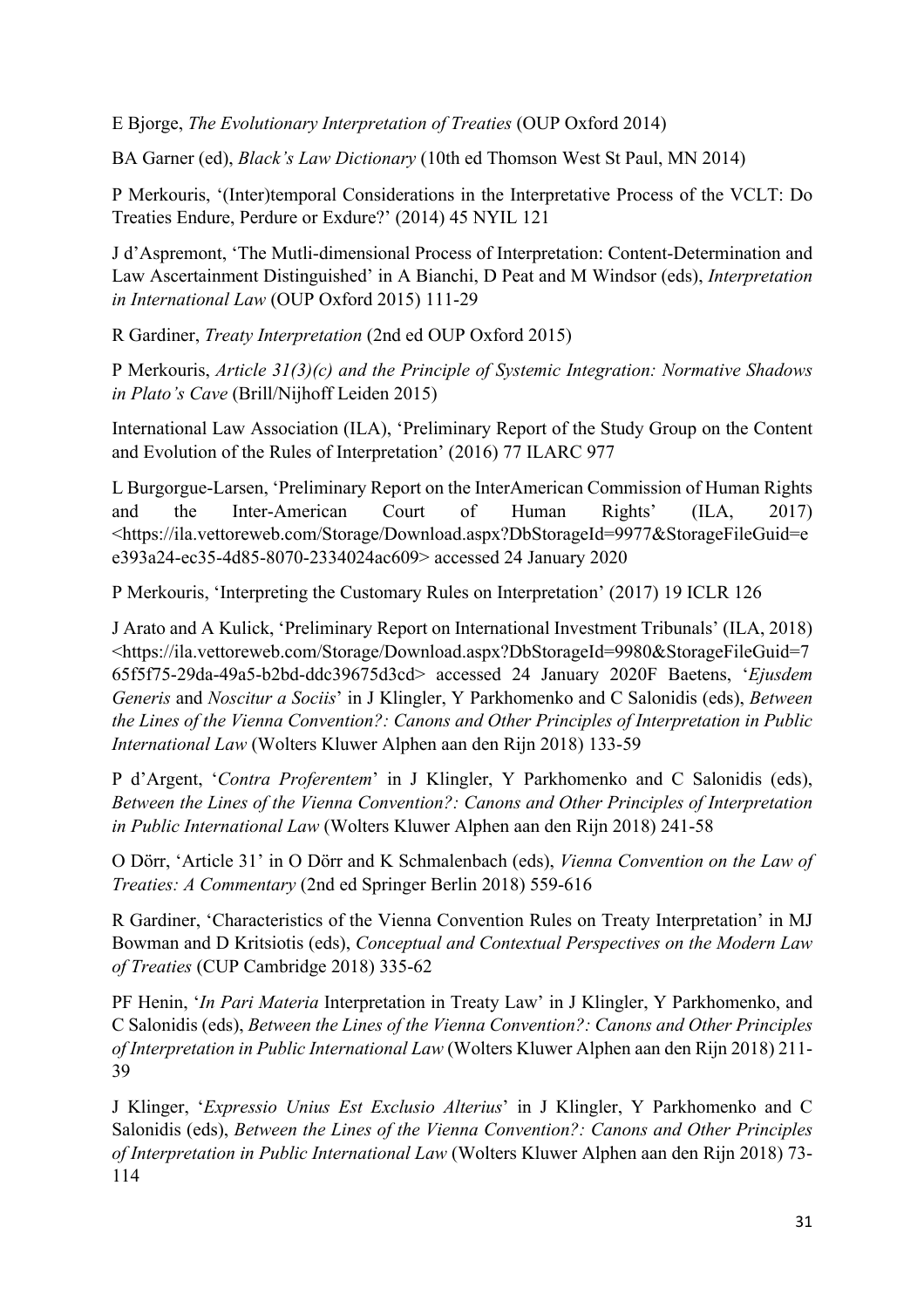P Merkouris, '*In Dubio Mitius*' in J Klingler, Y Parkhomenko and C Salonidis (eds), *Between the Lines of the Vienna Convention?: Canons and Other Principles of Interpretation in Public International Law* (Wolters Kluwer Alphen aan den Rijn 2018) 259-305

H Ruiz Fabri and J Trachtman, 'Preliminary Report on the Jurisprudence of the WTO DSBs'  $(IIA, 2018)$ <http://ila.vettoreweb.com/Storage/Download.aspx?DbStorageId=9986&StorageFileGuid=32 7ff816-5a80-41a5-ab06-88c70aab7a52> accessed 24 January 2020

A Solomou, 'Exceptions to a Rule Must Be Narrowly Construed' in J Klingler, Y Parkhomenko and C Salonidis (eds), *Between the Lines of the Vienna Convention?: Canons and Other Principles of Interpretation in Public International Law* (Wolters Kluwer Alphen aan den Rijn 2018) 359-85

N Mileva, 'The Role of Domestic Courts in the Interpretation of Customary International Law: How can we Learn from Domestic Interpretive Practices?' (TRICI-Law, 2019) <https://tricilawofficial.files.wordpress.com/2020/05/mileva\_interpretation-of-cil-bydomestic-courts\_10052020.pdf> accessed 24 January 2020)

C Ryngaert, 'Customary International Law Interpretation: The Role of Domestic Courts' (TRICI-Law, 2019) <https://tricilawofficial.files.wordpress.com/2020/02/trici-law-researchpaper-series-006-2019.pdf> accessed 24 January 2020

M Fitzmaurice and P Merkouris, *Treaties in Motion: The Evolution of Treaties from Formation to Termination* (CUP Cambridge 2020)

M Fortuna, 'Different Strings of the Same Harp: Interpretation of Customary International Law versus Identification of Custom and Treaty Interpretation' (TRICI-Law, 2020) <https://tricilawofficial.files.wordpress.com/2020/04/research-paper-series-fortuna-001- 2020.pdf> accessed 24 January 2020

# **Cited Documents**

\*American Convention on Human Rights (adopted 22 November 1969, entered into force 18 July 1978) 1144 UNTS 123\*

\*Covenant of the League of Nations (adopted 28 June 1919, entered into force 10 January 1920) 1 LNTS 7\*

\*Energy Charter Treaty (adopted 17 December 1994, entered into force 16 April 1998) 2080 UNTS 95\*

\*European Code of Social Security (adopted 16 April 1964, entered into force 17 March 1968) 48 ETS\*

\*European Convention for the Protection of Human Rights and Fundamental Freedoms (adopted 4 November 1950, entered into force 3 September 1953) ETS 5\*

\*European Convention on the Adoption of Children (adopted 24 April 1967, entered into force 26 April 1968) 58 ETS\*

\*European Convention on the Legal Status of Children Born out of Wedlock (adopted 15 October 1975, entered into force 11 August 1978) 85 ETS\*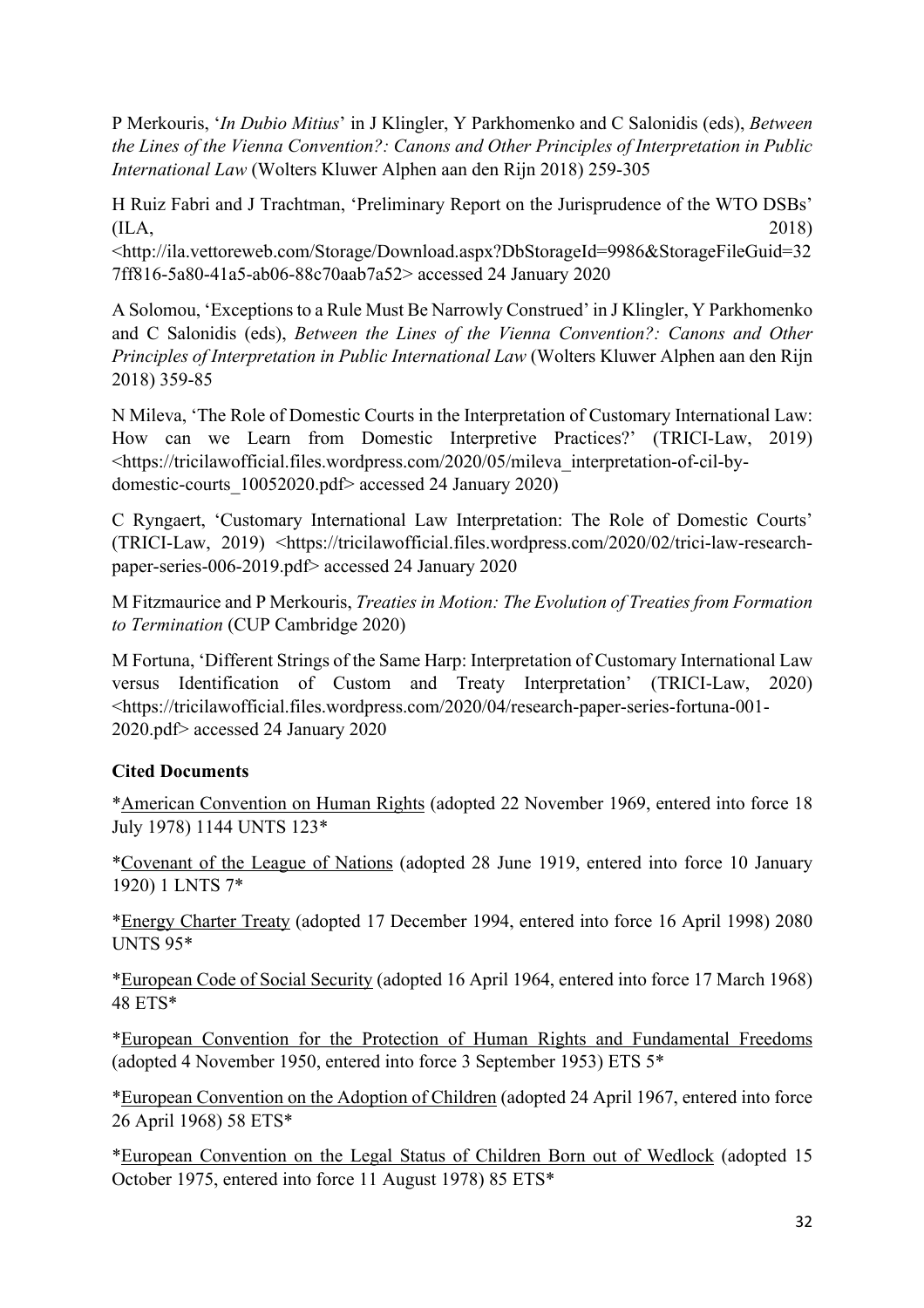\*European Convention on Transfrontier Television (adopted 5 May 1989, entered into force 1 May 1993) 132 ETS\*

\*H Waldock, 'Third Report on the Law of Treaties', (3 March, 9 June, 12 June, and 7 July 1964) UN Doc A/CN.4/167 and Add.1—3 (1964) II UNYBILC 5\*

\*Hague Convention on the Civil Aspects of International Child Abduction (adopted 25 October 1980, entered into force 1 December 1983) 1343 UNTS 89\*

\*ILO Convention No 29 – Forced Labour Convention (adopted 28 June 1930, entered into force 1 May 1932) 39 UNTS 55\*

\*ILO Convention No 87 – Freedom of Association and Protection of the Right to Organise Convention (adopted 9 July 1948, entered into force 4 July 1950) 68 UNTS 17\*

\*International Law Commission, 'Draft Conclusions on Subsequent Agreements and Subsequent Practice in Relation to the Interpretation of Treaties, with Commentaries' (30 April–1 June and 2 July–10 August 2018) UN Doc A/73/10\*

\*International Law Commission, 'Fragmentation of International Law: Difficulties Arising from the Diversification and Expansion of International Law — Report of the Study Group of the International Law Commission – Finalized by Martti Koskenniemi', (13 April 2006) UN Doc A/CN.4/L.682\*

\*International Law Commission, 'Guiding Principles Applicable to Unilateral Declarations of States Capable of Creating Legal Obligations, with Commentaries thereto' (2006) II(2) UNYBILC 169\*

\*International Law Commission, 'Report of the International Law Commission on its 54th Session' (29 April – 7 June and 22 July – 16 August 2002) UN Doc  $A/57/10$  (2002) 2 YILC 1ff\*

\*International Law Commission, 'Summary Record of the 765th Meeting', (14 July 1964) UN Doc A/CN.4/SR.765, (1964) I UNYBILC 275\*

\*International Law Commission, 'Summary Record of the 769th Meeting', (17 July 1964) UN Doc A/CN.4/SR.769, (1964) I UNYBILC 308\*

\*International Law Commission, 'Summary Record of the 770<sup>th</sup> Meeting', (20 July 1964) UN Doc A/CN.4/SR.770, (1964) I UNYBILC 315\*

\*International Law Commission, 'Summary Record of the 869th Meeting', (14 June 1966) UN Doc A/CN.4/SR.869, (1966) I(2) UNYBILC 179\*

\*International Law Commission, 'Summary Record of the 870th Meeting', (15 June 1966) UN Doc A/CN.4/SR.870, (1966) I(2) UNYBILC 185\*

\*International Law Commission, 'Summary Record of the 871st Meeting', (16 June 1966) UN Doc A/CN.4/SR.871, (1966) I(2) UNYBILC 192\*

\*International Law Commission, 'Summary Record of the 872nd Meeting', (17 June 1966) UN Doc A/CN.4/SR.872, (1966) I(2) UNYBILC 198\*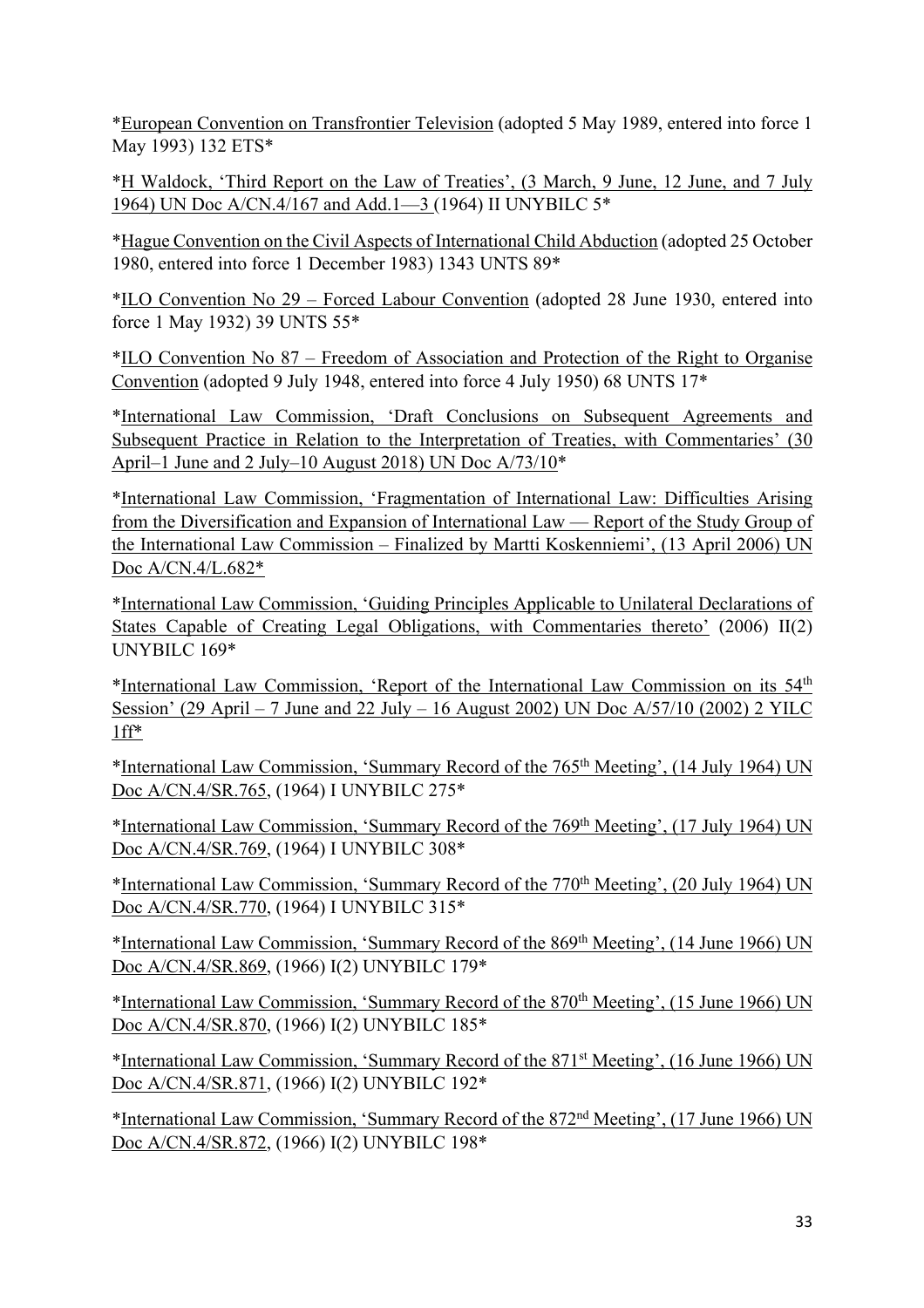\*International Law Commission, 'Summary Record of the 883rd Meeting', (4 July 1966) UN Doc A/CN.4/SR.883, (1966) I(2) UNYBILC 261\*

\*League of Nations, *Procès-Verbaux of the Meetings of the Advisory Committee of Jurists: 16 June–24 July 1920 with Annexes* (van Langenhuysen Brothers The Hague 1920)\*

\*Research Division of the European Court of Human Rights, 'The Use of Council of Europe Treaties in the Case-law of the European Court of Human Rights' (June 2011)\* **[https://www.echr.coe.int/Documents/Research\_report\_treaties\_CoE\_ENG.pdf]**  (accessed 24 January 2020)

\*Rome Statute of the International Criminal Court (adopted 17 July 1998, entered into force 1 July 2002) 2187 UNTS 3\*

\*Statute of the Permanent Court of International Justice (adopted 16 December 1920, entered into force 16 December 1920) 6 LNTS 379\*

\*Treaty of Peace between the Allied and Associated Powers and Germany (adopted 28 June 1919, entered into force 10 January 1920) 225 CTS 188\*

\*UNGA Sixth Committee, 'Summary Record of the 908th Meeting: 6th Committee', (12 October 1966) UN Doc A/C.6/SR.908\*

\*UNGA Sixth Committee, 'Summary Record of the 978<sup>th</sup> Meeting: 6th Committee', (23) October 1967) UN Doc A/C.6/SR.978\*

\*United Nations Charter and Statute of the International Court of Justice (adopted 26 June 1945, entered into force 24 October 1945) 1 UNTS XVI\*

\*United Nations Conference on the Law of the Treaties, '32nd Meeting of the Committee of the Whole', (20 April 1968) UN Doc A/CONF.39/C.1/SR.32, United Nations Conference on the Law of Treaties, First Session, Official Records—Summary records of the plenary meetings and of the meetings of the Committee of the Whole (United Nations New York 1969) 171\*

\*United Nations Conference on the Law of the Treaties, '33rd Meeting of the Committee of the Whole', (22 April 1968) UN Doc A/CONF.39/C.1/SR.33, United Nations Conference on the Law of Treaties, First Session, Official Records—Summary records of the plenary meetings and of the meetings of the Committee of the Whole (United Nations New York 1969) 177\*

\*United Nations Convention on the Law of the Sea (adopted 10 December 1982, entered into force 16 November 1994) 1883 UNTS 3\*

\*Vienna Convention on the Law of Treaties (adopted 23 May 1969, entered into force 27 January 1980) 1155 UNTS 331\*

# **Cited Cases**

\**'Abu Omar' case, General Prosecutor at the Court of Appeals of Milan v Adler and ors*, Final Appeal Judgment, Supreme Court of Cassation of Italy, 29th November 2012, No 46340/2012, ILDC 1960 (IT 2012)\*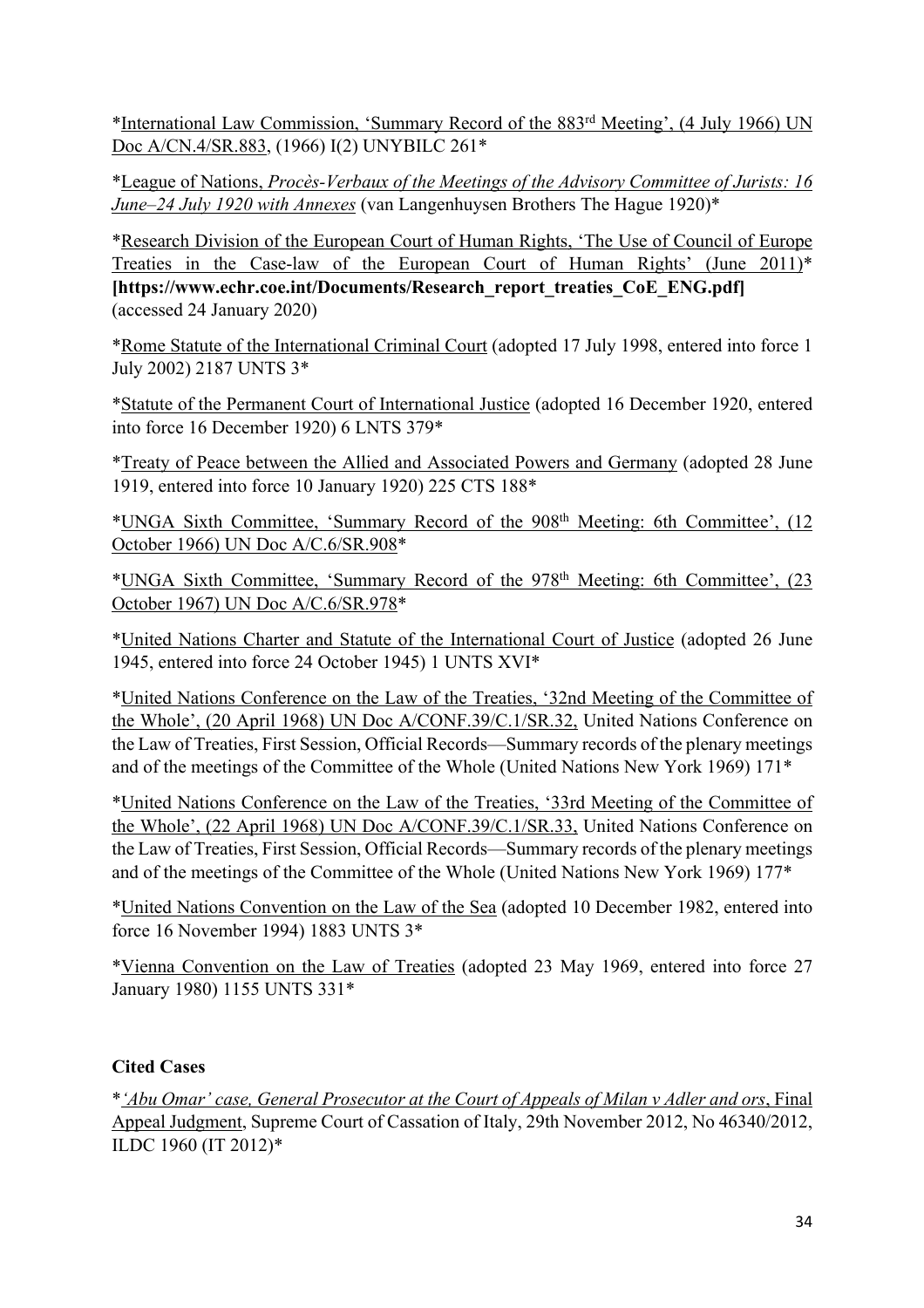\**A v Swiss Federal Public Prosecutor and ors*, Final Appeal Judgment, Federal Criminal Court of Switzerland [BStGer], 25 July 2012, BB.2011.140, TPF 2012 97, ILDC 1933 (CH 2012)\*

\**Affaire de la Compagnie d'Electricité de la Ville de Varsovie (Compétence), France v Poland*, 30 November 1929, 3 RIAA 1669\*

\**Affaire des boutres de Mascate, France v UK*, Award, 8 August 1905, 11 RIAA 83\*

\**Affaires des forêts du Rhodope central (fond), Greece v Bulgaria*, Award, 29 March 1933, 3 RIAA 1405\*

\**Al-Adsani v UK*, Merits, ECtHR, 21 November 2001, Reports 2001-XI 79\*

\**Al-Dulimi and Montana Management Inc v Switzerland*, Merits and Just Satisfaction, ECtHR, 21 June 2016, App No 5809/08\* **[http://hudoc.echr.coe.int/eng?i=001-164515]** (accessed 24 January 2020)

\**Al-Dulimi and Montana Management Inc v Switzerland*, Merits and Just Satisfaction (Concurring Opinion of Judge Sicilianos), ECtHR, 21 June 2016, App No 5809/08\* **[http://hudoc.echr.coe.int/eng?i=001-164515]** (accessed 24 January 2020)

\**Ambiente Ufficio SpA and Others v Argentina*, Decision on Jurisdiction and Admissibility, 8 February 2013, ICSID Case No ARB/08/9\*

\**Arbitral Award of 31 July 1989, Guinea-Bissau v Senegal*, Judgment, 12 November 1991, ICJ  $Rep 53*$ 

\**Arbitration Regarding the Iron Rhine ('Ijzeren Rijn') Railway, Belgium v the Netherlands,* Award, 24 May 2005, 17 RIAA 35\*

\**Arone Kahane Successor v Francesco Parisi and the Austrian State, Romania v Austria*, Award, 19 March 1929, 8 Recueil des Décisions des Tribunaux Arbitraux Mixtes Institués par les Traités de Paix 943\*

\**Arrest Warrant of 11 April 2000, Democratic Republic of the Congo v Belgium*, Judgment, 14 February 2002, ICJ Rep 3\*

\**Asian Agricultural Products Ltd v Sri Lanka*, Final Award, 27 June 1990, ICSID Case No ARB/87/3\*

\**Autronic AG v Switzerland*, Merits and Just Satisfaction, ECtHR, 22 May 1990, Series A No 178\*

\**Banković and Others v Belgium and Others*, Decision on Admissibility, ECtHR, 12 December 2001, Reports 2001-XII 333\*

\**Carson and Others v UK*, Merits, ECtHR, 16 March 2010, Reports 2010-II 407\*

\**Certain German Interests in Polish Upper Silesia, Germany v Poland*, Merits, 26 May 1925, PCIJ Ser A No 7\*

\**Certain Questions of Mutual Assistance in Criminal Matters, Djibouti v France*, Judgment, 4 June 2008, ICJ Rep 177\*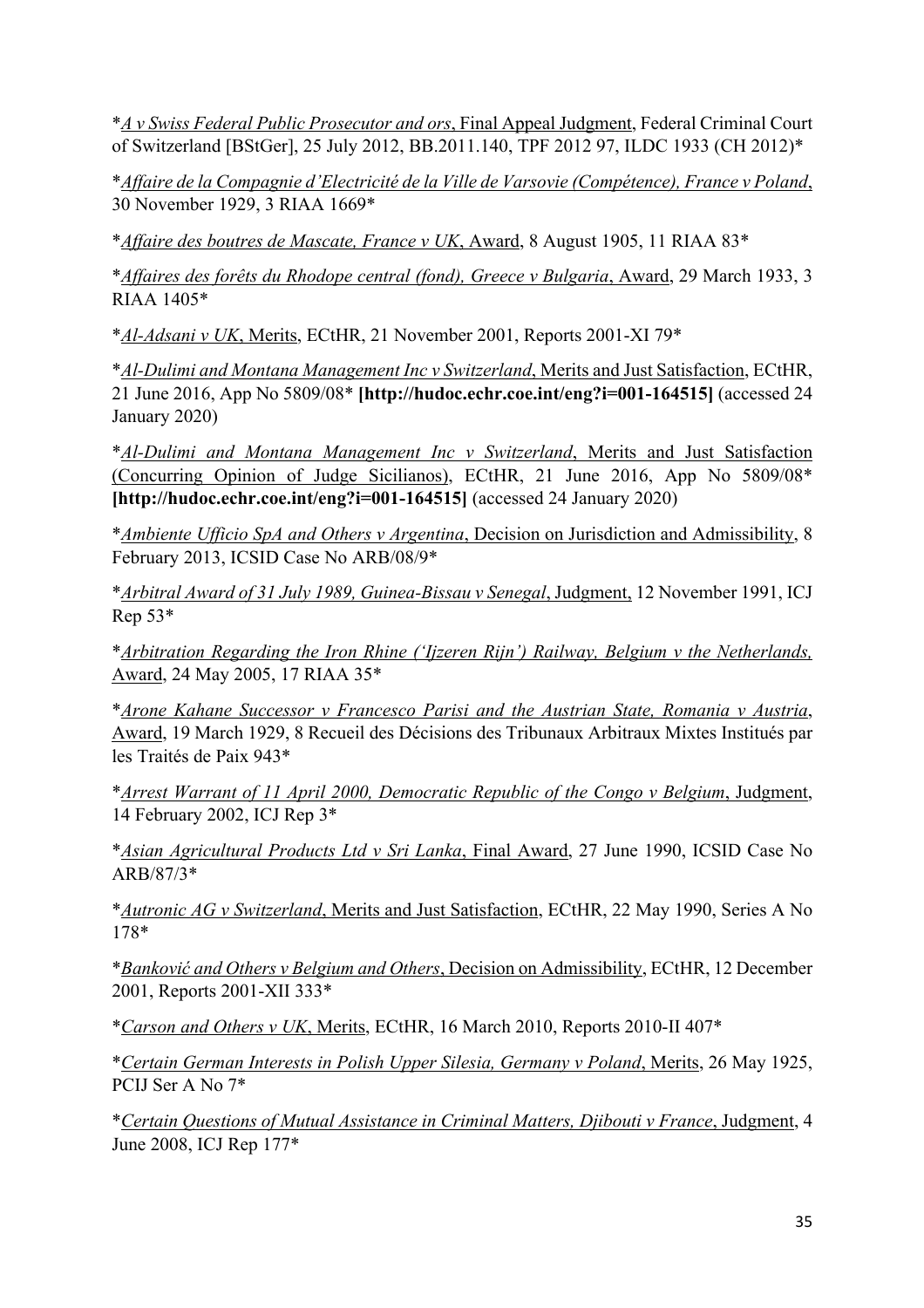\**Churchill Mining PLC and Planet Mining Pty Ltd v Indonesia*, Decision on Jurisdiction, 24 February 2014, ICSID Case No ARB/12/14 and 12/40\*

\**Continental Shelf, Tunisia/Libyan Arab Jamahiriya,* Judgment, 24 February 1982, ICJ Rep 18\*

\**Council v Front Polisario C-104/16 P*, Judgment of the Court, 21 December 2016, Case C-104/16 P, ECLI:EU:C:2016:973\*

\**Delimitation of the Maritime Boundary in the Gulf of Maine Area, Canada/USA,* Judgment, 12 October 1984, ICJ Rep 246\*

\**Demir and Baykara v Turkey*, Merits and Just Satisfaction, ECtHR, 12 November 2008, Reports 2008-V 395\*

\**Différend concernant l'accord Tardieu-Jaspar, Belgium v France*, Award, 1 March 1937, 3 RIAA 1701\*

\**Dispute Concerning Access to Information under Article 9 of the OSPAR Convention, Ireland v UK*, Final Award, 2 July 2003, 23 RIAA 59\*

\**Dispute Concerning Access to Information under Article 9 of the OSPAR Convention, Ireland v UK*, Final Award (Dissenting Opinion of Judge Griffith), 2 July 2003, 23 RIAA 59\*

\**Drozd and Janousek v France and Spain*, Merits and Just Satisfaction (Joint Dissenting Opinion of Judges Pettiti, Valticos and Lopes Rocha, Approved by Judges Walsh and Spielmann, ECtHR, 26 June 1992, Series A No 240\*

\**Dudgeon v UK*, Merits, ECtHR, 22 October 1981, Series A No 45\*

\**Emonet and Others v Switzerland*, Merits and Just Satisfaction, ECtHR, 13 December 2007 App No 39051/03\* **[http://hudoc.echr.coe.int/eng?i=001-83992]** (accessed 24 January 2020)

\**Eskosol SpA v* Italy, Decision on Termination Request and Intra-EU Objection, 7 May 2019 ICSID Case No. ARB/15/50\*

*\*European Communities – Measures Affecting the Approval and Marketing of Biotech Products (EC – Biotech)*, Panel Report, WT/DS291R, WT/DS292R and WT/DS293R, adopted on 21 November 2006, DSR2006:V, 1757\*

\**European Communities and Certain Member States – Measures Affecting Trade in Large Civil Aircraft (EC – Large Civil Aircraft)*, Appellate Body Report, WT/DS316/AB/R, adopted 18 May 2011, DSR2011:I, 7\*

\**Factory at Chorzów, Germany v Poland*, Jurisdiction, 26 July 1927, PCIJ Ser A No 9,\* 1929\*

\**Fisheries, UK v Norway,* Judgment, 15 December 1951, ICJ Rep 116\*

\**Gabčíkovo-Nagymaros Project, Hungary/Slovakia*, Judgment (Separate Opinion of Vice-President Weeramantry), 25 September 1997, ICJ Rep 7\*

*\*Genie Lantman Elton (USA) v United Mexican States*, 13 May 1929, 4 RIAA 529*\**

\**Georges Pinson (France) v United Mexican States*, Decision No 1, 19 October 1928, 5 RIAA 327\*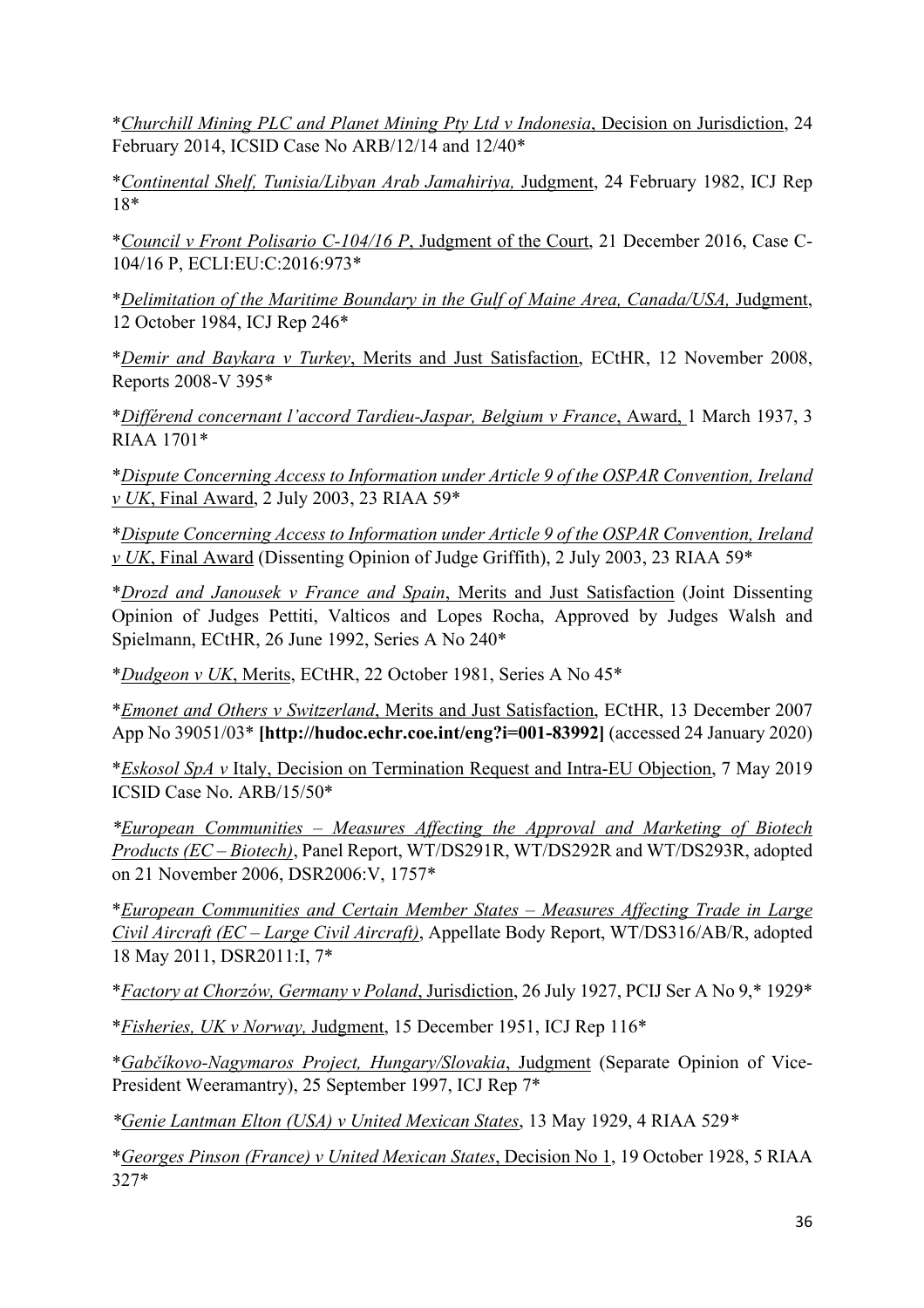\**Golder v UK*, Merits and Just Satisfaction, ECtHR, 21 February 1975, Series A No 18\*

\**Graziani-Weiss v Austria*, Merits and Just Satisfaction, ECtHR, 18 October 2011, App No 31950/06\* **[http://hudoc.echr.coe.int/eng?i=001-107022]** (accessed 24 January 2020)

\**Hesham TM Al Warraq v Republic of* Indonesia, Final Award, Ad hoc Tribunal (UNCITRAL), 15 December 2014, <https://www.italaw.com/sites/default/files/casedocuments/italaw4164.pdf>\*

\**Iglesias Gil and AUI v Spain*, Merits and Just Satisfaction, ECtHR, 29 April 2003, Reports 2003-V 247\*

\**Institute of Cetacean Research and ors v Sea Shepherd Conservation Society and Watson*, Appeal Judgment, 24 May 2013, United States Court of Appeals (9th Circuit),725 F3d 940 (9th Cir), ILDC 2176 (US 2013)\*

\**Interpretation of the Agreement of 25 March 1951 between the WHO and Egypt*, Advisory Opinion (Separate Opinion of Judge Mosler), 20 December 1980, ICJ Rep 73\*

\**Ioan Micula and Others v Romania*, Final Award, 11 December 2013, ICSID Case No ARB/05/20\*

\**Ituango Massacres v Colombia,* Judgment on Preliminary Objections, Merits, Reparations and Costs, 1 July 2006, IACtHR Series C No 148\*

*\*Japan — Taxes on Alcoholic Beverages*, Appellate Body Report, WT/DS8/AB/R, WT/DS10/AB/R and WT/DS11/AB/R, adopted on 1 November 1996, DSR 1996:I, 97*\*\*Kronprins Gustaf Adolf, Sweden vUSA,* Award, 18 July 1932, 2 RIAA 1239*\**

\**Magyar Helsinki Bizottság v Hungary*, Merits and Just Satisfaction, ECtHR, 8 November 2016, App no 18030/11\* **[http://hudoc.echr.coe.int/eng?i=001-167828]** (accessed 24 January 2020)

\**Maritime Delimitation and Territorial Questions between Qatar and Bahrain, Qatar v Bahrain*, Jurisdiction and Admissibility, 15 February 1995, ICJ Rep 6\*

\**Maritime Delimitation and Territorial Questions between Qatar and Bahrain, Qatar v Bahrain*, Jurisdiction and Admissibility (Dissenting Opinion of Vice-President Schwebel), 15 February 1995, ICJ Rep 6\*

\**Maritime Delimitation in the Indian Ocean, Somalia v Kenya*, Preliminary Objections, 2 February 2017, ICJ Rep 3\*

\**Maritime Delimitation in the Indian Ocean, Somalia v Kenya*, Preliminary Objections (Dissenting Opinion of Judge Bennouna), 2 February 2017, ICJ Rep 57\*

\**Mayagna (Sumo) Awas Tingni Community v. Nicaragua,* Judgment on Merits, Reparations and Costs, 31 August 2001, IACtHR Series C No. 79\*

\**Mazurek v France*, Merits and Just Satisfaction, ECtHR, 1 February 2000, Reports 2000-II 1\*

\**Metal-Tech Ltd v Uzbekistan*, Award, 4 October 2013, ICSID Case No ARB/10/3\*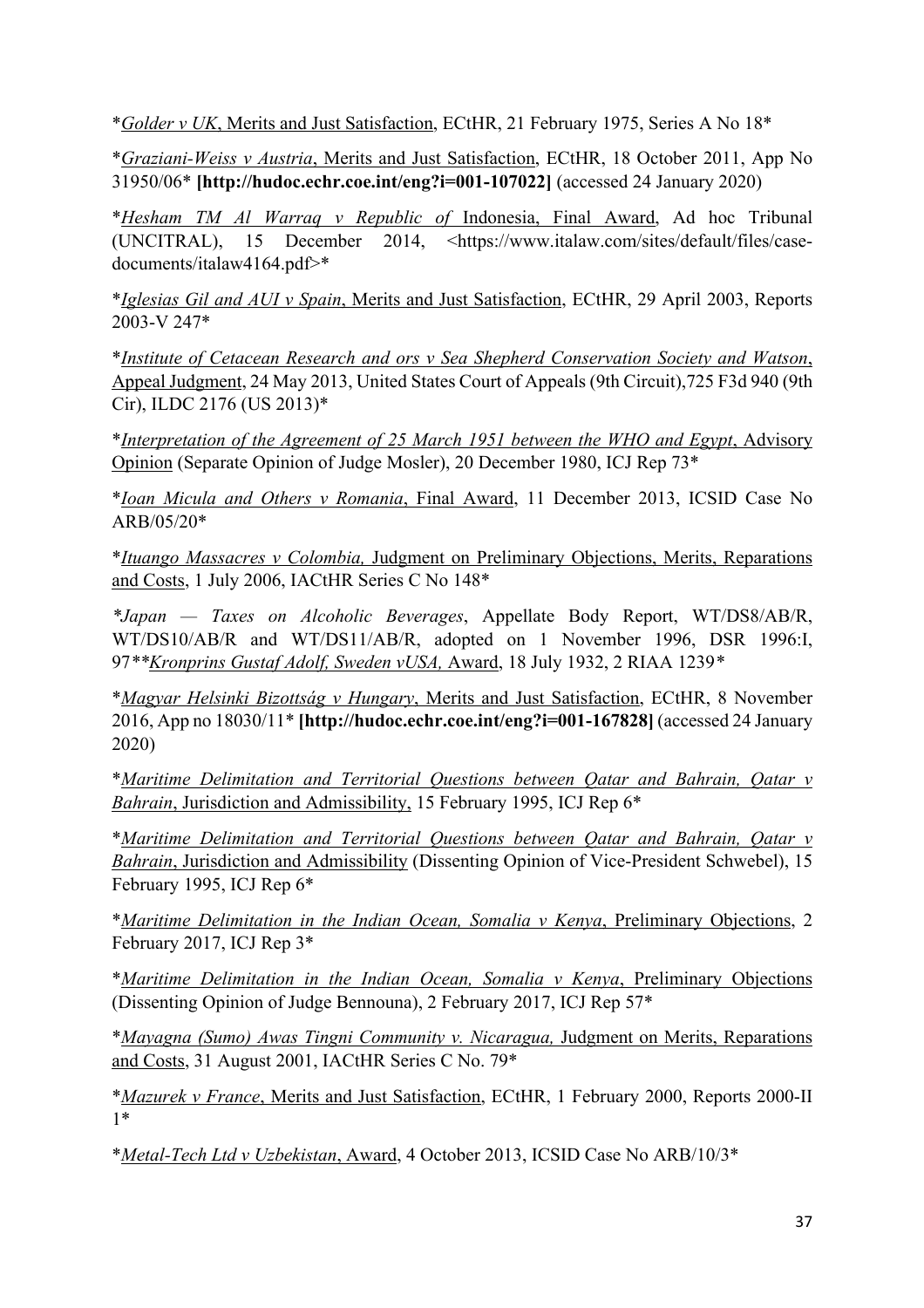\**Mondev International Ltd v USA*, Award, 11 October 2002, ICSID Case No ARB(AF)/99/2\*

\**National Union of Rail, Maritime and Transport Workers v UK (RMT v UK)*, Merits and Just Satisfaction, ECtHR, 8 April 2014, Reports 2014-II 1\*

\**North Sea Continental Shelf, Germany/Denmark and the Netherlands*, Judgment (Dissenting Opinion of Judge Tanaka), 20 February 1969, ICJ Rep 3\*

\**Nuclear Tests, Australia v France,* Judgment, 20 December 1974, ICJ Rep 253\*

\**Nuclear Tests, New Zealand v France*, Judgment, 20 December 1974, ICJ Rep 457\*

\**Oil Platforms, Iran v US,* Merits (Separate Opinion of Judge Higgins), 6 November 2003, ICJ Rep 161\*

\**Oil Platforms, Iran v USA*, Preliminary Objections, 12 December 1996, ICJ Rep 803\*

\**Orascom TMT Investments Sàrl v Algeria*, Award, 31 May 2017, ICSID Case No ARB/12/35\*

\**Peru – Additional Duty on Imports of Certain Agricultural Products*, Appellate Body Report, WT/DS457/AB/R, adopted on 20 July 2015, DSR2015:VI, 3403\*

\**Pini and Others v Romania*, Merits and Just Satisfaction, ECtHR, 22 June 2004, Reports 2004-V 237\*

\**Prosecutor v Anto Furundžija*, *Judgment (Declaration of Judge Patrick Robinson)*, ICTY, 21 July 2000, IT-95-17/1-A\*

\**Prosecutor v Hadžihasanović, Alagić and Kubura, Decision on Interlocutory Appeal Challenging Jurisdiction in Relation to Command Responsibility* (Partial Dissenting Opinion of Judge Shahabuddeen), ICTY, 16 July 2003, IT-01-47-AR72\*

\**Prosecutor v Slobodan Milošević*, Decision on Assigned Counsel's Motion for Withdrawal, ICTY, 7 December 2004, IT-02-54-T\*

\**Prosecutor v Tadić (Duško)*, Judgment, ICTY, 15 July 1999, IT-94-1-A\*

\**Public Committee against Torture in Israel and Palestinian Society for the Protection of Human Rights and the Environment v Israel and ors*, Original Petition to the High Court of Justice, Supreme Court of Israel, 13 December 2006, HCJ 769/02, ILDC 597 (IL 2006)\*

\**RosInvest Co UK Ltd v Russia*, Award on Jurisdiction, 5 October 2007, SCC Case No V 079/2005\*

\**Saluka Investments BV v Czech Republic*, Partial Award, 17 March 2006, PCA Case No 2001- 04\*

\**Selmouni v France*, Merits and Just Satisfaction, ECtHR, 28 July 1999, Reports 1999-V 149\*

\* *South American Silver Limited v Plurinational State of Bolivia,* Award, 30 August 2018, PCA Case No 2013-15\*

\**South West Africa Cases, Ethiopia v South Africa; Liberia v South Africa,* Second Phase (Separate Opinion of Judge van Wyk), 18 July 1966, ICJ Rep 6\*